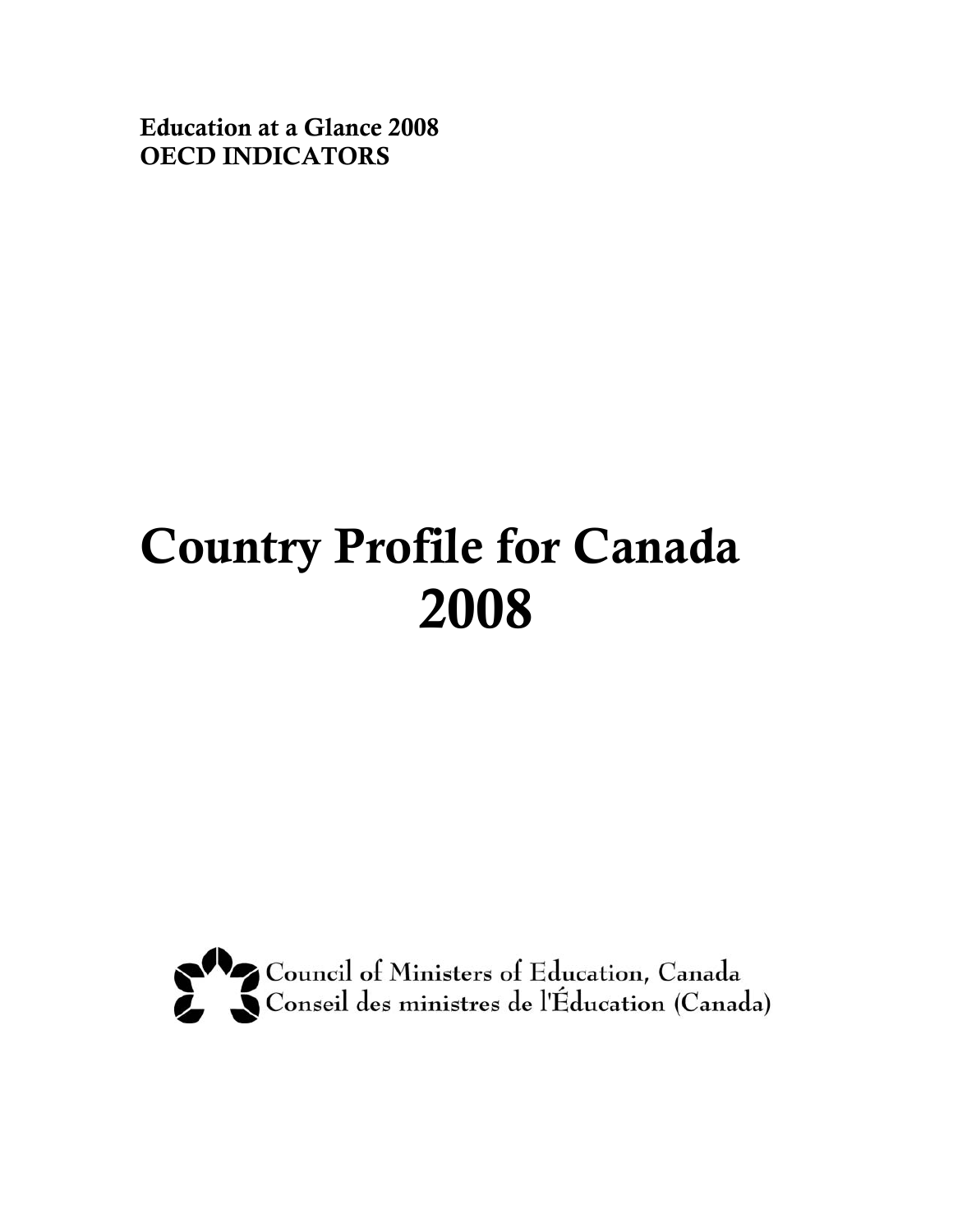# **TABLE OF CONTENTS**

|                | Chapter A: The output of educational institutions and the impact of learning 4 |  |
|----------------|--------------------------------------------------------------------------------|--|
| Indicator A1:  |                                                                                |  |
| Indicator A2:  | How many students finish secondary education and access tertiary               |  |
| Indicator A3:  |                                                                                |  |
| Indicator A4:  |                                                                                |  |
| Indicator A5:  |                                                                                |  |
| Indicator A6:  | What are the parents' perceptions related to school and science learning? 9    |  |
| Indicator A7:  | Does their parents' socio-economic status affect students' participation in    |  |
| Indicator A8:  | How does participation in education affect participation in the labour         |  |
| Indicator A9:  |                                                                                |  |
| Indicator A10: |                                                                                |  |
|                |                                                                                |  |
| Indicator B1:  |                                                                                |  |
| Indicator B2:  | What proportion of national wealth is spent on education?  17                  |  |
| Indicator B3:  |                                                                                |  |
| Indicator B4:  |                                                                                |  |
| Indicator B5:  | How much do tertiary students pay and what public subsidies do                 |  |
|                |                                                                                |  |
| Indicator B6:  |                                                                                |  |
| Indicator B7:  |                                                                                |  |
|                |                                                                                |  |
| Indicator C1:  |                                                                                |  |
| Indicator C2:  |                                                                                |  |
| Indicator C3:  |                                                                                |  |
| Indicator C4:  | How successful are students in moving from education to work?  31              |  |
| Indicator C5:  |                                                                                |  |
|                |                                                                                |  |
| Indicator D1:  |                                                                                |  |
| Indicator D2:  |                                                                                |  |
| Indicator D3:  |                                                                                |  |
| Indicator D4:  |                                                                                |  |
| Indicator D5:  | How are evaluations and assessments used in education systems? 35              |  |
| Indicator D6:  |                                                                                |  |
|                |                                                                                |  |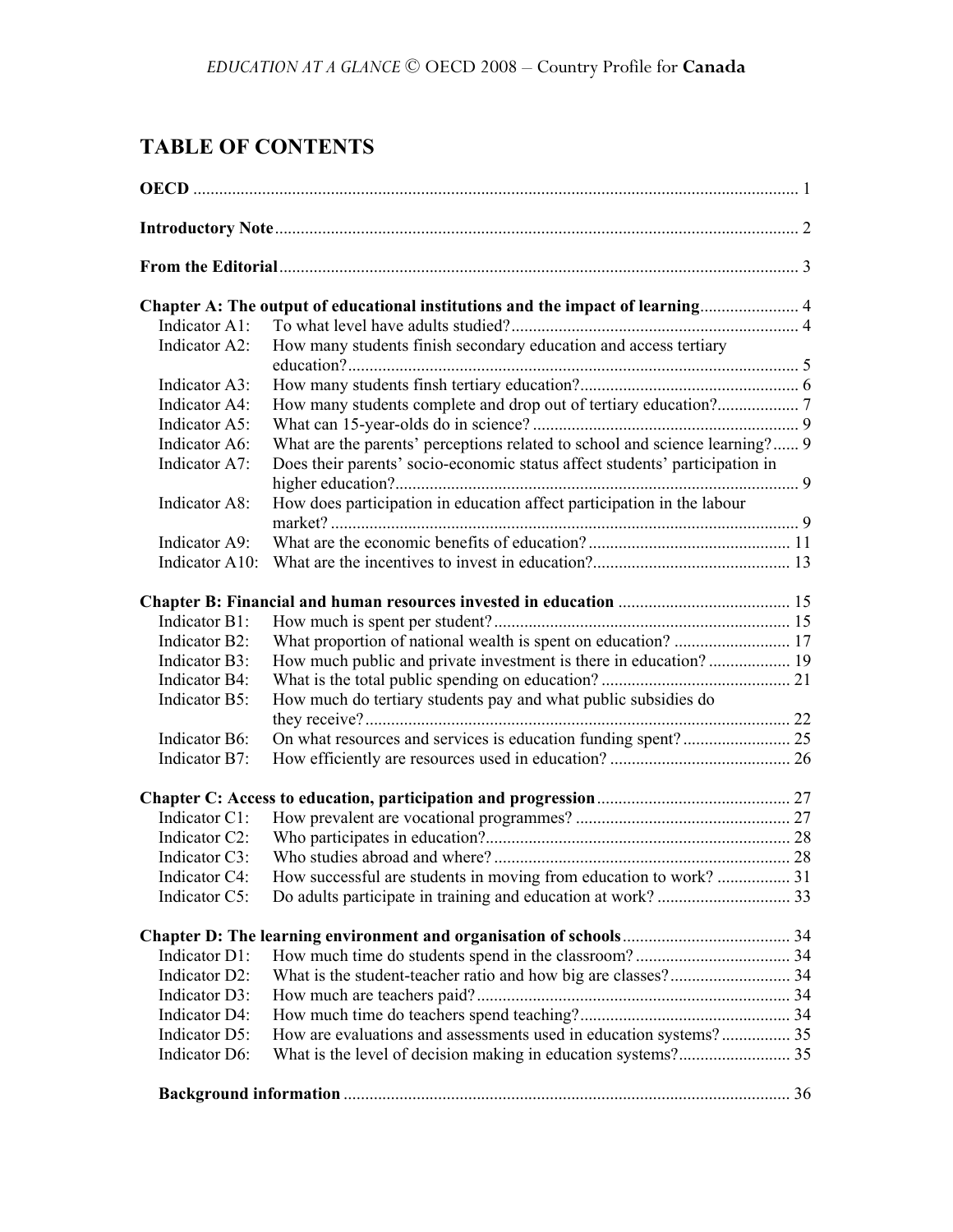# **OECD**

The OECD is a unique forum where the governments of 30 democracies work together to address the economic, social and environmental challenges of globalisation. The OECD is also at the forefront of efforts to understand and to help governments respond to new developments and concerns, such as corporate governance, the information economy and the challenges of an ageing population. The Organisation provides a setting where governments can compare policy experiences, seek answers to common problems, identify good practice and work to co-ordinate domestic and international policies.

The OECD member countries are: Australia, Austria, Belgium, **Canada**, the Czech Republic, Denmark, Finland, France, Germany, Greece, Hungary, Iceland, Ireland, Italy, Japan, Korea, Luxembourg, Mexico, the Netherlands, New Zealand, Norway, Poland, Portugal, the Slovak Republic, Spain, Sweden, Switzerland, Turkey, the United Kingdom and the United States. The Commission of the European Communities takes part in the work of the OECD. OECD Publishing disseminates widely the results of the Organisation's statistics gathering and research on economic, social and environmental issues, as well as the conventions, guidelines and standards agreed by its members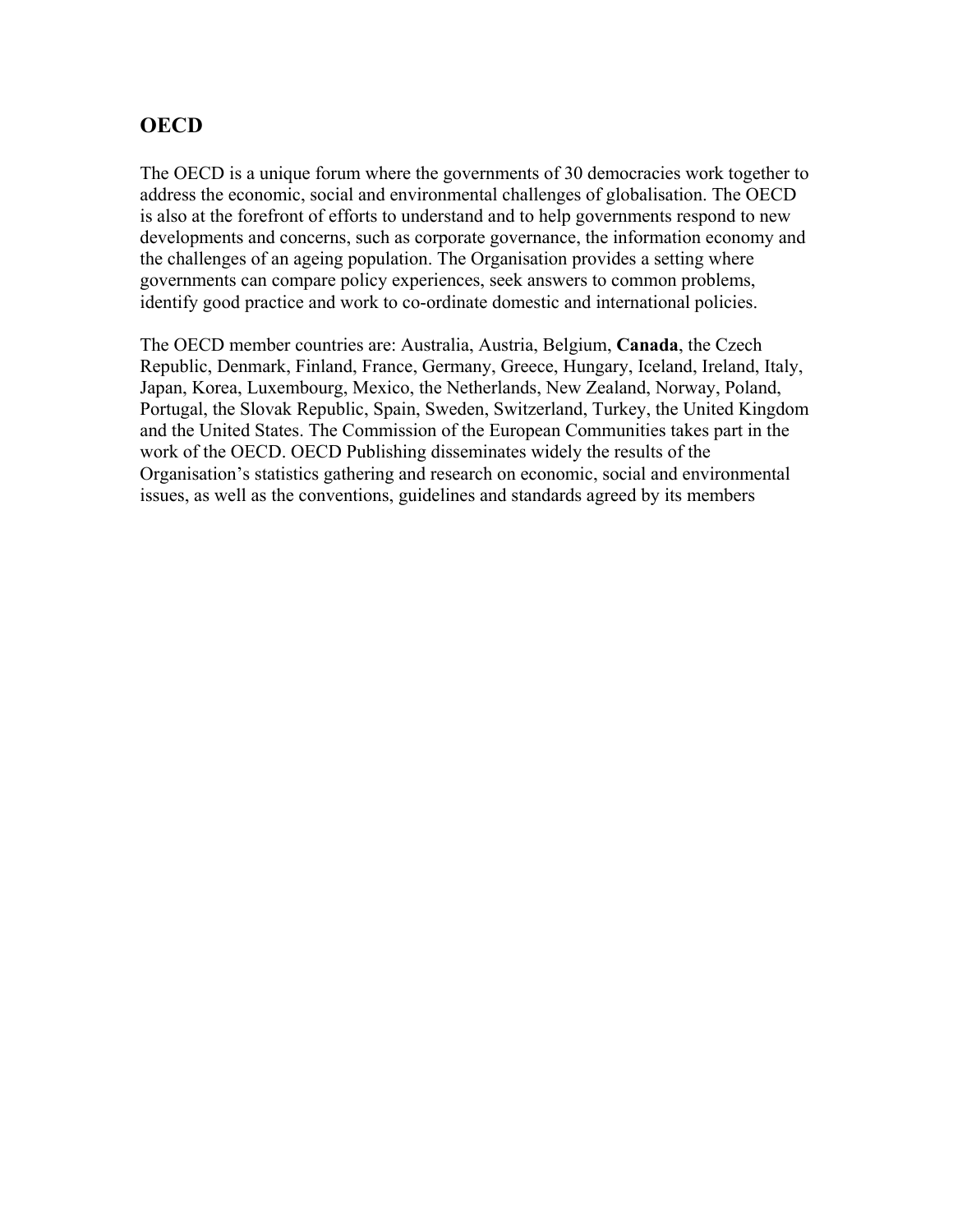# **Introductory Note**

This document, *Country Profile for Canada*, is intended to provide an overview of the data reported for **Canada** in *Education at a Glance 2008, OECD Indicators* (EAG 2008). Readers are invited to explore the full document in more depth, if they wish.

The text in italic type in this country profile is extracted directly from EAG 2008 and has page (p.) references to the longer document. Please note that the EAG 2008 text has not been edited for this country profile. The comments in regular type relate to **Canada** but are derived from the tables and charts in EAG 2008.

The section entitled Background Information at the end of this document is drawn directly from the "Introduction" in EAG 2008 and is included here for the reader's convenience.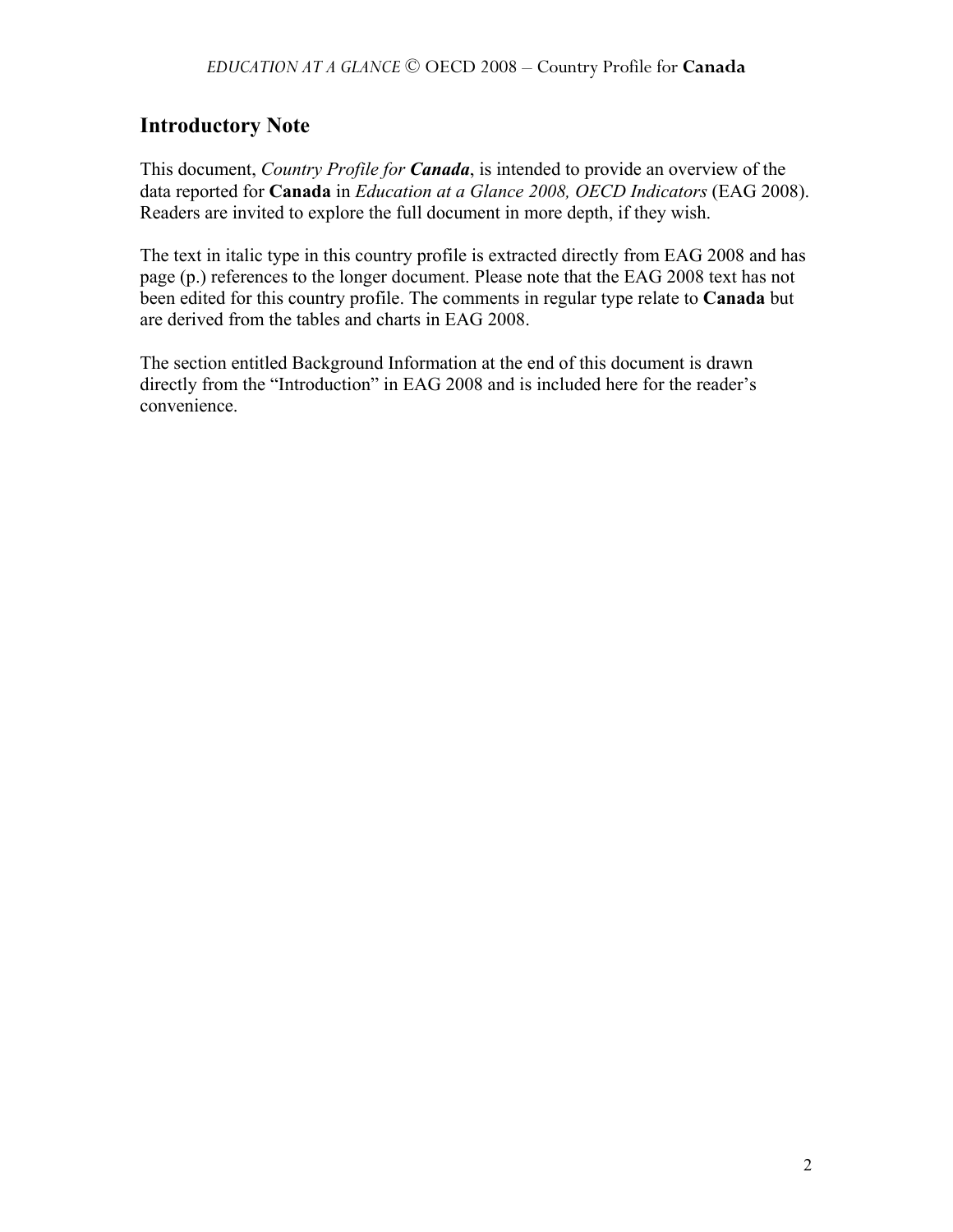# **From the Editorial**

*Meeting the demand while at least maintaining quality is bound to create pressures for current levels of spending to be maintained or increased and to improve the efficiency of spending on education. Recent years have already seen considerable rises in spending levels, both in absolute terms and as a share of public budgets. The total amount of funds allocated to educational institutions across all levels of education rose in all countries over the last decade, and by 19% on average between 2000 and 2005 alone (Indicator B3). By 2005, OECD countries were spending 6.1% of their collective GDP on education at all levels, of which 86% came from public sources and all but 7 of the 28 OECD countries spent at least 5% (Indicator B2). Another visible indication of the efforts made by governments can be found in the fact that from 1995 to 2005, public expenditure on education grew by more than one percentage point as a proportion of all public spending – from 11.9% to 13.2% in 2005. Education spending rose at least as fast as public spending in other sectors in all countries except Canada, France, Hungary, Portugal and Switzerland (Indicator B4).* 

*So far, the Nordic countries have achieved expansion by providing massive public spending on tertiary education, including both support of institutions and support of students and households, as an investment that pays high dividends to individuals and society. Other countries such as Australia, Canada, Japan, Korea, New Zealand, the United Kingdom and the United States have expanded participation in tertiary education by shifting some of the financial burden to students and their families. In many of these countries, tuition fees are set by the institutions (often with a ceiling) and can vary according to students' labour market prospects and expected salary levels upon graduation (Indicator B5). These measures often go hand in hand with financial support to students from less advantaged backgrounds, in the form of loans and/or scholarships, as well as with loans on advantageous terms available to all students. Australia and New Zealand, for example, supplement income contingent loan schemes for tuition fees, which are available to all students, with means tested income support for living expenses and scholarships to assist with general education and accommodation costs that target lower socio-economic background students.*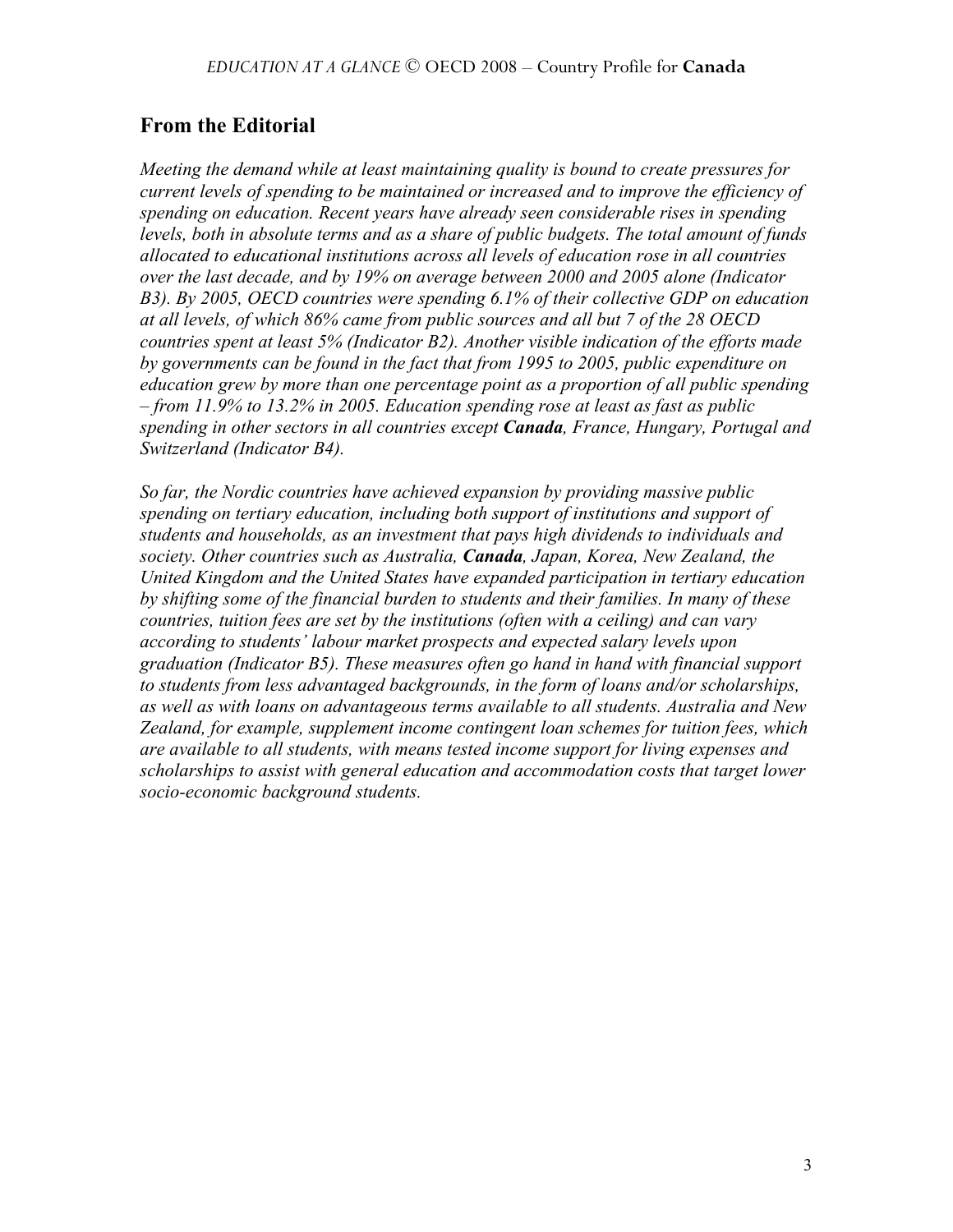# **Chapter A: The output of educational institutions and the impact of learning**

# **Indicator A1: To what level have adults studied?**

*This indicator profiles the educational attainment of the adult population, as captured through formal educational qualifications. As such, it provides a proxy for the knowledge and skills available to national economies and societies. To have a better understanding of the demand for education, the distribution of occupations across OECD countries and the matching of tertiary-educated individuals to skilled jobs are also examined in this indicator. Data on attainment by fields of education and by age groups are used to examine the distribution of skills in the population and to furnish a rough measure of skills that have recently entered the labour market and of those that will be leaving the labour market in the coming years.* (p. 28)

*In almost all countries, 25-to-34-year-olds have higher tertiary attainment levels than the generation about to leave the labour market (55-to-64-year-olds). On average across OECD countries, 33% of the younger cohort has achieved a tertiary education, compared with 19% among the oldest cohort, while the average for the total population of 25-to-64-year-olds is 27%. The expansion of tertiary education differs substantially among countries. In France, Ireland, Japan and Korea, the difference in tertiary attainment between the oldest and youngest age groups is 25 percentage points or more (Table A1.3a).*

*This rapid expansion has put Japan and Korea in the top group (Chart A1.3). Changes in attainment levels between the youngest and oldest cohorts have been negative in Germany, and expansion has only been a few percentage points in the Czech Republic, the United States and the partner countries Brazil and Estonia, although attainment levels in the total population are still substantially above the OECD average in the United States and Estonia. The highest tertiary attainment levels in the total population are found in Canada and in the partner country the Russian Federation where 47% and 54%, respectively, of the population have a tertiary qualification.* (p. 32)

*Four countries show little difference between the proportion of the population with tertiary attainment and the proportion of the population in skilled jobs. In Canada and the United States, the difference in tertiary attainment and skilled jobs is marginally negative and in Spain and the partner country Israel it is less than 5 percentage points. A close correspondence between tertiary attainment and skilled jobs suggests that individuals with tertiary education will find it more difficult to find skilled jobs at least until the growth in skilled occupations outpaces growth in attainment.* (p. 36)

*There is a strong relationship between a large portion of tertiary 5A/6 educated individuals in skilled jobs and the difference between the proportions of skilled jobs and the tertiary educated in the economy. Close to 50% of the matching of individuals with*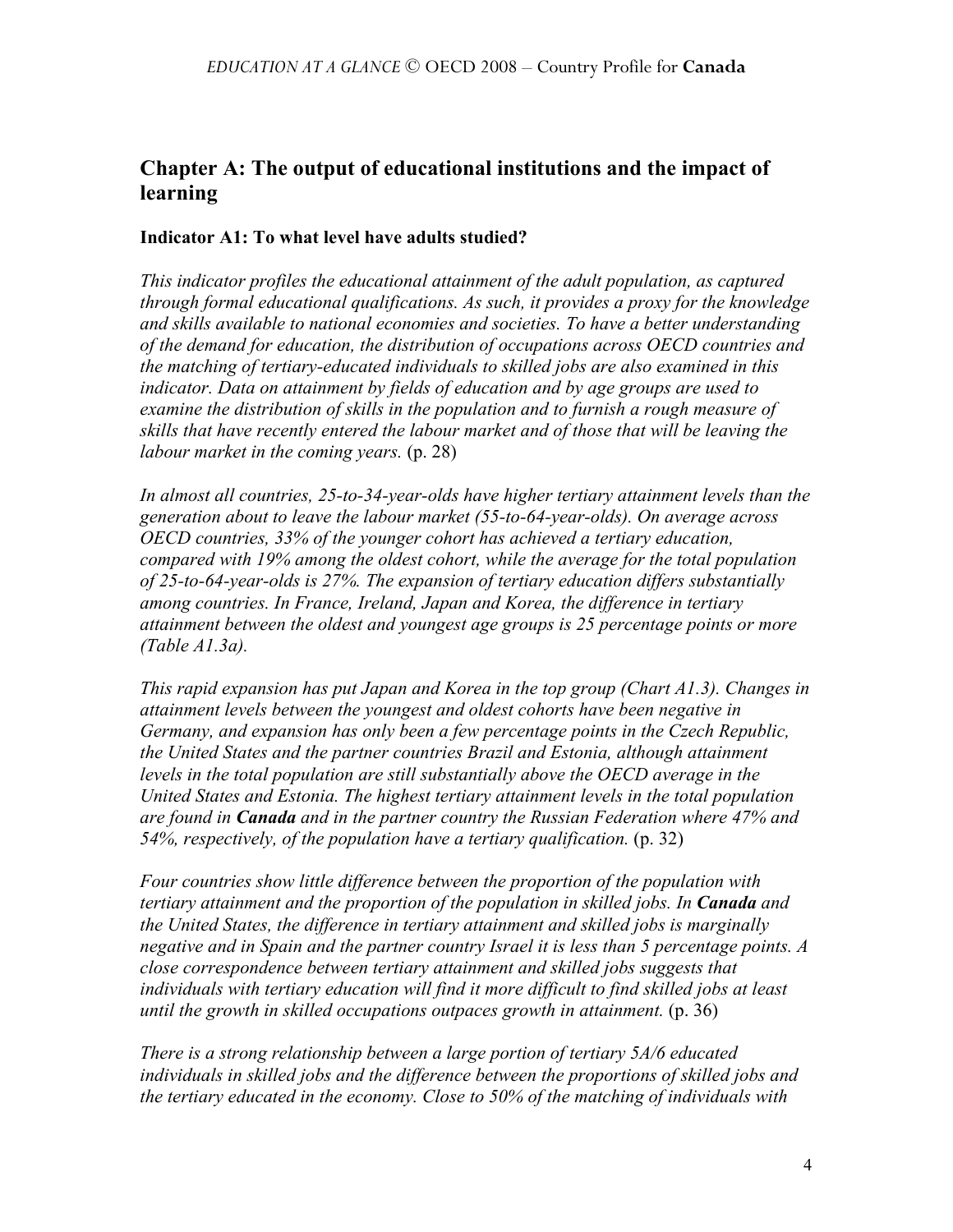*tertiary 5A/6 to skilled jobs is explained by differences in skilled jobs and tertiary education. Using a regression approach is also a way of levelling the playing field when evaluating countries' success in providing skilled jobs to highly educated individuals. Considering differences in supply and demand for skilled jobs, countries above the regression line match those with tertiary education to skilled jobs better and countries below the line do relatively worse in this respect. By this reasoning Canada and the partner country Israel, which are below the OECD average of 85% of individuals with 5A/6 tertiary education in skilled jobs (Table A1.7), do relatively better than most countries when considering the proportion of tertiary educated individuals relative to skilled jobs in their economies. Given differences in the potential supply of and demand for high-end skills, those with tertiary education in Denmark, Finland, Luxembourg, and in the partner country Slovenia do substantially better in finding a skilled job. The opposite is true for those with a tertiary qualification in Italy, Turkey and the United States, where 8% or more end up outside skilled occupations than labour market conditions would suggest.* (p. 39)

| Table A1.3a Population that has attained tertiary education (2006) |  |
|--------------------------------------------------------------------|--|
| Total tertiary, 25 to 64                                           |  |

| AN.<br>CAN | <b>IDN</b><br>JI LA | $T\cap$<br>JSA.<br>ັ | TT<br>N<br>14 L | <b>DNK</b> | $\blacksquare$<br>'N<br>н<br>$\mathbf{H}$ | $\sum_{i=1}^{n}$<br>-⊢ ∺<br>しレンレ |
|------------|---------------------|----------------------|-----------------|------------|-------------------------------------------|----------------------------------|
|            |                     |                      |                 |            |                                           | average                          |
| A70/<br>70 | 40                  | 30<br>ر ر            | າ ດ<br>20       | <u>-</u>   | ر ر                                       | $\sim$<br>∼                      |

(Top six countries, OECD average)

*University (Tertiary-type A and Advanced research programmes), 25 to 64* 

| T T T<br>DA. | <b>NOR</b><br>NI | $\mathbf{v}$<br>N<br>, , , , , | <b>DNK</b>  | <b>ISL</b>   | TTO<br>110U             | $\Gamma$<br>◡◡◡ |
|--------------|------------------|--------------------------------|-------------|--------------|-------------------------|-----------------|
|              |                  |                                |             |              | $\Lambda N$<br>n<br>◡▴◣ | average         |
| 35%          | ◡                | ററ<br>∠∪                       | $\sim$<br>∽ | $\sim$<br>∠∪ | $\bullet$<br>47         | 1 O             |

(Top six countries, OECD average)

Note: The data source for **Canada** (Labour Force Survey) does not allow for a clear delineation between "postsecondary non-tertiary education" and "tertiary-type B education". As a result, the figure reported for College (tertiary-type B) is inflated.

# **Indicator A2: How many students finish secondary education and access tertiary education?**

*This indicator shows the current upper secondary graduate output of education systems, i.e. the percentage of the typical population of upper secondary school age that follows and successfully completes upper secondary programmes. It also shows the percentage of the youth cohort that will enter different types of tertiary education during their lifetime. Finally, it sheds light on the distribution of new entrants at the tertiary level across fields of study as well as the relative share of females among new entrants.* (p. 52)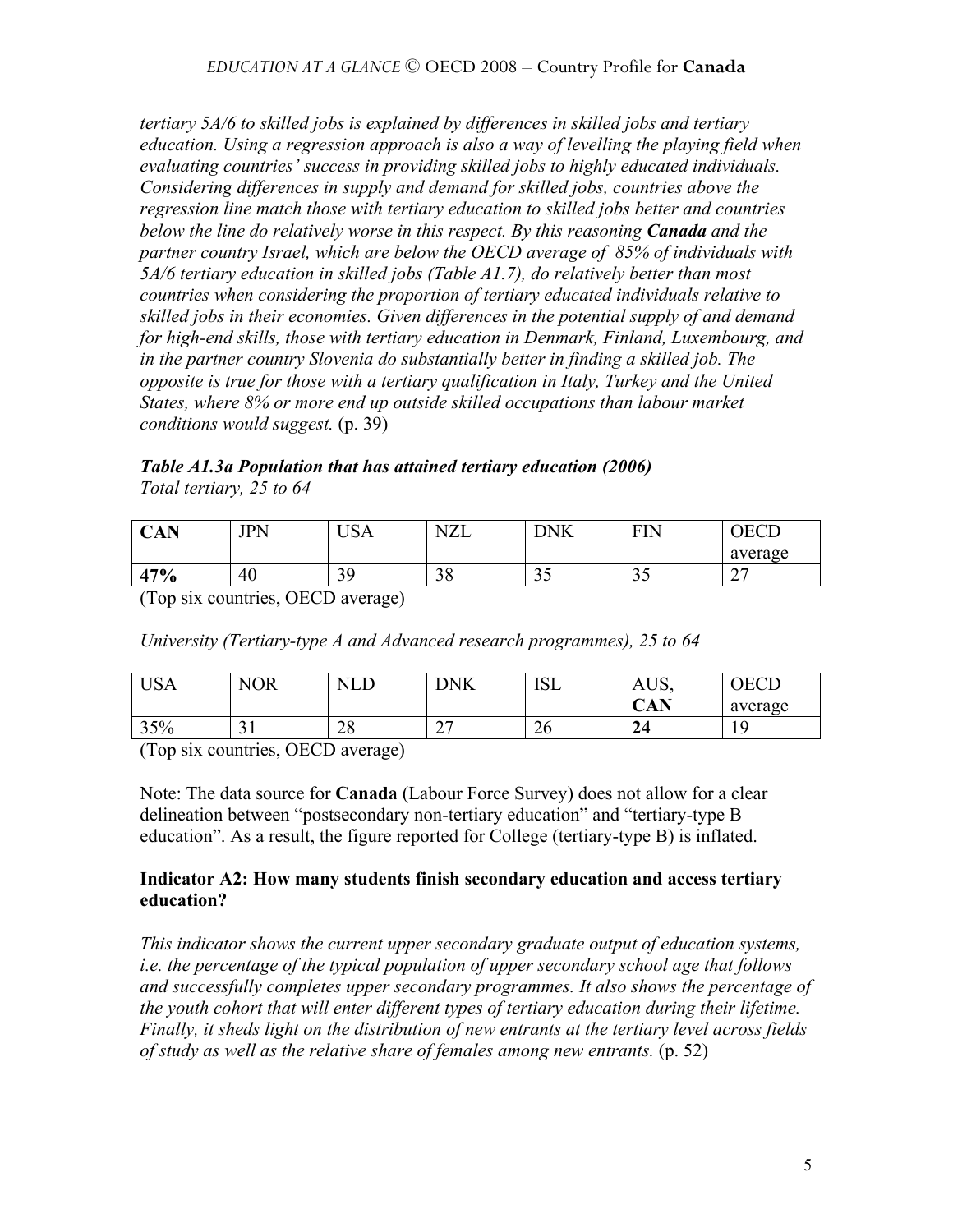|              | deu | GRC | <b>FIN</b> | <b>KOR</b> | JAP | <b>NOR</b> | CAN | <b>JSA</b> | OECD    |
|--------------|-----|-----|------------|------------|-----|------------|-----|------------|---------|
|              |     |     |            |            |     |            |     |            | average |
| $M+F$        | 03  | 100 | 95         | 93         | 93  | 91         | 80  | <i>—</i>   | 83      |
| M            | 102 | 96  | 91         | 92         | 92  | 80         | 77  | 71<br>ັ    | 70      |
| $\mathbf{r}$ | 104 | 104 | 100        | 94         | 93  | 103        | 84  | 70         | 87      |

# *Table A2.1 Upper secondary graduation rates (2006)*

(Top six countries, Canada, United States, OECD average)

Note: Data for **Canada** are for 2005.

#### **Indicator A3: How many students finish tertiary education?**

*This indicator first shows the current tertiary graduate output of education systems, i.e. the percentage of the population in the typical age cohort for tertiary education that successfully completes tertiary programmes, as well as the distribution of tertiary graduates across fields of education. It then describes the evolution of the number of new entrants and graduates at tertiary-type A level over the last eleven years. Finally, it*  looks at the number of science graduates in relation to employed persons. The indicator *also sheds light on the internal efficiency of tertiary educational systems.* (p. 72)

*In Australia, Germany, Switzerland and the United Kingdom, more than 30% of tertiarytype A second degrees or advanced research degrees are awarded to international students. This pattern implies that the true domestic graduate output is significantly overestimated as a proportion of overall graduation rates. It is most significant for tertiary-type A second degree programmes in Australia and the United Kingdom and for advanced research programmes in Switzerland and the United Kingdom, where international graduates represent more than 35% of the graduate output. The contribution of international students to the graduate output is also significant – although to a lesser extent – in Austria, Canada, Japan, New Zealand and the United States. Among countries for which student mobility data are not available, the contribution of foreign students is significant in Belgium (Table A3.3 and Chart A3.4).* (p. 80)

In comparing graduation rates between countries for tertiary (university and college) education, it is important to note that, unlike some other countries, a significant portion of postsecondary students in **Canada** graduate from college programs. This means that comparisons of graduation rates for tertiary-type A (university) should be made with caution. Data for tertiary-type B (college) are not available for **Canada** for the time period covered by Indicator A3.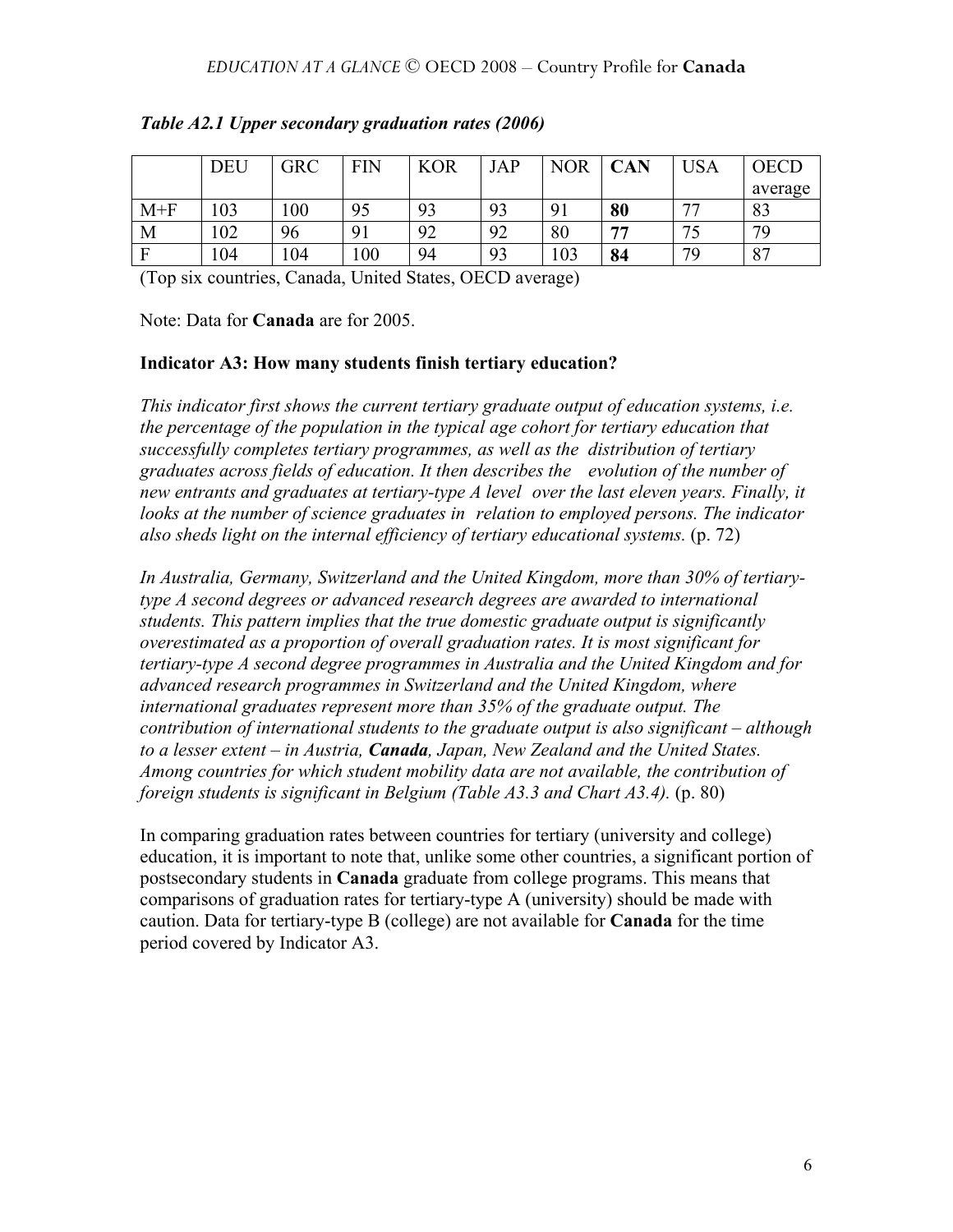# *Table A3.6 Science graduates, by gender (2006), per 100,000 25-to-34-year-olds in employment*

|       | <b>FIN</b> | <b>AUS</b> | <b>KOR</b> | POL  | JKM  | <b>FRA</b> | <b>CAN</b> | <b>USA</b> | OECD    |
|-------|------------|------------|------------|------|------|------------|------------|------------|---------|
|       |            |            |            |      |      |            |            |            | average |
| $M+F$ | 2289       | 2178       | 2042       | 2016 | 1974 | 1871       | 1119       | 1093       | 1340    |

(Top six countries, **Canada**, United States, OECD average)

Note: Data for **Canada** and France are for 2005.

#### **Indicator A4: How many students complete and drop out of tertiary education?**

*Tertiary education covers a wide range of programmes, but serves overall as an indicator of countries' production of advanced skills. A traditional university degree is associated with completion of tertiary-type A courses; tertiary-type B generally refers to shorter and often vocationally oriented courses. This indicator shows current tertiary completion rates in education systems, i.e. the percentage of students who follow and successfully complete tertiary programmes. Although "dropping out" is not necessarily an indicator of failure from the perspective of the individual student, high dropout rates may indicate that the education system is not meeting students' needs.* (p. 92)

*Full-time students have better chances of completing their course than do parttime students. On average in the ten countries for which data are available, 60% of part-time students completed at least a first tertiary-type A degree, while on average 68% of fulltime students at this level graduate. The largest differences between full-time and parttime students are observed in Canada (Quebec) and New Zealand where completion rates for full-time students that enter tertiarytype A education are at least 25 percentage points higher than for students with part-time status.* (p. 93)

*Non-completion of a degree does not mean that the skills and competencies acquired will*  be lost and are not valued by the labour market. This is particularly the case in **Canada**, *where one year of study can provide students attractive opportunities for employment on the labour market. This helps explain students' decisions to leave the education system before graduating. In Sweden, students can leave a tertiary-type A programme before completing it, enter the labour market and continue their studies later. They do not lose the benefit of the modules already completed.* (p. 93)

*There is no relationship observable between the charging of tuition fees and completion rates. In countries in which tuition fees charged by tertiary-type A educational institutions exceed USD 1 500 (Australia, Canada, the Netherlands, New Zealand, the United Kingdom and the United States), completion rates in tertiary-type A education are significantly lower than the OECD average in New Zealand and the United States but above 70% in the other countries. By contrast, the case of Denmark shows that no tuition fees and a high level of public subsidies available for students can lead to completion rates above the OECD average (81%).* (p. 93)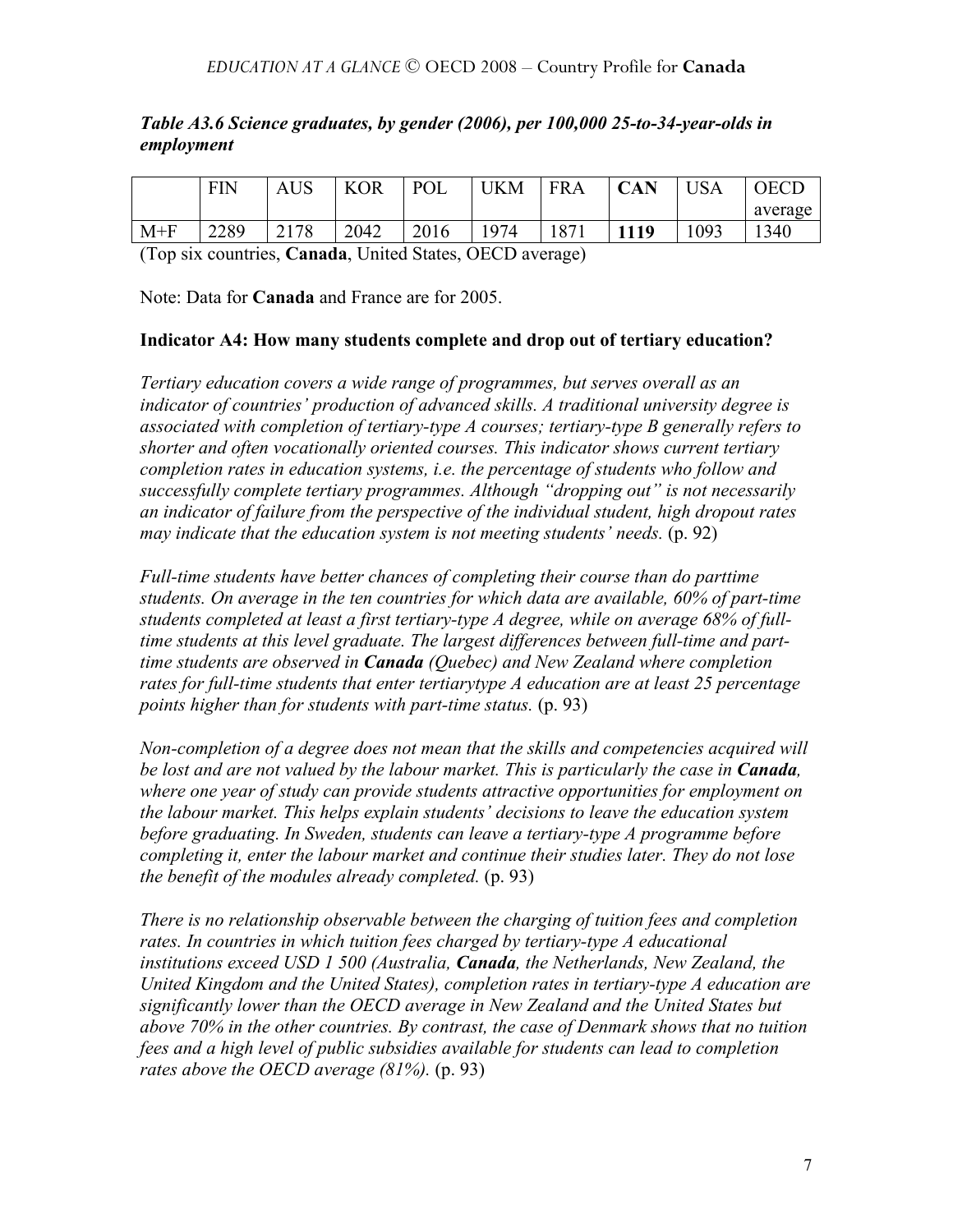*Increasing tuition fees to improve completion rates in tertiary-type A education is often debated in OECD countries whose educational institutions charge low tuition fees. In fact, increasing the tuition fees charged by tertiary-type A institutions and exemption from tuition fees for academic merit are measures already used in some OECD countries to try to increase students' incentives to finish their studies quickly. However, it is difficult to see a relationship between completion rates in tertiary-type A programmes and the level of tuition fees charged by tertiarytype A institutions. The countries in which tuition fees charged by tertiary-type A educational institutions exceed USD 1 500 are Australia, Canada, the Netherlands, New Zealand, the United Kingdom and the United States. Completion rates are significantly lower than the OECD average (69%) in New Zealand and the United States but above 70% in the others. By way of contrast, Denmark*  does not charge tuition fees and provides a high level of public subsidies for students but *has completion rates above the OECD average (81%). This is not surprising because all indicators on tertiary education and especially on rates of return show that compared to upper secondary attainment, tertiary-type A educational attainment significantly benefits individuals in terms of earnings and employment. This can create a sufficiently big incentive, independently of the level of tuition fees, for students to finish their studies (see Indicators A9, A10 and B5).* (p. 95)

*Second, in some countries not all courses offered in tertiary-type A education are followed to obtain a degree. For instance, an individual might attend courses in a given programme on a parttime basis for professional development, with no intention of completing the associated degree. Some other tertiary students (generally mature students) may also follow courses that are not part of a programme leading to a degree to increase their lifelong learning perspectives. On average for the ten OECD countries for which data are available, students enrolled in part-time studies represent 23% of total enrolment and exceed 40% in Hungary, New Zealand, Poland and the partner economy the Russian Federation. On average, 60% of part-time students who enter a tertiary-type A programme achieve at least a first degree at this level; the average completion rate for full-time students in tertiary-type A education is 68%. The largest differences between full-time and part-time students are observed in Canada (Quebec) and New Zealand, where completion rates for full time students in tertiary-type A education are at least 25 percentage points higher than for students with part-time status (Table A4.2). The large number of parttime students in New Zealand partially explains the high proportion of people leaving without qualifications: part-time students may enrol in a few modules (e.g. for vocational upskilling reasons) with no intention of completing all the courses required for the qualification (Table A4.2 and Chart A4.1).* (p. 96)

*Lastly, in some countries many students successfully complete some parts of a qualification but do not finish the whole programme. Non-completion of a degree does not mean that the acquired skills and competencies are lost and not valued by the labour market in these countries. In Canada, for example, one year of study can provide students attractive opportunities for employment. This may explain why students choose to leave the education system before graduating. In Sweden, students can leave a tertiary-type A programme before completing it, be employed for some time and later decide to continue their studies. They do not lose the benefit of the modules that they*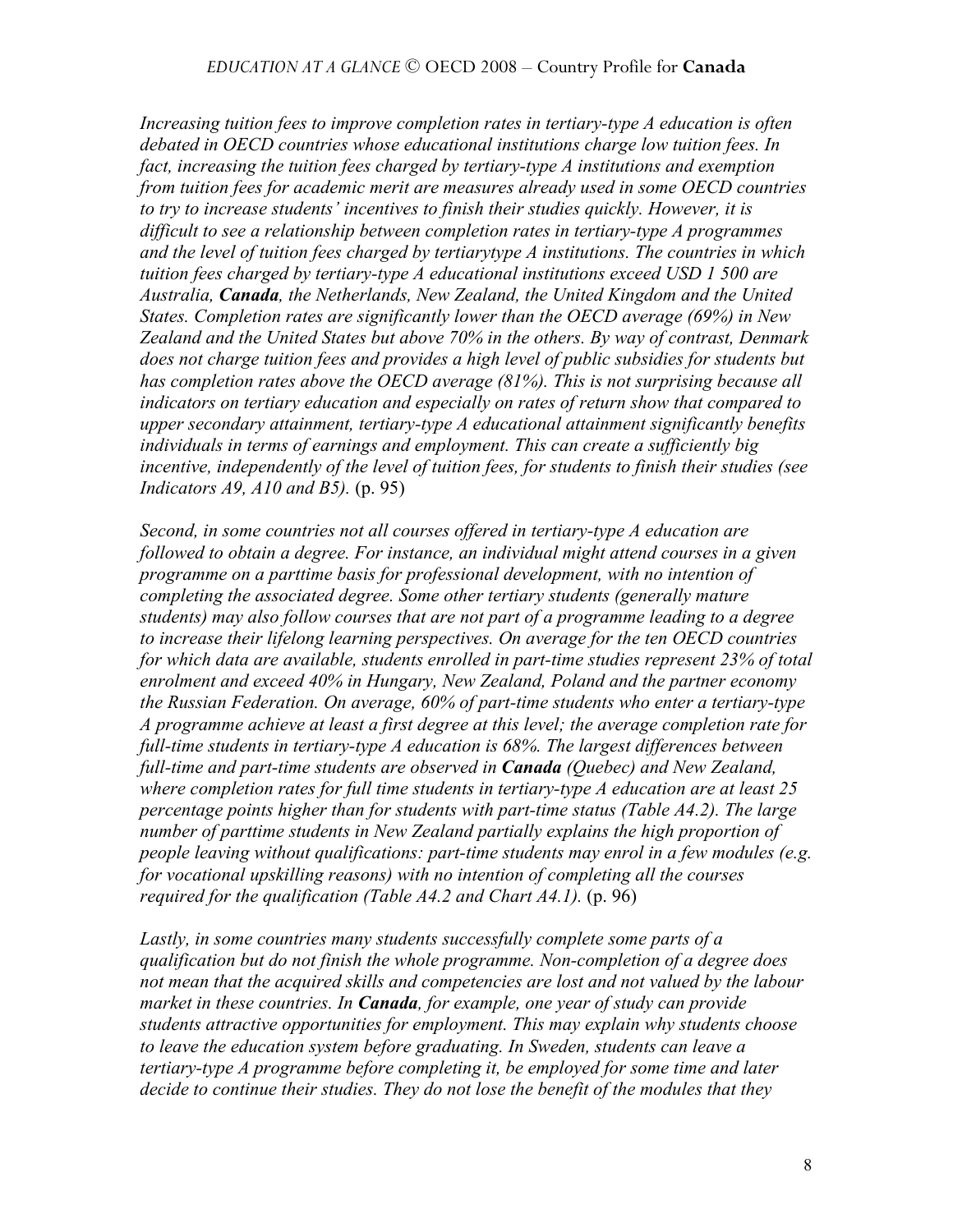#### *EDUCATION AT A GLANCE* © OECD 2008 – Country Profile for **Canada**

*successfully completed in the past. In some other countries, students may successfully complete all modules they undertake, yet never enrol in enough modules to complete the qualification. For example, in New Zealand, where part-time study is more common, it is estimated that around one in five students complete all modules they enrol in, yet never enrol in enough modules to complete the qualification.* (p. 96)

Note that data were collected for this indicator by OECD on a pilot basis. Comparable data are not available on a pan-Canadian basis, although individual jurisdictions may collect these data. The data shown for Quebec are intended only as an example for **Canada**. If this indicator continues to be reported in the future, data will be reported for **Canada** as a whole, if possible.

#### **Indicator A5: What can 15-year-olds do in science?**

*This indicator examines the science performance of 15-year-old students, drawing on 2006 data from the OECD's Programme for International Student Assessment (PISA). It describes science proficiency in each country in terms of the percentage of students reaching one of six proficiency levels as well as in terms of the mean scores achieved by students on the overall science scale and on different aspects of science. It also examines the distribution of student scores within countries.* (p. 100)

*Finland, with an average of 563 score points, achieved the highest score and was statistically above the average scores of all other countries. Four other high-scoring countries had mean scores of 530 to 534 points: Canada, Japan and New Zealand and the partner country Estonia. Eleven other countries (Australia, Austria, Belgium, the Czech Republic, Germany, Ireland, Korea, the Netherlands, Switzerland and the United Kingdom and the partner country Slovenia) also scored above the OECD average of 500 points. Five countries (Denmark, France, Hungary, Poland and Sweden) performed close to the OECD average, and the remaining 11 OECD countries and 4 partner countries performed below it.* (p. 100)

*On average across OECD countries, 1.3% of 15-year-olds reached the highest level of science proficiency (Level 6 of the PISA 2006 science scale). In Finland and New Zealand this figure was at least 3.9%, three times the OECD average. In Australia, Canada, Japan and the United Kingdom, as well as in the partner country Slovenia, between 2 and 3% reached Level 6.* (p. 101)

*Four other high-scoring countries had mean scores of 530 to 534 points: Canada, Japan and New Zealand and the partner country Estonia. Other countries scoring statistically significantly above the OECD average included Australia, Austria, Belgium, the Czech Republic, Germany, Ireland, Korea, the Netherlands, Switzerland and the United Kingdom and the partner country Slovenia.* (p. 102)

*Examining individual countries' performance by proficiency level shows that in Finland and New Zealand at least 3.9% of students reached Level 6, the highest level on the PISA science scale, three times the OECD average. In Australia, Canada, Japan and the*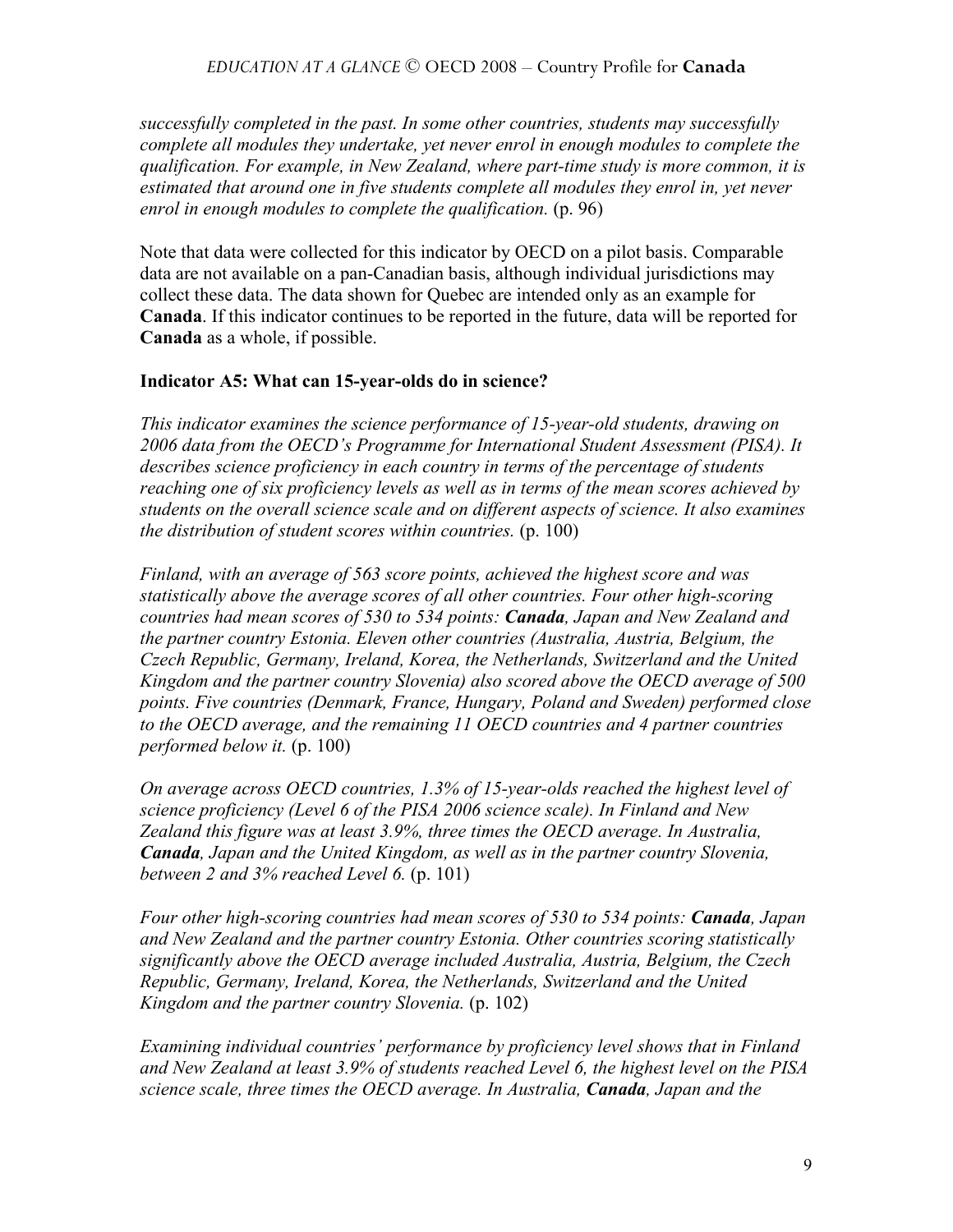*United Kingdom and in the partner country Slovenia, between 2% and 3% reached Level 6.* (p. 106)

*Including Level 5 brings the level of high performers to 9.0% on average across OECD countries. Over one in five students in Finland (20.9%) and over one in six in New Zealand (17.6%) reached at least Level 5. In, Australia, Canada and Japan the figure was between 14% and 16%. By contrast, two OECD countries and one partner country in the survey had less than 1% of students reaching either Level 5 or Level 6, and six OECD countries and three partner countries had 5% or fewer reaching the two highest levels. It appears that the pool of 15-year-olds who were highly proficient in science is very unevenly distributed across countries.* (p. 106)

# *Table A5.1 Mean score, variation and gender differences in student performance on the PISA science scale (2006)*

| <b>FIN</b>  | CAN     | <b>JPN</b>      | NZ1         | <b>AUS</b> | <b>KOR</b> | <b>ISA</b> | <b>DECL</b> |
|-------------|---------|-----------------|-------------|------------|------------|------------|-------------|
|             |         |                 |             |            |            |            | average     |
| 563 $(2.0)$ | 534(2.) | (0.4)<br>531(3) | 530 $(2.7)$ | 527(2.3)   | 522(3.4)   | 489(4.2)   | 500 $(0.5)$ |

(Top six countries, United States, OECD average)

Note: the standard error is shown in parentheses.

# **Indicator A6: What are the parents' perceptions related to school and science learning?**

*As part of the PISA 2006 assessment, ten OECD countries complemented the perspectives of students and school principals with data collected from the students' parents. These data provide important insights into parents' perceptions of their child's school and instructional quality and how such perceptions relate both to student performance and to the impact which social background has on learning outcomes.*  (p. 120)

No data for **Canada** are included in this indicator.

# **Indicator A7: Does their parents' socio-economic status affect students' participation in higher education?**

*This indicator examines the socio-economic status of students enrolled in higher education, an important gauge of access to higher education for all. Internationally comparable data on the socio-economic status of students in higher education are not widely available. This indicator is a first attempt to illustrate the analytical potential that better data on this issue would offer. It takes a close look at data from ten OECD countries, examining the occupational status (white-collar or blue-collar) of students' fathers and the fathers' educational background, along with data from the OECD Programme for International Student Assessment (PISA) 2000 survey.* (p. 136)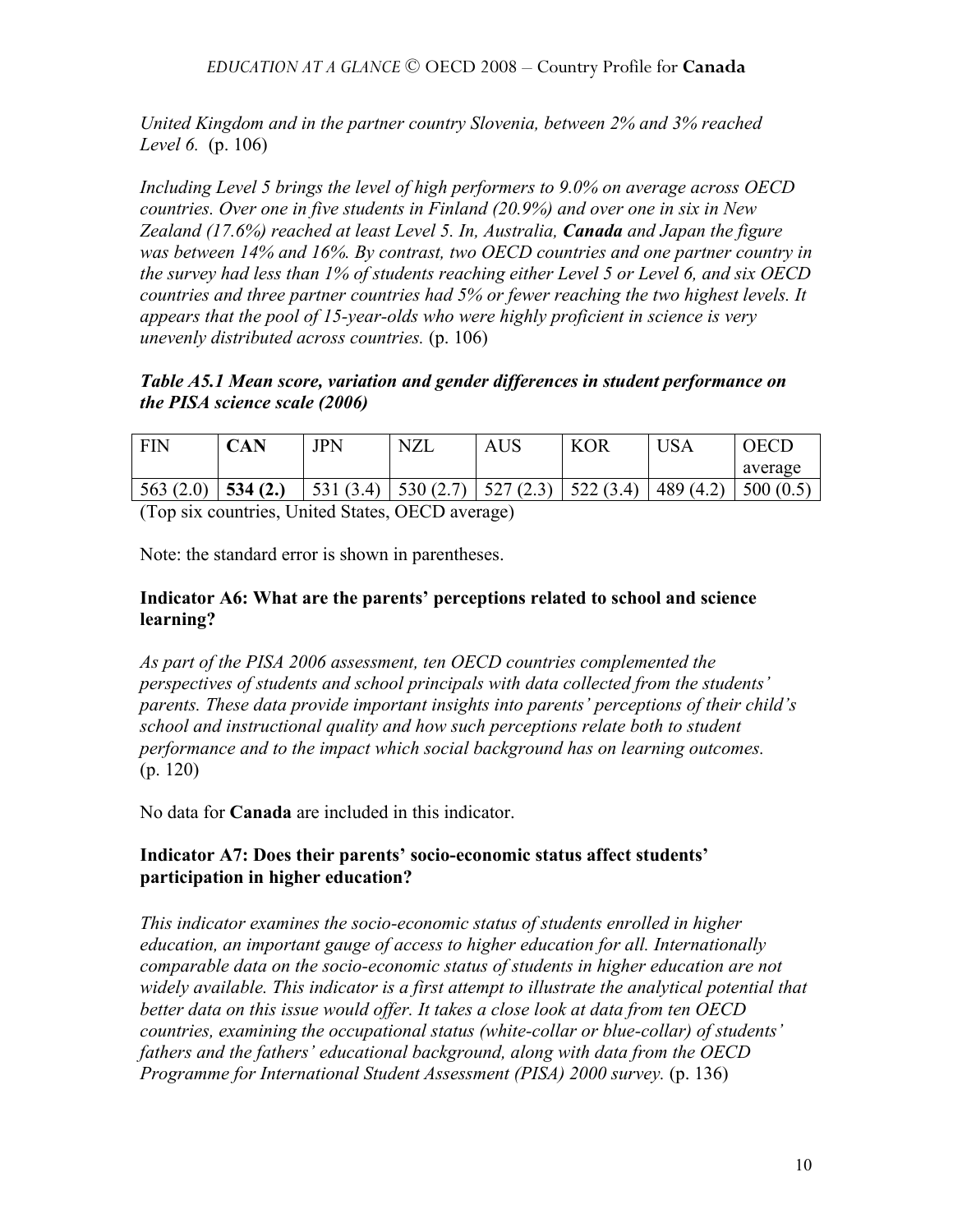No data for **Canada** are included in this indicator.

# **Indicator A8: How does participation in education affect participation in the labour market?**

*This indicator examines the relationships between educational attainment and labour force status, for both males and females, and considers changes over time. It also focuses on employment rates among those nearing retirement age to shed some light on the employment of an ageing population and the links with educational attainment.* (p. 142)

|           | <b>CAN</b> | <b>FRA</b> | <b>GER</b> | <b>ITA</b> | <b>JPN</b> | <b>UKM</b> | <b>USA</b> | <b>OECD</b> |
|-----------|------------|------------|------------|------------|------------|------------|------------|-------------|
|           |            |            |            |            |            |            |            | average     |
| All       | 5.4        | 6.6        | 9.9        | 4.3        | 4.1        | 4.1        | 4.3        | 4.9         |
| levels,   |            |            |            |            |            |            |            |             |
| M         |            |            |            |            |            |            |            |             |
| All       | 5.2        | 8.2        | 10.0       | 7.4        | 3.7        | 3.6        | 3.8        | 6.1         |
| levels, F |            |            |            |            |            |            |            |             |
| Tert. A,  | 3.7        | 5.5        | 4.4        | 3.8        | 2.7        | 2.3        | 2.6        | 3.1         |
| M         |            |            |            |            |            |            |            |             |
| Tert. A,  | 3.9        | 5.7        | 5.1        | 5.9        | 2.5        | 2.1        | 2.2        | 3.9         |
| F         |            |            |            |            |            |            |            |             |

*Table A8.2a Unemployment rates and educational attainment, by gender (2006)* 

(G7 countries, OECD average)

# **Indicator A9: What are the economic benefits of education?**

*This indicator examines the relative earnings of workers with different levels of educational attainment in 25 OECD countries and the partner countries Israel and Slovenia. It also presents data on the distribution of pre-tax earnings at five ISCED levels of educational attainment to help show how returns to education vary within countries among individuals with comparable levels of educational attainment.* (p. 162)

*Although education generally leads to substantial earnings advantages, this is not the case for all individuals. The share of individuals with tertiary education who earn substantially less than the median varies among countries; this is typically explained by part-time or part-year work but nevertheless may send the wrong signal from an educational perspective. Females with tertiary education are more disadvantaged than males in terms of realising low earnings; in Austria, Canada and New Zealand, 20% or more of the female population earn less than half the median. While males are less likely to have low earnings, more than 10% earn less than half of the median in Canada, Denmark, Norway and Sweden. This dispersion in educational outcomes provides an indication of the overall investment risk associated with higher education.* (p. 162)

*There are significant differences among countries in the dispersion of earnings among individuals with similar levels of educational attainment. The proportion of individuals*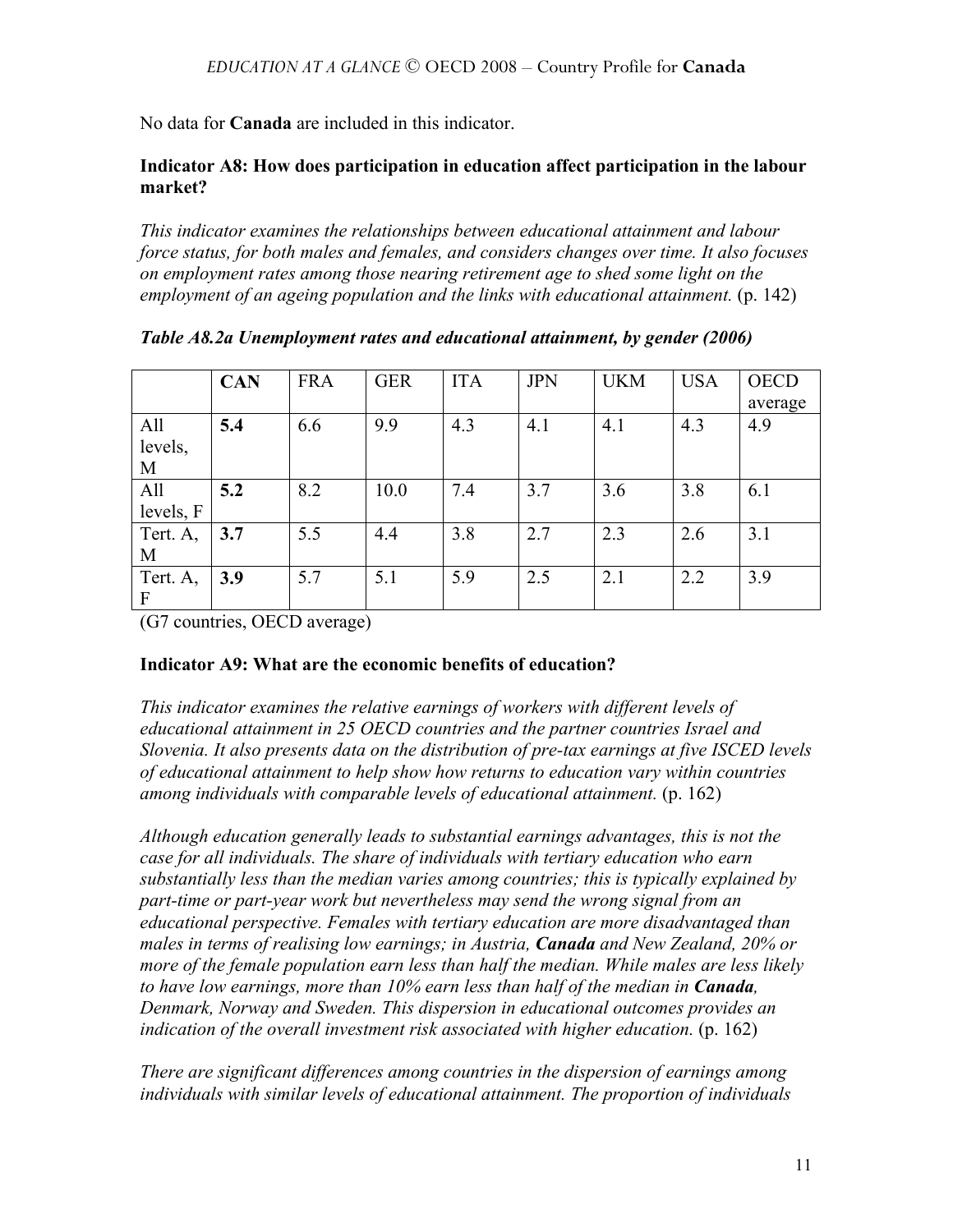*with tertiary-type A and advanced research programmes in the lowest earnings category (at or below half of the median) varies from 0% in Luxembourg and Portugal to 18% in Canada. Countries also differ in the shares of males and females in the upper and lower categories of earnings.* (p. 163)

*Males with a degree from a tertiary-type A or advanced research programme have a substantial earnings premium in the Czech Republic, Hungary and Poland that is close to or more than 100%. In Korea and United Kingdom females have a similar advantage. Females with below secondary education are particularly disadvantaged in Canada, Israel, Turkey, the United Kingdom and the United States, as are males in Portugal and the United States. Table A9.1a shows that the earnings premium for 25-to-64-year-olds with tertiary education, relative to those with upper secondary education, ranges from 15% in New Zealand to 119% in Hungary.* (p. 166)

*Table A9.1a also shows how relative earnings vary with age. The difference in relative earnings for those with a tertiary education at age 55 to 64 compared with the total population (25-64- year-olds) is generally larger; on average, the earnings differential increases with 14 index points. These benefits of education are shown in Chart A9.3. While employment opportunities at an older age improve for those with tertiary education in most countries (see Indicator A8), the earnings advantages also increase. In all countries except Australia, Canada, the Netherlands, Turkey and the United Kingdom. Earnings increase for 55-to-64-year-olds is more frequent for those with tertiary education than for those with below upper secondary education.* (p. 166)

*For 25-to-64-year-olds, financial rewards from tertiary education benefit females more than males in Australia, Austria, Canada, Korea, the Netherlands, New Zealand, Norway, Spain, Switzerland and the United Kingdom. The reverse is true in the remaining countries, with the exception of Turkey, where – relative to upper secondary education – the earnings of males and females are equally enhanced by tertiary education (Table A9.1a).* (p. 166)

*Table A9.4a and Chart A9.5 show that in most countries the share of individuals in the lowest earnings categories falls as the level of educational attainment rises. This result is another way of viewing the well-established positive relationship between earnings and educational attainment. Nonetheless, individuals with higher levels of education are still found in the lower earnings categories in most countries; this suggests that there is a substantial risk associated with investing in tertiary education. The proportion of individuals with the highest educational attainment (tertiary-type A and advanced research programmes) in the lowest earnings category (at or below half of the median) varies from 0% in Luxembourg and Portugal to 18% in Canada*. (p. 169)

*Earnings data in Table A9.1a are based on an annual reference period in Austria, Canada, the Czech Republic, Denmark, Finland, Ireland, Italy, Korea, Luxembourg, Norway, Portugal, Spain, Sweden, Turkey and the United States. Earnings are reported weekly in Australia, New Zealand and the United Kingdom, and monthly in Belgium, France, Germany, Hungary, Poland and Switzerland, and the partner country Israel.*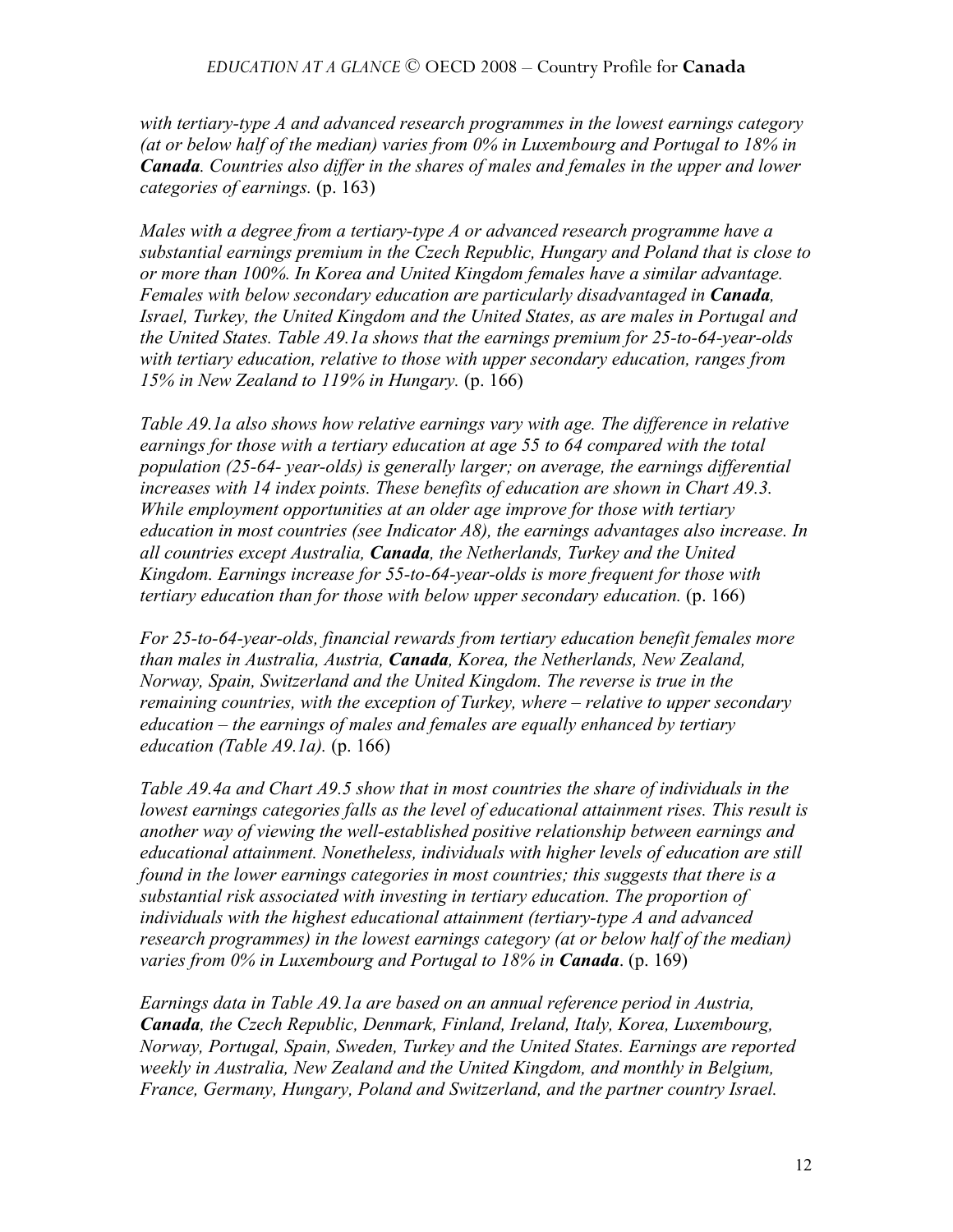*Data on earnings are before income tax, while earnings for Belgium, Korea and Turkey are net of income tax. Data on earnings for individuals in part-time work are excluded for the Czech Republic, Hungary, Luxembourg and Poland, while data on part-year earnings are excluded for Hungary, Luxembourg and Poland.* (p. 171)

*Table A9.1a Relative earnings of the population with income from employment (2006 or latest available year) (upper secondary and post-secondary non-tertiary education = 100), ages 25 to 64, all tertiary education* 

|              | <b>CAN</b> | <b>FRA</b> | GER  | <b>TA</b> | JAP | <b>UKM</b> | <b>USA</b> |
|--------------|------------|------------|------|-----------|-----|------------|------------|
| Year         | 2005       | 2006       | 2006 | 2004      |     | 2006       | 2006       |
| M            | 140        | 157        | 163  | 188       | m   | 149        | 183        |
| $\mathbf{F}$ | 144        | .46        | 153  | 138       | m   | 177        | 170        |
| $M+F$        | 138        | 49         | 164  | 165       | m   | 159        | 176        |

(G7 countries)

*Table A9.1b Differences in earnings between females and males (2006 or latest available year), average annual earnings of females as a percentage of earnings of males by level of educational attainment of 30-to-44-year-olds* 

|            | <b>CAN</b> | <b>FRA</b> | <b>GER</b> | <b>ITA</b> | <b>JAP</b> | <b>UKM</b> | <b>USA</b> |
|------------|------------|------------|------------|------------|------------|------------|------------|
| Year       | 2005       | 2006       | 2006       | 2004       |            | 2006       | 2006       |
| Upper      | 61         | 73         | 61         | 73         | m          | 53         | 65         |
| secondary  |            |            |            |            |            |            |            |
| Tert. B    | 59         |            | 53         | m          | m          | 56         | 67         |
| Tert. A    | 68         | 66         | 63         | 57         | m          | 64         | 59         |
| All levels | 64         | 73         | 59         | 73         | m          | 58         | 65         |

(G7 countries)

# **Indicator A10: What are the incentives to invest in education?**

*This indicator examines incentives to invest in education by estimating the rate of return to education. The financial returns to education are calculated for investments undertaken as a part of initial education, as well as for a hypothetical 40-year-old who decides to return to education in mid-career. Private and public returns to education are given for upper secondary and tertiary education.* (p. 182)

*There is generally a trade-off between taxes and the direct costs of education (tuition fees). Countries with low or no tuition fees typically let individuals pay back public subsidies later in life through progressive tax schemes. In countries in which a larger portion of the investment falls on the individual (in the form of tuition fees) a larger portion of the earnings differential is also accrued by the individual. Therefore, the stakes are higher in Canada, Korea and the United States, where tuition fees represent a*  large proportion of the investment cost. There is no straightforward link between tuition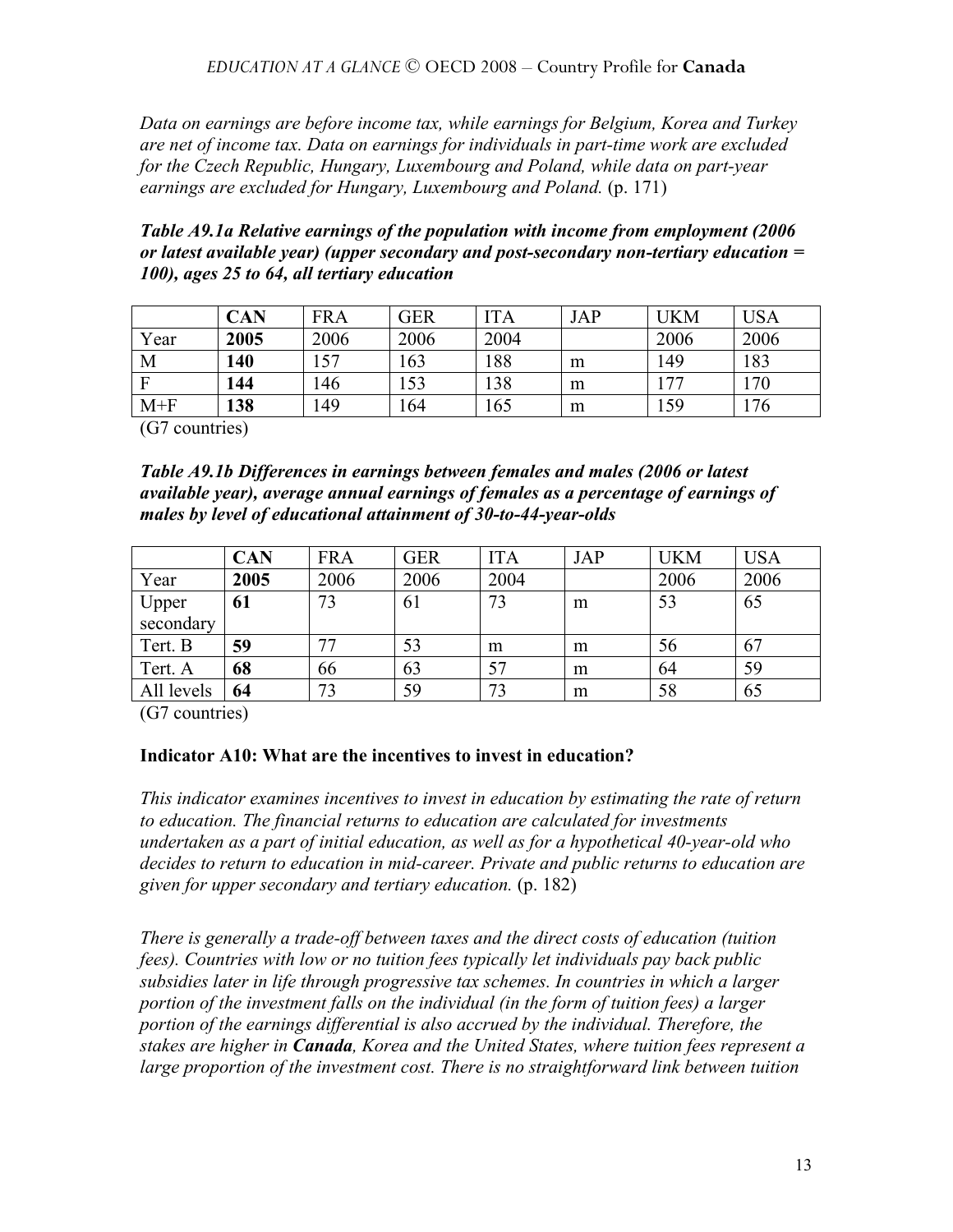*fees and rates of returns to education, which indicates that supply of and demand for tertiary-educated individuals is the main determinant.* (p. 187)

*The rewards for investing in tertiary education at age 40 are generally higher than for upper secondary education (Table A10.4). Only in Canada, Denmark and New Zealand are the returns for males and females below 4.5%. If foregone earnings are compensated by a public subsidy of 50%, returns improve everywhere to above 8%, except for females in Canada. Females are typically disadvantaged in the labour market in terms of employment owing, among other things, to cultural differences and child-rearing responsibilities. In some cases, this leaves females with an outdated stock of human capital because of labour market interruptions.* (p. 189)

*Chart A10.3 provides the financial incentives for females to return to upper secondary and to tertiary education for three and four years, respectively. As for males, the returns to a tertiary degree are generally higher in most countries. With few exceptions, they exceed 5% even if the individual foregoes all earnings. In Canada, Denmark, New Zealand, Sweden and the United States, the returns are less attractive, but in most countries they are substantial enough to motivate an investment in the absence of any government intervention.* (p. 189)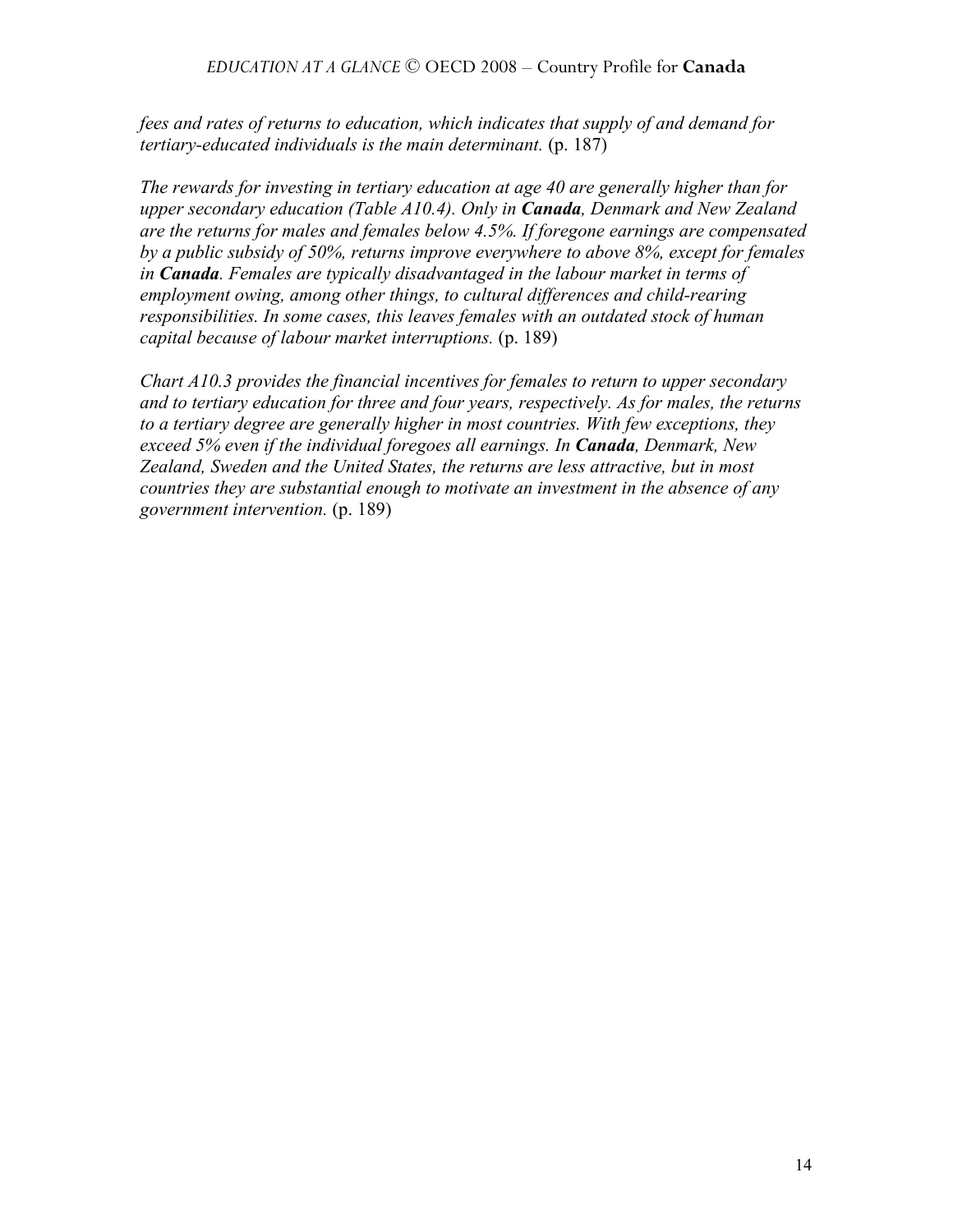# **Chapter B: Financial and human resources invested in education**

# **Indicator B1: How much is spent per student?**

*This indicator provides an assessment of the investment in each student. Expenditure on educational institutions per student is largely influenced by teachers' salaries (see Indicators B6 and D3), pension systems, instructional and teaching hours (see Indicators B7, D1 and D4), teaching materials and facilities, the programme orientation provided to pupils/students (see Indicator C1) and the number of students enrolled in the education system (see Indicator C2). Policies to attract new teachers or to reduce average class size or staffing patterns (see Indicator D2) have also contributed to changes in expenditure on educational institutions per student over time.* (p. 202)

*Excluding R&D activities and ancillary services, expenditure on educational core services in tertiary institutions represents on average USD 7 976 per student and ranges from USD 5 000 or less in Greece, Hungary, Poland, the Slovak Republic and the partner country Estonia to more than USD 10 000 in Canada, Switzerland and the United States.* (p. 203)

*Even if overall spending per student is similar in some OECD countries, the ways in which resources are allocated among the different levels of education vary widely. OECD countries as a whole spend USD 6 173 per student at the primary level, USD 7 736 at the secondary level and USD 15 559 at the tertiary level. At the tertiary level, the totals are affected by high expenditure in a few large OECD countries, most notably Canada and the United States. Spending on educational institutions per student in a typical OECD country (as represented by the simple mean across all OECD countries) amounts to USD 6 252 at the primary level, USD 7 804 at the secondary level and USD 11 512 at the tertiary level (Table B1.1a and Chart B1.2).* (p. 205)

*These averages mask a broad range of expenditure on educational institutions per student by OECD and partner countries. At the primary level, expenditure on educational*  institutions varies by a factor of 10, ranging from USD 1 425 per student in the partner *country Brazil to USD 14 079 in Luxembourg. Differences among countries are even greater at the secondary level, where spending on educational institutions per student varies by a factor of 16, from USD 1 186 in the partner country Brazil to USD 18 845 in Luxembourg. Expenditure on educational institutions per tertiary student ranges from USD 3 421 in the partner country the Russian Federation to more than USD 20 000 in Canada, Switzerland and the United States (Table B1.1a and Chart B1.2).* (p. 205)

*Greater differences are observed in the proportion of total expenditure on educational institutions per student devoted to core services at the tertiary level partly because R&D expenditure can account for a significant proportion of educational spending. The OECD countries in which most R&D is performed by tertiary education institutions tend to report higher expenditure per student than those in which a large proportion of R&D is performed in other public institutions or by industry. Excluding R&D activities and*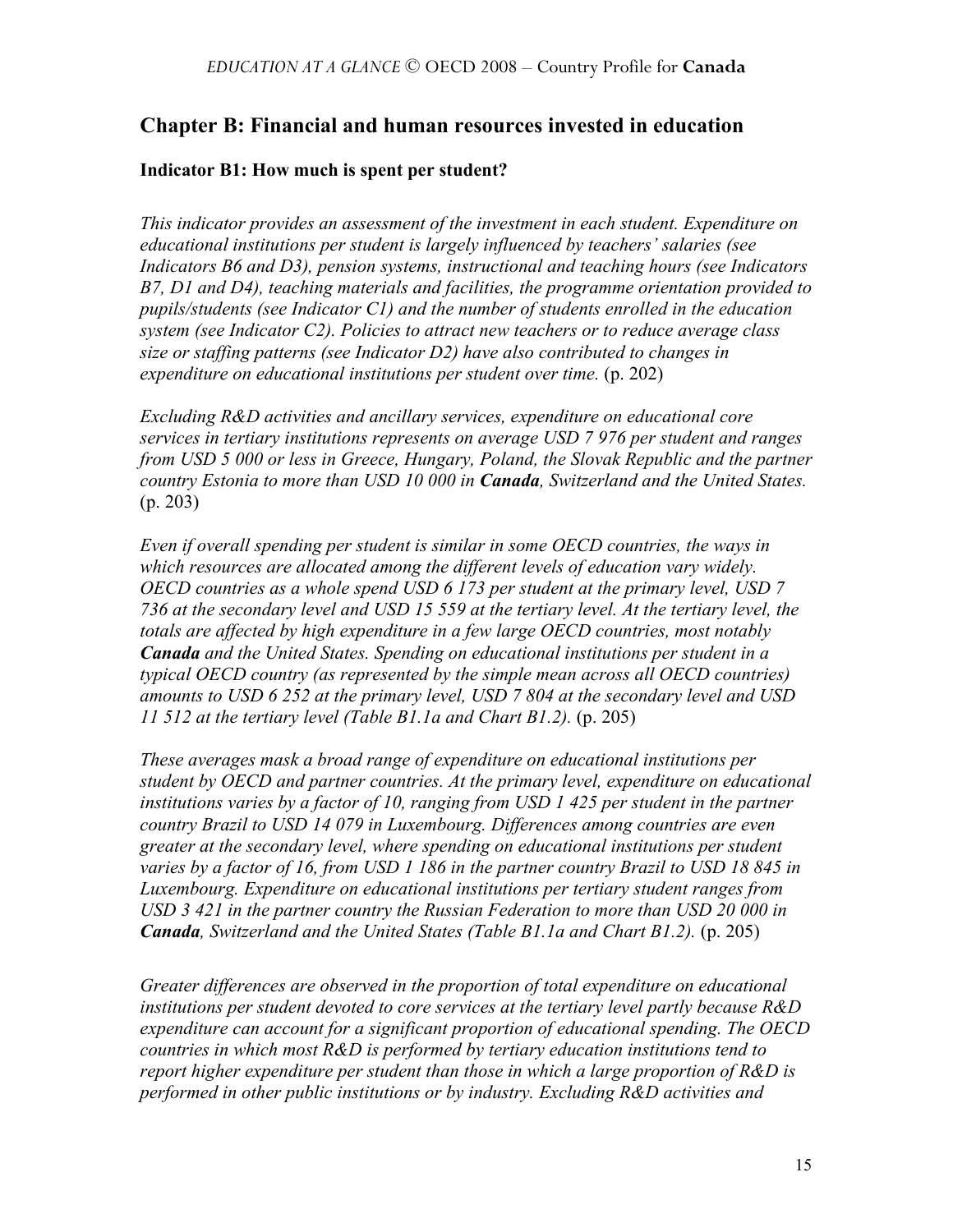*ancillary services, expenditure on core educational services in tertiary institutions represents, on average, USD 7 976 per student and ranges from USD 5 000 or less in Greece, Hungary, Poland, the Slovak Republic and the partner country Estonia to more than USD 10 000 in Canada, Switzerland and the United States (Table B1.1b).* (p. 207)

*On average, expenditure on R&D and ancillary services at the tertiary level represents respectively 29 and 4% of all tertiary expenditure on educational institutions per student. In 9 out of 28 OECD and partner countries for which data on tertiary expenditure are available for every service category – Belgium, Finland, Germany, Italy, the Netherlands, Norway, Sweden, Switzerland and the United Kingdom – expenditure on R&D and ancillary services in tertiary institutions represents more than 32% of total tertiary expenditure on educational institutions per student. On a per student basis this can translate into significant amounts: in Australia, Canada, Germany, the Netherlands, Norway, Sweden, Switzerland, the United Kingdom and the United States, expenditure for R&D and ancillary services amounts to more than USD 5 000 per student (Table B1.1b).* (p. 207)

*Expenditure on educational institutions per student averages 21% of GDP per capita at the primary level, 26% at the secondary level and 40% at the tertiary level (Table B1.4). Countries with low levels of expenditure on educational institutions per student may nevertheless show distributions of investment relative to GDP per capita which are similar to those of countries with a high level of spending per student. For example, Korea and Portugal – countries with expenditure on educational institutions per student at primary, secondary and post-secondary non-tertiary level of education and GDP per capita below the OECD average – spend more per student relative to GDP per capita than the OECD average. Similarly, Canada, Mexico, Switzerland and the United States and the partner country Chile spend more than 50% of GDP per capita on each tertiary student, among the highest proportions after Brazil. Brazil has the highest proportion, spending 108% of GDP per capita on each tertiary student, but tertiary students represent only 3% of the students enrolled in all levels of education combined in Brazil (Tables B1.2 and B1.4).* (p. 211)

*There is more variation in spending on educational institutions per student at the tertiary level, and the relationship between countries' relative wealth and their expenditure levels is more variable. Canada, Iceland and Switzerland, for example, have similar levels of GDP per capita but very different levels of spending on tertiary education. The proportion of GDP per capita spent per tertiary student in Canada and Switzerland is 61% and is among the highest among OECD countries, while for Iceland (at 27%) the proportion is significantly below the OECD average (Table B1.4 and Chart B1.6).*  (p. 211)

Across **Canada**, the transition between elementary and secondary education occurs at different grades in different areas. Accordingly, in table B1.1a, **Canada** reports all spending at the elementary-secondary level combined in the column for "All secondary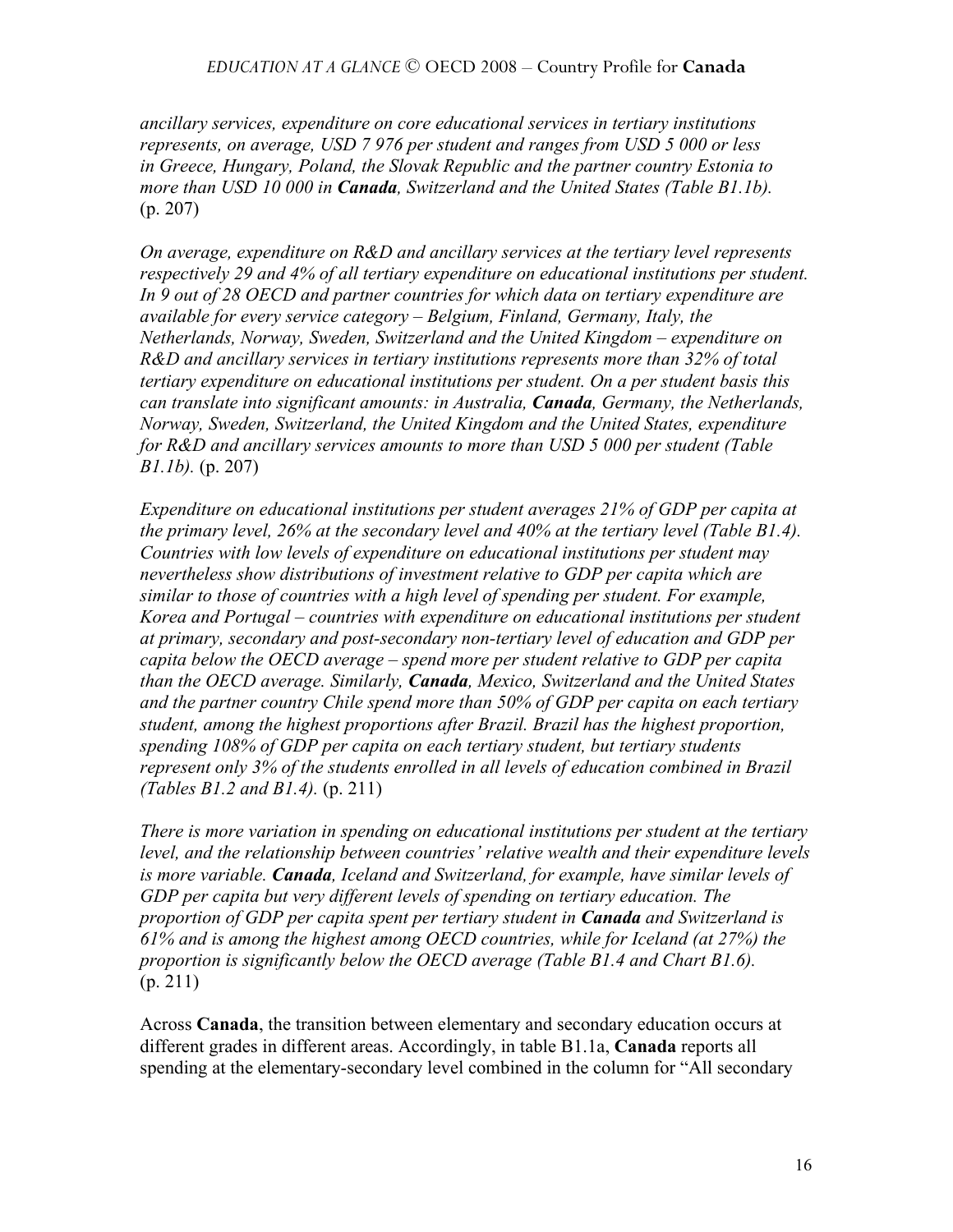education". Direct comparison with other countries should not be made, because they report elementary and secondary spending separately.

*Table B1.1b Annual expenditure per student on core services, ancillary services and R&D (2005), Primary, secondary and post-secondary non-tertiary education and Tertiary education* 

|         | CHE               | <b>NOR</b> | USA    | <b>AUT</b> | <b>DNK</b> | ISL   | CAN    | OECD    |
|---------|-------------------|------------|--------|------------|------------|-------|--------|---------|
|         |                   |            |        |            |            |       |        | average |
| D<br>ັ້ | 0,72<br>$\sim$ 1  | QQ75       | 9,769  | 9,436      | 8,997      | 8,815 | 7,837  | 7,065   |
| Tert.   | 734<br>$\sim$ 1.1 | 13.032     | 24,370 | 14.7       | 14,959     | 9,474 | 20,156 |         |

(Top six countries, **Canada**, OECD average)

Note: Data for **Canada** are for 2004.

# **Indicator B2: What proportion of national wealth is spent on education?**

*Expenditure on educational institutions as a percentage of GDP shows how a country prioritises education in relation to its overall allocation of resources. Tuition fees and investment in education from private entities other than households (see Indicator B5)*  have a strong impact on differences in the overall amount of financial resources that *OECD countries devote to their education systems, especially at the tertiary level.*  (p. 226)

*Tertiary education accounts for nearly one-third of the combined OECD expenditure on educational institutions (2.0% of the combined GDP). In Canada and the United States expenditure at this level reaches up to 40% of expenditure on educational institutions.*  (p. 227)

*Canada, Korea and the United States spend between 2.4 and 2.9% of their GDP on tertiary institutions. Korea, the United States, and the partner country Chile (1.8%) show the highest proportions of private expenditure at the tertiary level. Relative to GDP, the United States spends over three times more on tertiary education than Italy and the Slovak Republic and nearly four times more than the partner countries Brazil and the Russian Federation.* (p. 227)

*Nearly one-third of combined OECD expenditure on educational institutions is accounted for by tertiary education. At this level, the pathways available to students, the duration of programmes and the organisation of teaching vary greatly among OECD countries, resulting in significant differences in the expenditure allocated to tertiary education. On the one hand, Canada, Korea and the United States spend between 2.4 and 2.9% of their GDP on tertiary institutions. Except for Canada, these countries and the partner country Chile are also those with the highest proportion of private expenditure on tertiary education. Denmark and Finland as well as the partner countries Chile and Israel, also show high levels of spending, with 1.7% or more of GDP going to tertiary institutions. On the other hand, the proportion of GDP spent on tertiary institutions in Belgium,*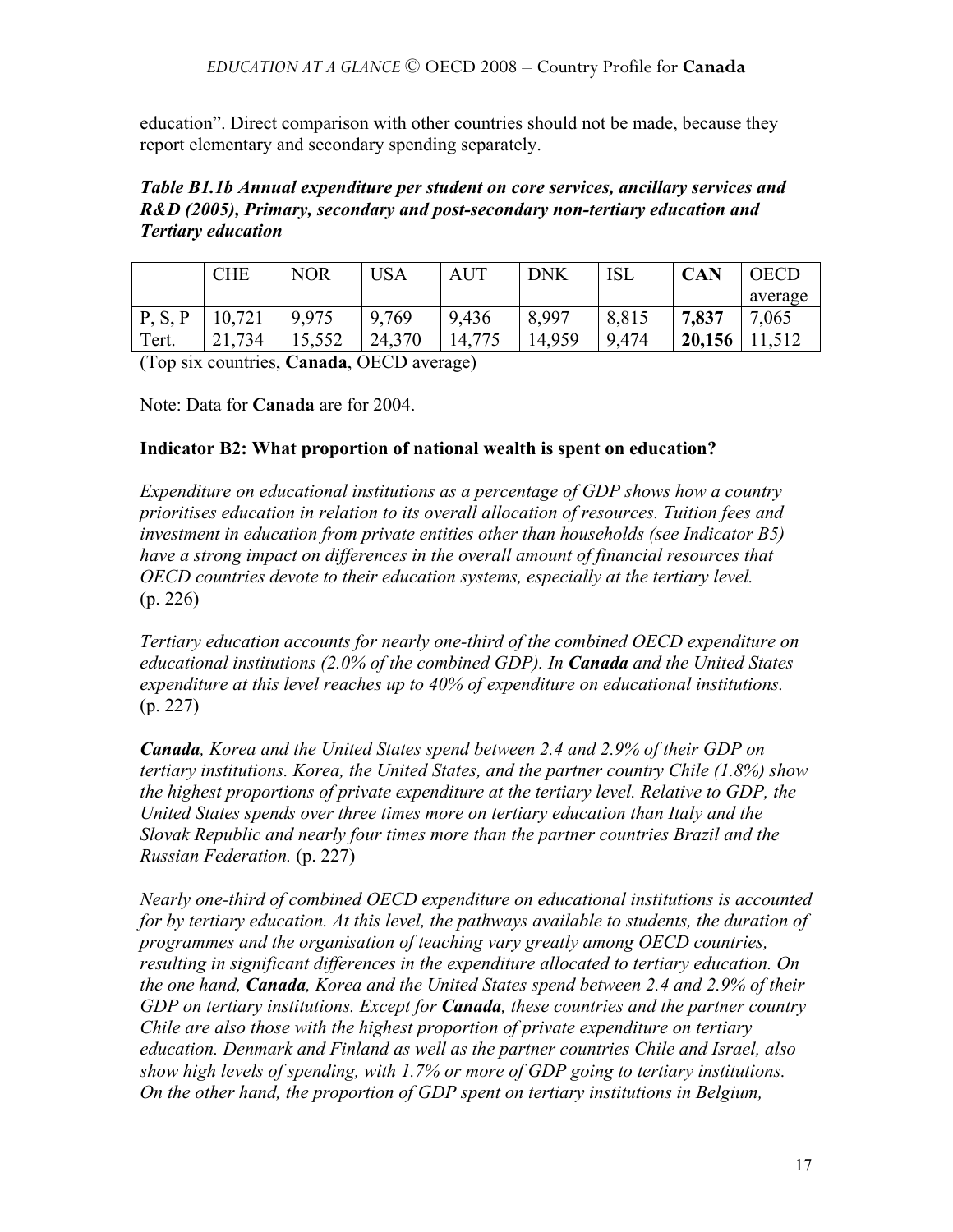*France, Iceland, Mexico, Portugal, Switzerland and the United Kingdom is below the OECD average; these countries are among the OECD countries in which the proportion of GDP spent on primary, secondary and post-secondary non-tertiary education is above the OECD average (Chart B2.2). In Switzerland, a moderate proportion of GDP spent on tertiary institutions translates to one of the highest levels of spending per tertiary student, owing to comparatively low tertiary enrolment rates and high GDP (Tables B2.1 and B1.1a).* (p. 229)

*The differences are partly related to the variation of the school-age population, but a sound interpretation should also take account of the trends in national income. For example, in Ireland, spending on all levels of education combined increased by more than 80% between 1995 and 2005, but GDP more than doubled (Table B2.3). On average in the 28 countries for which data are available for 1995 and 2005, expenditure for all levels of education combined increased relatively more than GDP did. The increase in expenditure on educational institutions as a proportion of GDP exceeded 0.8 percentage points over the period in Denmark (6.2% to 7.4%), Greece (2.6% to 4.2%), Mexico (5.6% to 6.5%) and the United Kingdom (5.2% to 6.2%). However, the increase in spending on educational institutions tended to lag behind the growth in national income in more than one-third of the 28 OECD and partner countries for which data are available. The most notable differences are in Austria, Canada, France, Ireland and Spain, and in partner country Estonia where the proportion of GDP spent on educational institutions decreased by 0.5 percentage point or more between 1995 and 2005 (Table B2.1), mainly as a result of the decrease in expenditure on educational institutions as a percentage of GDP at the primary, secondary and post-secondary non-tertiary levels.*  (p. 231)

*In two-thirds of the 28 OECD and partner countries for which data are available, expenditure on educational institutions for tertiary education between 1995 and 2005 increased proportionately more than for primary, secondary and post-secondary nontertiary education. This is certainly associated to some extent with the significant increase in tertiary students compared to the relative stability in the number of students at lower levels (Table B1.5). In Canada, the Czech Republic, Greece, Italy, Poland, Portugal, the Slovak Republic, Spain, Switzerland and the United States, increases in spending on tertiary education surpassed increases at the primary, secondary and postsecondary non-tertiary levels by 30 percentage points or more. Ireland, Sweden and the partner countries Chile and Estonia invested additional resources in similar proportions in primary, secondary and post-secondary non-tertiary and tertiary education combined. Conversely, Australia, Denmark, Finland, the Netherlands, New Zealand, Norway, and the United Kingdom and the partner country Brazil invested most of the increases (in relative terms) in primary, secondary and post-secondary nontertiary education (Table B2.3).* (p. 231)

*Comparing expenditure on educational institutions as a percentage of GDP with the proportion of the population enrolled in education shows in general that seven of the ten countries with over 25% of their population enrolled in formal education (Belgium, Denmark, Iceland, Mexico, New Zealand and the United Kingdom and the partner*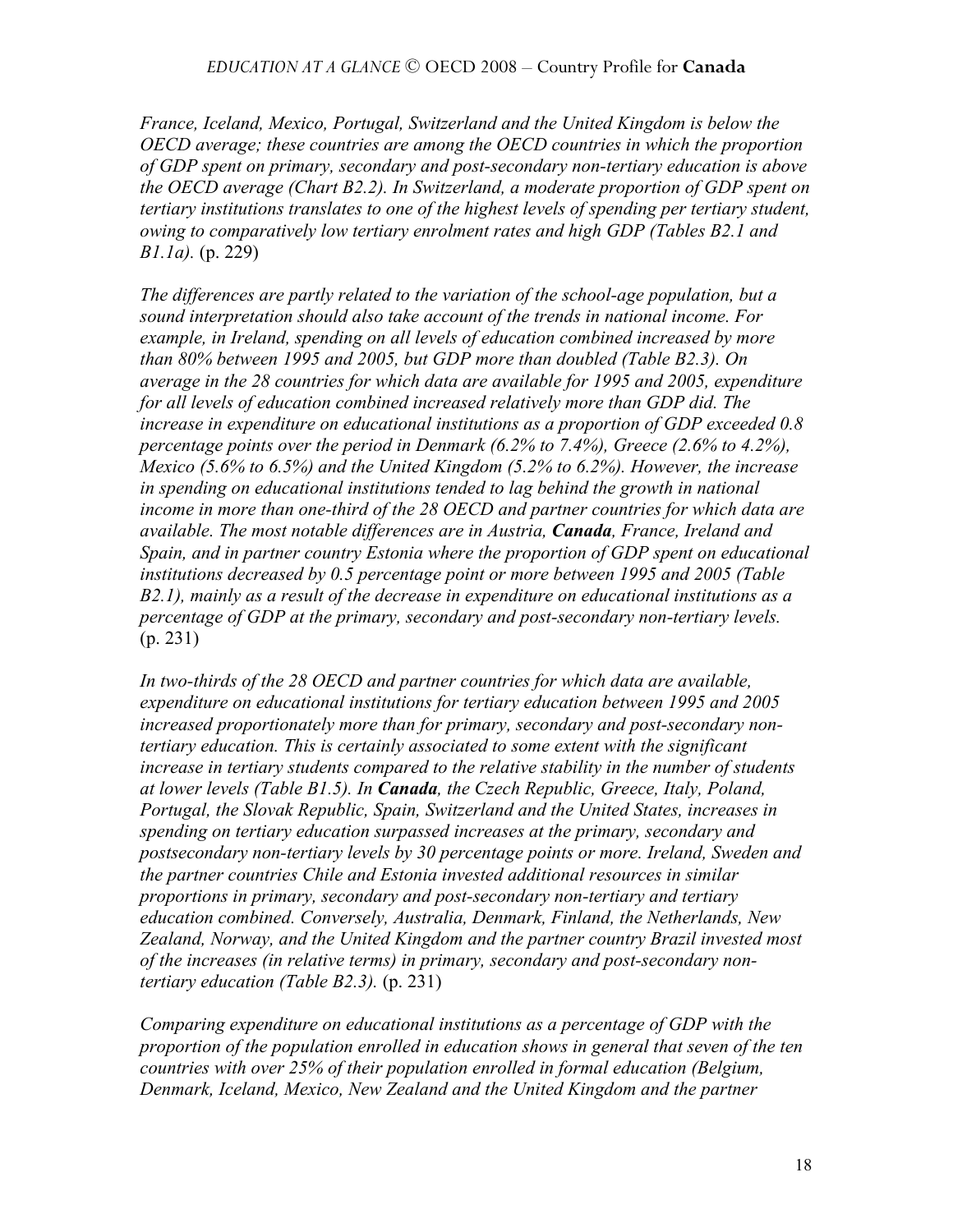*country Israel) are also those with expenditure on educational institutions as a percentage of GDP above the OECD average (Chart B2.4). In contrast, Austria, Canada, Greece, Hungary, Italy, Japan, Portugal, Spain and Switzerland, and the partner country the Russian Federation, have the lowest proportions of the population (less than 20%) enrolled in formal education, and except for Canada and Switzerland, they also have expenditure on educational institutions below the OECD average. Some of these countries also have the lowest shares of GDP devoted to education among OECD and partner countries.* (p. 235)

# *Table B2.1 Expenditure on educational institutions as a percentage of GDP , by level of education (2005), Total, all levels of education*

| <b>CAN</b> | FR<br>КA | <b>GER</b>                            | <b>TTP</b><br>1 A          | JAF<br>u           | 'KM | <b>TTO</b><br>USA | OECD    |
|------------|----------|---------------------------------------|----------------------------|--------------------|-----|-------------------|---------|
|            |          |                                       |                            |                    |     |                   | average |
| 6.2        | 0.U      | $\mathbf{\mathcal{L}}\cdot\mathbf{I}$ | $\overline{ }$<br>╯<br>. . | $\Delta$<br>◡<br>. | 6.2 | .                 | J.0     |

(G7 countries, OECD average)

Note: Data for **Canada** are for 2004.

# **Indicator B3: How much public and private investment is there in education?**

*This indicator examines the proportion of public and private funding allocated to educational institutions for each level of education. It also breaks down private funding between household expenditure and expenditure from private entities other than households. It sheds some light on the widely debated issue of how the financing of educational institutions should be shared between public entities and private ones, particularly those at the tertiary level.* (p. 242)

*On average, over 90% of primary, secondary and post-secondary non-tertiary education in OECD countries, and never less than 80% (except in Korea and in the partner country Chile), is paid for publicly. However, in tertiary education the proportion funded privately varies widely, from less than 5% in Denmark, Finland and Greece, to more than 40% in Australia, Canada, Japan, New Zealand and the United States and in the partner country Israel, and to over 75% in Korea and the partner country Chile. As with tertiary graduation and entry rates, the proportion of private funding can be influenced by the incidence of international students which form a relatively high proportion in Australia and New Zealand.* (p. 242)

*In tertiary education, households account for most private expenditure in most countries for which data are available. Exceptions are Canada, Greece, Hungary, the Slovak Republic and Sweden where private expenditure from entities other than households is more significant.* (p. 243)

*In all OECD countries for which comparable data are available, private funding on educational institutions represents around 14% of all funds on average. This proportion*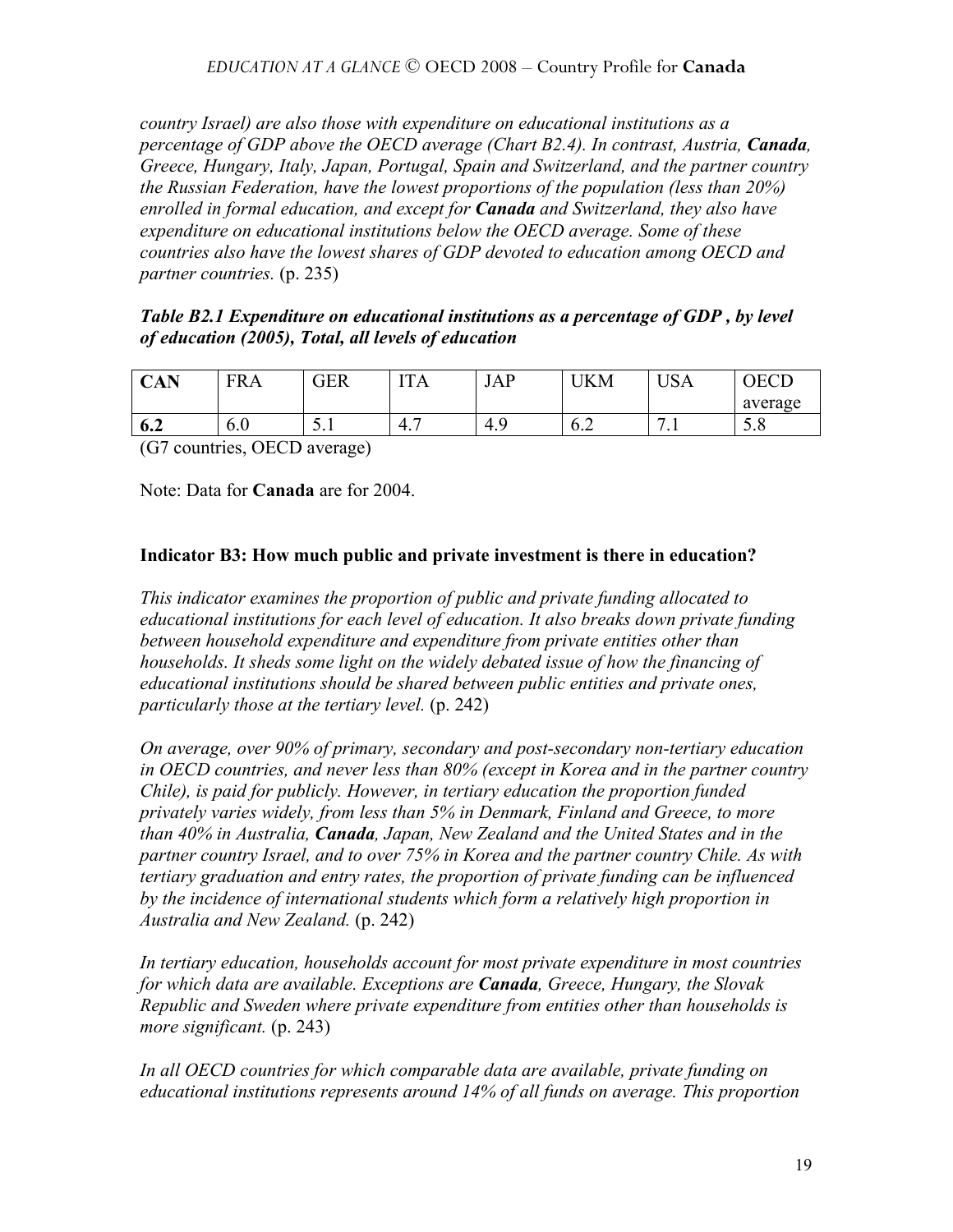*varies widely among countries and only ten OECD countries and two partner countries report a share of private funding above the OECD average. Nevertheless, in Australia and Canada, as well as in the partner country Israel, private funds constitute around one-quarter of all educational expenditure. They exceed 30% in Japan, Korea and the United States and the partner country Chile (Table B3.1).* (p. 245)

*Nevertheless, private funding exceeds 10% in Australia, Canada, the Czech Republic, Germany, Korea, Mexico, New Zealand, the Slovak Republic, Switzerland and the United Kingdom, and the partner country Chile (Table B3.2a and Chart B3.2). The importance of public funding may reflect the fact that primary, secondary and post-secondary nontertiary education are usually perceived as a public good with mainly public returns. At these levels in most countries, the largest share of private expenditure is household expenditure and goes mainly towards tuition. In Germany and Switzerland, however, most private expenditure is accounted for by contributions from the business sector to the dual system of apprenticeship at the upper secondary and postsecondary non-tertiary levels.* (p. 247)

*Between 2000 and 2005, 14 out of the 28 OECD and partner countries for which comparable data are available showed a small decrease in the share of public funding at primary, secondary and post-secondary non-tertiary levels. Among these countries, the increase in the private share is 2 percentage points or more in Canada (7.6 to 10.1%), Korea (19.2 to 23.0%), Mexico (13.9 to 17.1%), the Slovak Republic (2.4 to 13.8%), Switzerland (10.8 to 13.0%) and the United Kingdom (11.3 to 17.0%), as well as in the partner country Israel (5.9 to 8.0%). Funding shifts in the opposite direction, towards public funding, are evident in the other 14 countries; however, the share of public funding increased by 2 percentage points or more only in Hungary (from 92.7 to 95.5%) and Poland (95.4 to 98.2%) (Chart B3.3 and Table B3.2a).* (p. 247)

*The proportion of expenditure on tertiary institutions covered by individuals, businesses and other private sources, including subsidised private payments, ranges from less than 5% in Denmark, Finland and Greece, to more than 40% in Australia, Canada, Japan, New Zealand and the United States and the partner country Israel and to over 75% in Korea and the partner country Chile (Chart B3.2 and Table B3.2b). In Korea, around 80% of tertiary students are enrolled in private universities, where more than 70% of budgets derive from tuition fees. The contribution of private entities other than households to the financing of educational institutions is on average higher for tertiary education than for other levels of education.* (p. 247)

*In one-third of OECD and partner countries – Australia, Canada, Hungary, Italy, Japan, Korea, the Netherlands, the Slovak Republic, Sweden and the United States, and the partner country Israel – the proportion of expenditure on tertiary institutions covered by private entities other than households represents 10% or more.* (p. 249)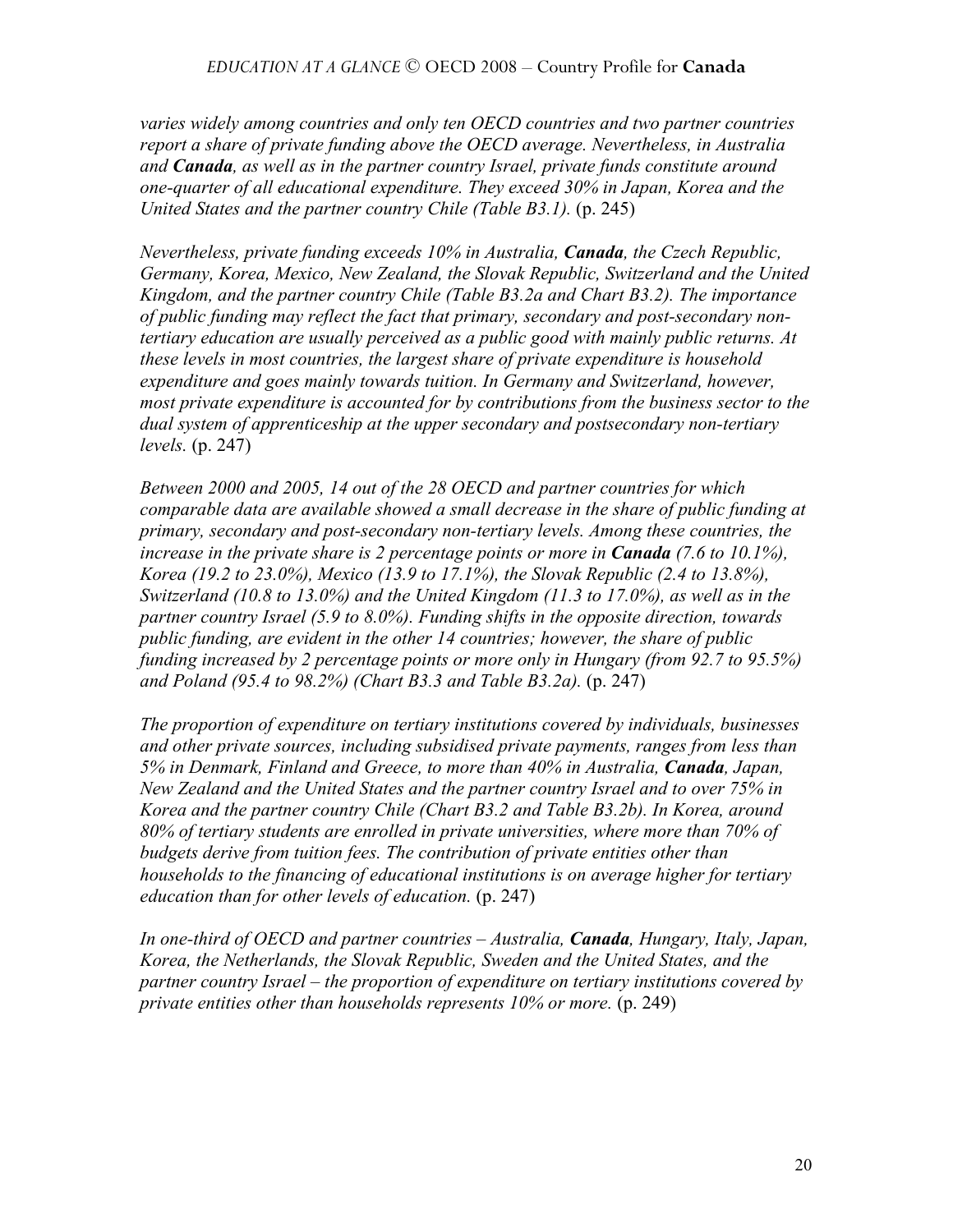# *Table B3.1 Relative proportions of public and private expenditure on educational institutions for all levels of education (2005)*

|         | <b>KOR</b> | USA       | <b>JPN</b> | AUS  | CAN  | <b>NZL</b> | OECD    |
|---------|------------|-----------|------------|------|------|------------|---------|
|         |            |           |            |      |      |            | average |
| Public  | 58.9       | 67        | 68.6       | 73.4 | 75.5 | 78.4       | 85.5    |
| Private | $-41.1$    | 22 J<br>، | 31.4       | 26.6 | 24.5 | 21.6       | 14.5    |

(Top six countries by private expenditure, OECD average)

Note: Data for **Canada** are for 2004.

# **Indicator B4: What is the total public spending on education?**

*Public expenditure on education as a percentage of total public expenditure indicates the value placed on education relative to other public investments such as health care, social security, defence and security. It provides an important context for the other indicators on expenditure, particularly for Indicator B3 (the public and private shares of educational expenditure) and is the quantification of an important policy lever in its own right.* (p. 256)

*In OECD countries, public funding of primary, secondary and post-secondary nontertiary education is on average about three times that of tertiary education, mainly due to largely universal enrolment rates but also because the private share tends to be greater at the tertiary level. This ratio varies from less than double in Canada, Finland, Greece and Norway to more than five times in Korea and the partner country Chile. The*  latter figure is indicative of the relatively high proportion of private funds that go to *tertiary education in these two countries.* (p. 257)

*The public-sector proportion of funding of the different levels of education varies widely among OECD countries. In 2005, OECD countries and partner countries allocated between 5.9% (the Russian Federation) and 16.2% (Mexico) of total public expenditure to primary, secondary and postsecondary non-tertiary education, and between 1.6% (Italy and Japan) and 4.8% (New Zealand) on tertiary education. On average in OECD countries, public funding of primary, secondary and post-secondary non-tertiary education is nearly three times that of tertiary education, mainly owing to enrolment rates (see Indicator C2) and the demographic structure of the population or because the private share in expenditure tends to be higher at the tertiary level. This ratio varies by country from two times in Canada, Finland, Greece and Norway to more than five times in Korea and the partner country Chile. The latter figure is indicative of the relatively high proportion of private funds that goes to tertiary education in Korea and the partner country Chile (Table B4.1).* (p. 259)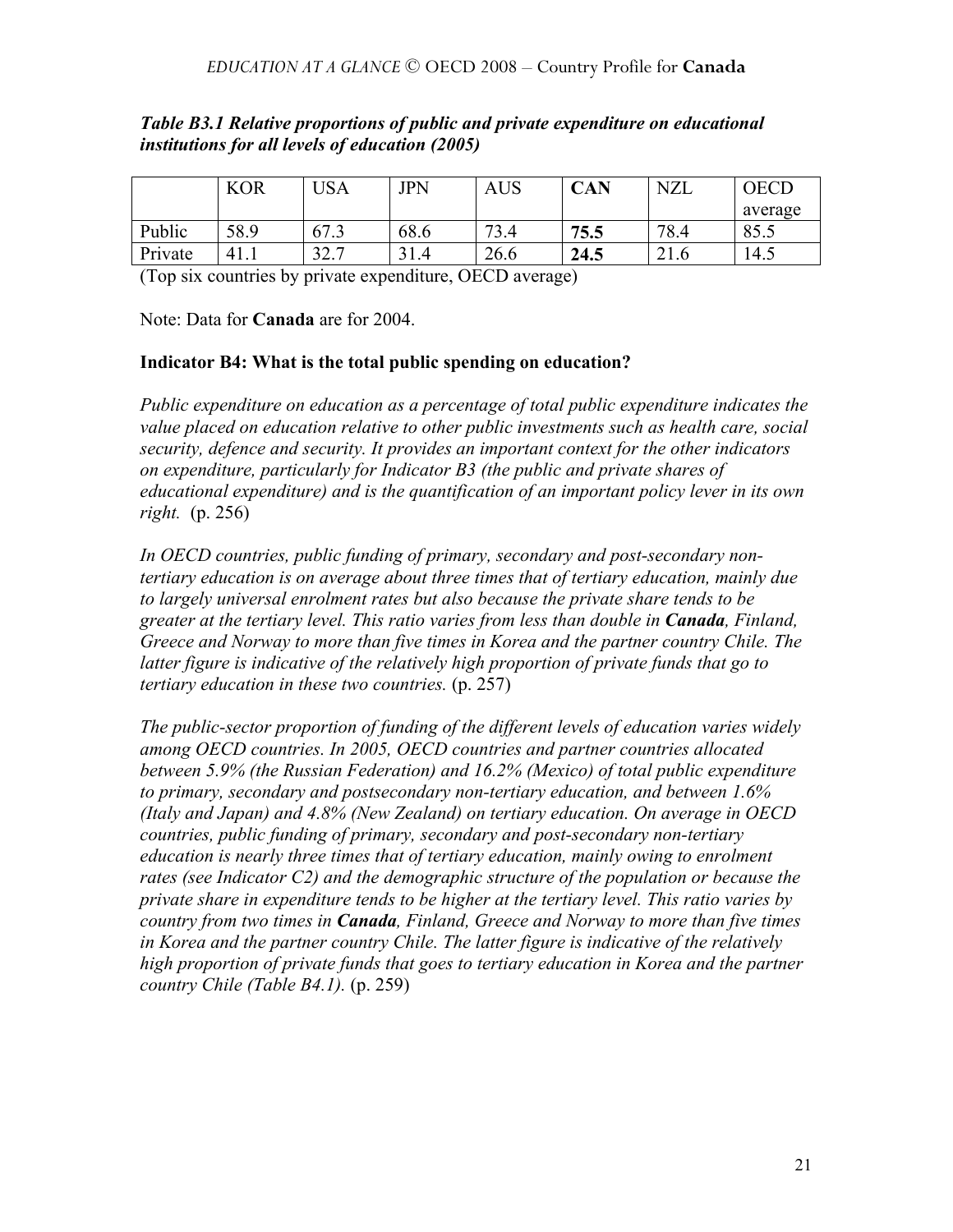# *Table B4.1 Total public expenditure on education (2005),*

*Public expenditure on education as a percentage of total public expenditure, all levels of education combined* 

| <b>MEX</b>      | SVK                      | $NZ^r$<br>◥▱▭ | $T \cap T$<br>∟ט⊥                                | <b>DEN</b>      | V <sub>0</sub><br>OR | $T \cap I$<br>Aטי. |      | OECD        |
|-----------------|--------------------------|---------------|--------------------------------------------------|-----------------|----------------------|--------------------|------|-------------|
|                 |                          |               |                                                  |                 |                      |                    |      | average     |
| $\sim$<br>2.3.4 | $\mathbf Q$<br>1 . J . J | a<br>9.4      | $\circ$ $\circ$<br>$\mathbf{v} \cdot \mathbf{v}$ | $1 \cup . \cup$ | 1 J .J               | 1 J . I            | 12.3 | ◠<br>1 J .Z |

(Top six countries, **Canada**, United States, OECD average)

*Public expenditure on education as a percentage of GDP, all levels of education combined* 

| <b>DMK</b> | тат<br>∟טב                      | NOR,                 | <b>FIN</b><br>. . | $ATZ^+$<br>N.<br>- YZJ       | <b>RFI</b><br>பபட | $T_{\rm C}$ and $\Lambda$<br>USA | $\mathbf{\Lambda} \mathbf{N}$<br>◡▴◣ | . .<br>しレンレ |
|------------|---------------------------------|----------------------|-------------------|------------------------------|-------------------|----------------------------------|--------------------------------------|-------------|
|            |                                 | SWE                  |                   |                              |                   |                                  |                                      | average     |
| O<br>0.5   | $\overline{\phantom{0}}$<br>. О | –<br>$\cdot$ $\circ$ | h<br>◡.◡          | ∽<br>$\mathsf{v}.\mathsf{v}$ | v.v               | $\sim\cdot$ 1                    | ∣ Q<br>4.5                           | ◡.⊤         |

(Top six countries, Canada, United States, OECD average)

Note: Data for **Canada** are for 2004.

#### **Indicator B5: How much do tertiary students pay and what public subsidies do they receive?**

*This indicator examines the relationships between annual tuition fees charged by institutions, direct and indirect public spending on educational institutions, and public subsidies to households for student living costs. It looks at whether financial subsidies for households are provided in the form of grants or loans and raises related questions: Are scholarships/grants and loans more appropriate in countries with higher tuition fees charged by institutions? Are loans an effective means for helping to increase the efficiency of financial resources invested in education and shift some of the cost of education to the beneficiaries of educational investment? Are student loans less appropriate than grants in encouraging low-income students to pursue their education?*  (p. 264)

*Except for Belgium, countries with quite a large difference between the fees charged for the first and last deciles of students – Australia, Canada and the United States and the partner country Chile – are also those with quite high levels of average tuition fees. The difference is partly because tertiary educational institutions in these countries have the right to differentiate the fees charged by field of education.* (p. 267)

*Tuition fees charged in tertiary-type A institutions may vary within each country for national students as a result of choices made by tertiary institutions. In Austria, there is no variation in the amount of tuition fees among national students, but in Belgium (Fr. community), Canada and the United States, and the partner country Chile, the tuition fees charged for the 10% of students with the highest fees (90th) is at least twice the level of tuition fees charged to the 10% students with the lowest fees (10th). The ratio between fees charged for these two deciles is highest in Italy at 4:1. Except for Belgium, countries with quite a large difference between the tuition fees charged for the first and last deciles*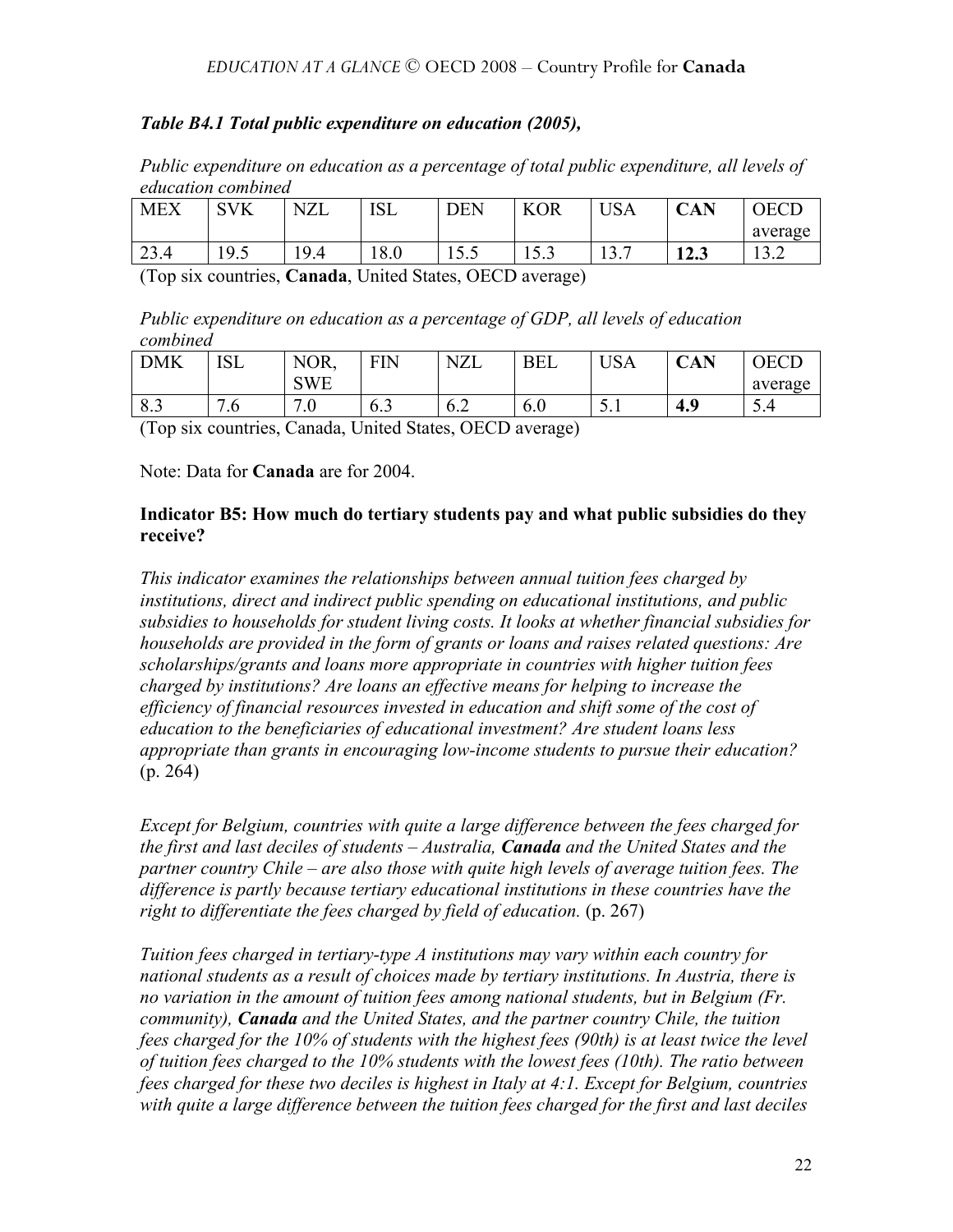*of students – Australia, Canada and the United States and the partner country Chile – are also those with quite high levels of average tuition fees. The difference is mainly due to the fact that tertiary institutions in these countries have the right to differentiate the fees charged by field of education. On the contrary, in Spain, average tuition fees are moderate (around USD 800) and the fees charged vary by a ratio of less than 1.6 (Table B5.1c).* (p. 267)

*The tuition fees charged by public educational institutions may differ among students enrolled in the same programme. Several countries make a distinction in terms of students' citizenship. In Austria, for example, the average tuition fees charged by public institutions for students who are not citizens of EU or EEA countries are twice the fees charged for citizens of these countries. This kind of differentiation also appears in Australia, Belgium, Canada, the Czech Republic, the Netherlands, New Zealand, Turkey, the United Kingdom and the United States, as well as the partner country Estonia (see Indicator C3), and appeared in Denmark from the 2006/07 academic year. In these countries, the variation in tuition fees based on citizenship is always significant. This type of policy differentiation may check the flows of international students (see Indicator C3) unless these students receive some financial support from their country of citizenship (or from their country of permanent residence as in New Zealand).* (p. 268)

*A second group includes four Anglophone countries (Australia, New Zealand, the United Kingdom and the United States), one bilingual country (Canada), the Netherlands and the partner country Chile, which have potentially high financial barriers for entry to tertiarytype A education, but also large public subsidies to students. It is noteworthy that the average entry rate to tertiary-type A education for this group of countries is, at 67%, slightly above the OECD average and higher than most countries (except the Nordic countries) with low levels of tuition fees.* (p. 273)

*Tuition fees charged by tertiary-type A institutions exceed USD 1 500 in all these countries and more than 80% of tertiary-type A students receive public subsidies (in Australia, the Netherlands and the United States, the three countries for which data are available, see Tables B5.1a and B5.1c). Student support systems are well developed and mostly accommodate the needs of the entire student population with a proportion of public subsidies in total public expenditure on tertiary education higher than the OECD average (18%) in six out of the seven countries: Australia (32%), the Netherlands (28%), New Zealand (42%), the United Kingdom (26%) and the United States (24%) and the partner country Chile (40%) and nearly at the average for Canada (Table B5.2). Countries in this group do not have lower access to tertiarytype A education than countries from the other groups. For example, Australia (82%) and New Zealand (79%) have among the highest entry rates to tertiary-type A education, the Netherlands (59%) and the United States (64%) are above the OECD average (55%) in 2005, and the United Kingdom (51%) and the partner country Chile (48%) are just below the OECD average, although entry to tertiary-type A education in these countries increased by 4 and 6 percentage points, respectively, between 2000 and 2005 (Table A2.5). Finally, these countries spend more per tertiary student on core services than the OECD average and have a relatively high level of tax revenue based on income as a percentage of GDP*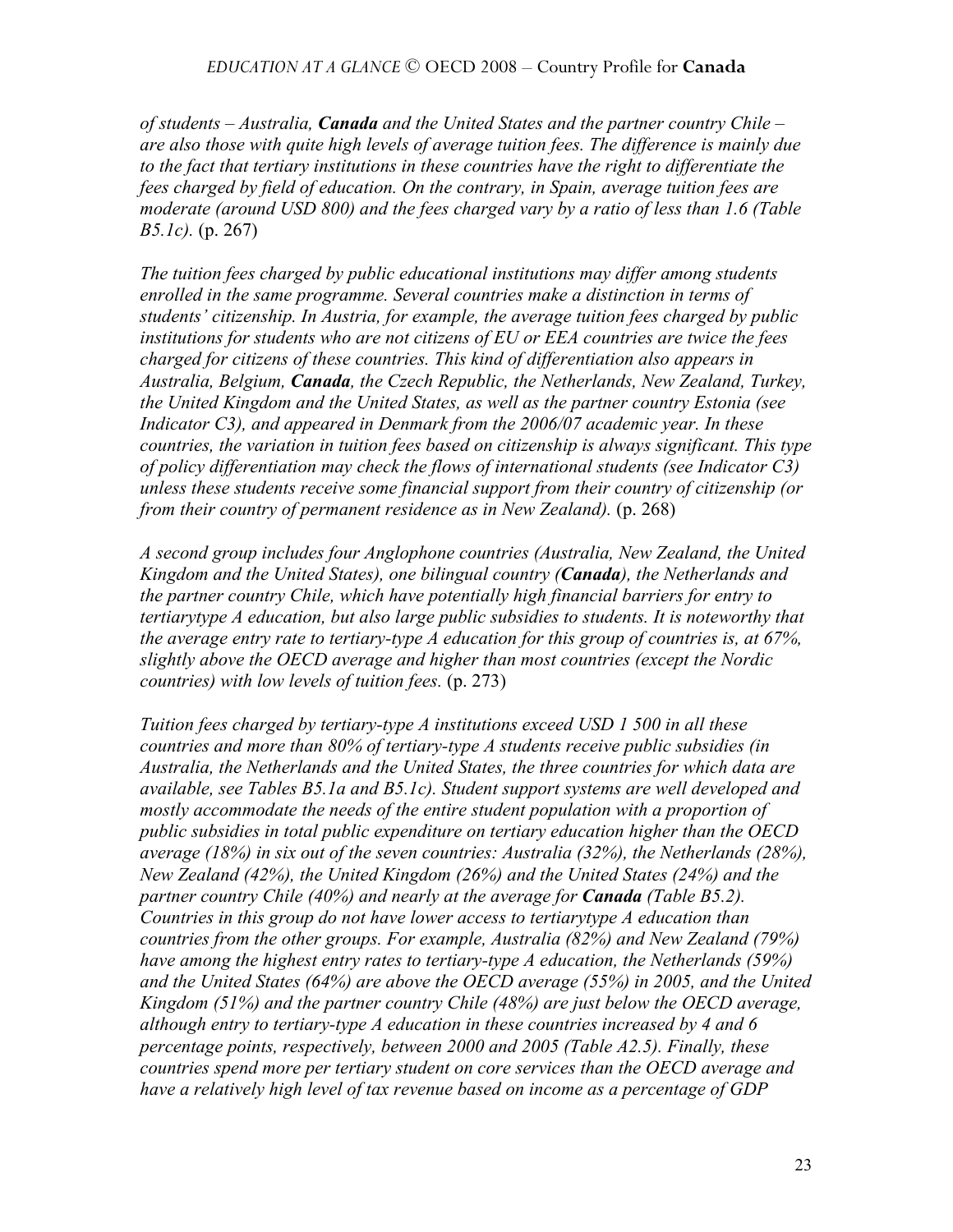*compared to the OECD average. The Netherlands is an exception in terms of the level of taxation on income and the partner country Chile for both indicators (see Table B1.1b and OECD [2006]).* (p. 273)

*Chart B5.2 presents the proportion of public educational expenditure dedicated to loans, grants and scholarships, and other subsidies to households at the tertiary level. Grants and scholarships include family allowances and other specific subsidies, but exclude tax reductions that are part of the subsidy system in Australia, Belgium (Fl. community), Canada, the Czech Republic, Finland, France, Hungary, Italy, the Netherlands, Norway, the Slovak Republic, Switzerland and the United States (see Chart B5.3 in Education at a Glance 2006, [OECD, 2006b]). Around one-half of the 31 reporting OECD countries and partner countries rely exclusively on scholarships/grants and transfers/payments to other private entities. The remaining OECD countries provide both scholarships/grants and loans to students (except Iceland, which relies only on student loans) and both subsidies are particularly developed in Australia, the Netherlands, New Zealand, Norway, Sweden, the United Kingdom, the United States and the partner country Chile. In general, the highest subsidies to students are provided by the countries that offer student loans; in most cases these countries also spend an above-average proportion of their budgets on grants and scholarships alone (Chart B5.2 and Table B5.2). Some other countries – Belgium (Fl. community), Finland and the partner country Estonia – do not have public loan systems but private loans that are guaranteed by the state (Table B5.1e).*  (p. 276)

*The financial help arising from reduced interest rates on public or private loans is twofold: there may be a difference between the interest rates supported by students during and after their studies. Comparing interest rates among countries is quite difficult as the structure of interest rates (public and private) is not known and can vary significantly among countries, so that a given interest rate may be considered high in one country and low in another. However, the difference in rates during and after studies seems to aim at lowering the charge on the loan during the student's studies. For example, in Canada, Iceland, New Zealand and Norway, there is no nominal interest rate on the public loan during the period of studies but after their studies, students/graduates have an interest rate related to the cost of government borrowing or to a higher rate. For example, New Zealand charges no interest to full-time students and lowincome borrowers and during 2005 made loans interest-free for borrowers while they reside in New Zealand. Nevertheless, there is no systematic difference between interest rates during and after studies, and Belgium, the Netherlands, Sweden, the United Kingdom, the United States and the partner country Estonia do not differentiate between the interest rate borne by student during and after their studies. In Australia, a real interest rate is not charged on loans. Instead, the part of a loan which has remained unpaid for 11 months or more is indexed to ensure that the real value of the loan is maintained (Table B5.1e).*  (p. 277)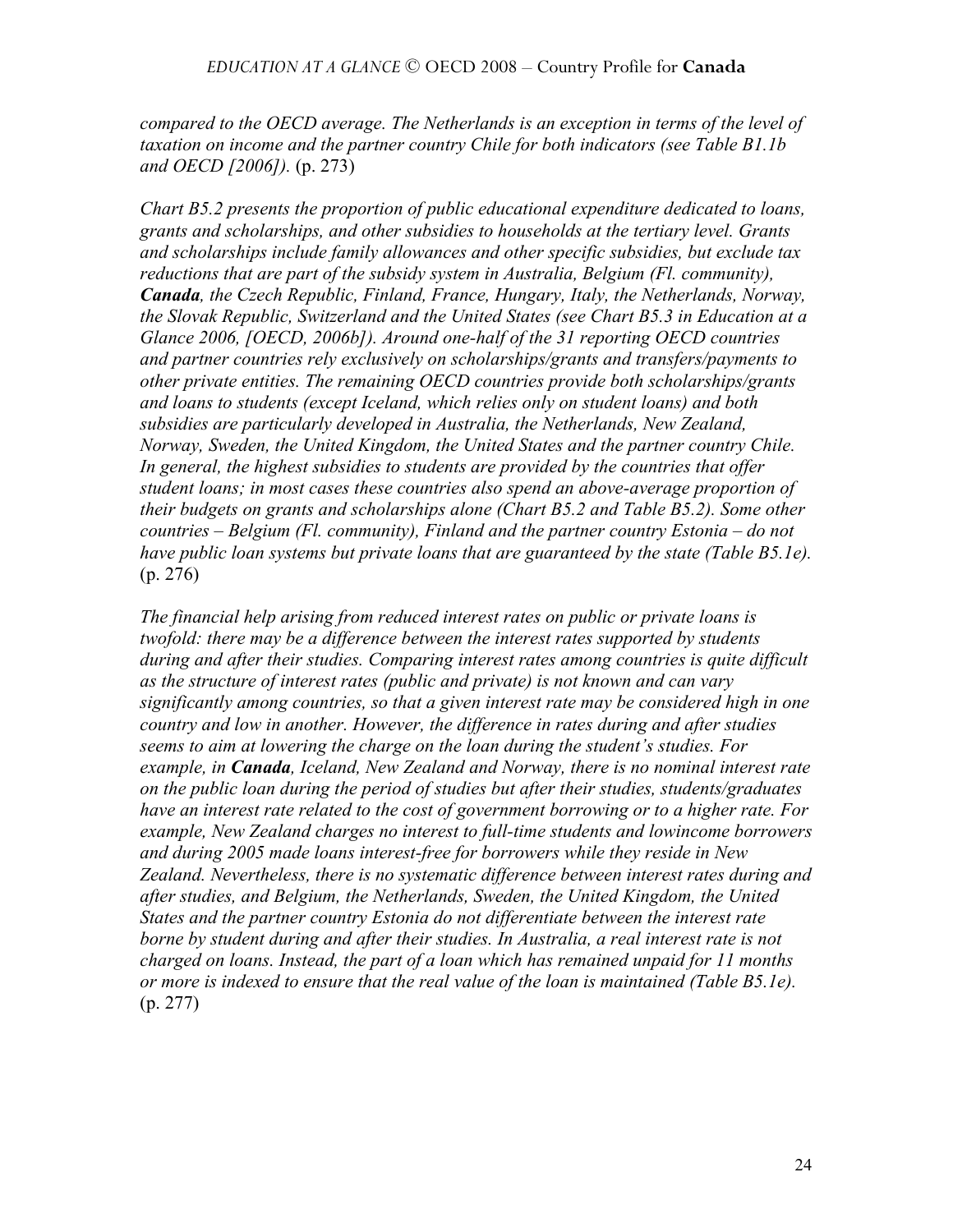### *Table B5.1a Estimated annual average tuition fees charged by tertiary-type A educational institutions for national students (academic year 2004/05), annual average tuition fees in USD charged by institutions (for full-time students), public institutions*

| <b>TTC</b><br>SА | <b>IPN</b><br>$J_{\perp}$ . | <b>OR</b><br>$\mathbf{v}$<br>V | $T \cap$<br>$\mathbf{A}$<br>110U | CAN  | <b>AITT</b><br>N<br>IYAL |
|------------------|-----------------------------|--------------------------------|----------------------------------|------|--------------------------|
| 5027<br>JUL      | 3020<br>しノムい                | 3883                           | 2055<br>3833                     | 3464 | 2671                     |

(Top six countries)

#### **Indicator B6: On what resources and services is education funding spent?**

*This indicator compares OECD countries with respect to the division of spending between current and capital expenditure and the distribution of current expenditure. It is affected by teachers' salaries (see Indicator D3), pension systems, the age distribution of teachers, the size of the non-teaching staff employed in education (see Indicator D2 in Education at a Glance 2005) and the degree to which expanded enrolments require the construction of new buildings. It also compares how OECD countries' spending is distributed among the different functions of educational institutions.* (p. 292)

*Austria, Belgium, Canada, Finland, France, Germany, the Netherlands, Norway, Sweden, Switzerland and the United Kingdom, and the partner country Israel, imply that spending on educational institutions per student in these countries would be considerably lower if the R&D component were excluded (Table B1.1b).* (p. 295)

#### *Table B6.2b Expenditure on educational institutions by resource category and level of education (2005)*

| ---------- | ---------- |                |      |            | ------------ |            |      |                |
|------------|------------|----------------|------|------------|--------------|------------|------|----------------|
|            | LUX        | <b>KOR</b>     | GRC  | <b>NOR</b> | <b>JSA</b>   | <b>JPN</b> | CAN  | OECL           |
|            |            |                |      |            |              |            |      | average        |
| Current    | 79.0       | 84.1           | 85.1 | 88.1       | 88.8         | 90.1       | 95.0 | Q <sub>1</sub> |
| Capital    | 21.0       | ∶ Q<br>1 J . J | 14.9 | 2.0        |              | 9.9        | 5.0  | 8.2            |

*Primary, secondary and post-secondary non-tertiary education* 

(Top six countries by capital expenditure, **Canada**, OECD average)

*Tertiary education* 

|         | GRC  | ESP  | CZE    | <b>KOR</b> | ' ISA       | <b>JPN</b>     | CAN        | OECD    |
|---------|------|------|--------|------------|-------------|----------------|------------|---------|
|         |      |      |        |            |             |                |            | average |
| Current | 65.8 | 83.2 | 81.9   | 85.7       | O7<br>0/0.5 | O <sub>7</sub> | 95.9       | 90.4    |
| Capital | 34.2 | 16.8 | 1 J .Z | 14.3       | 1/2         | 12.6           | <b>4.1</b> | Q<br>J  |

(Top six countries by capital expenditure, **Canada**, OECD average)

Note: Data for **Canada** are for 2004.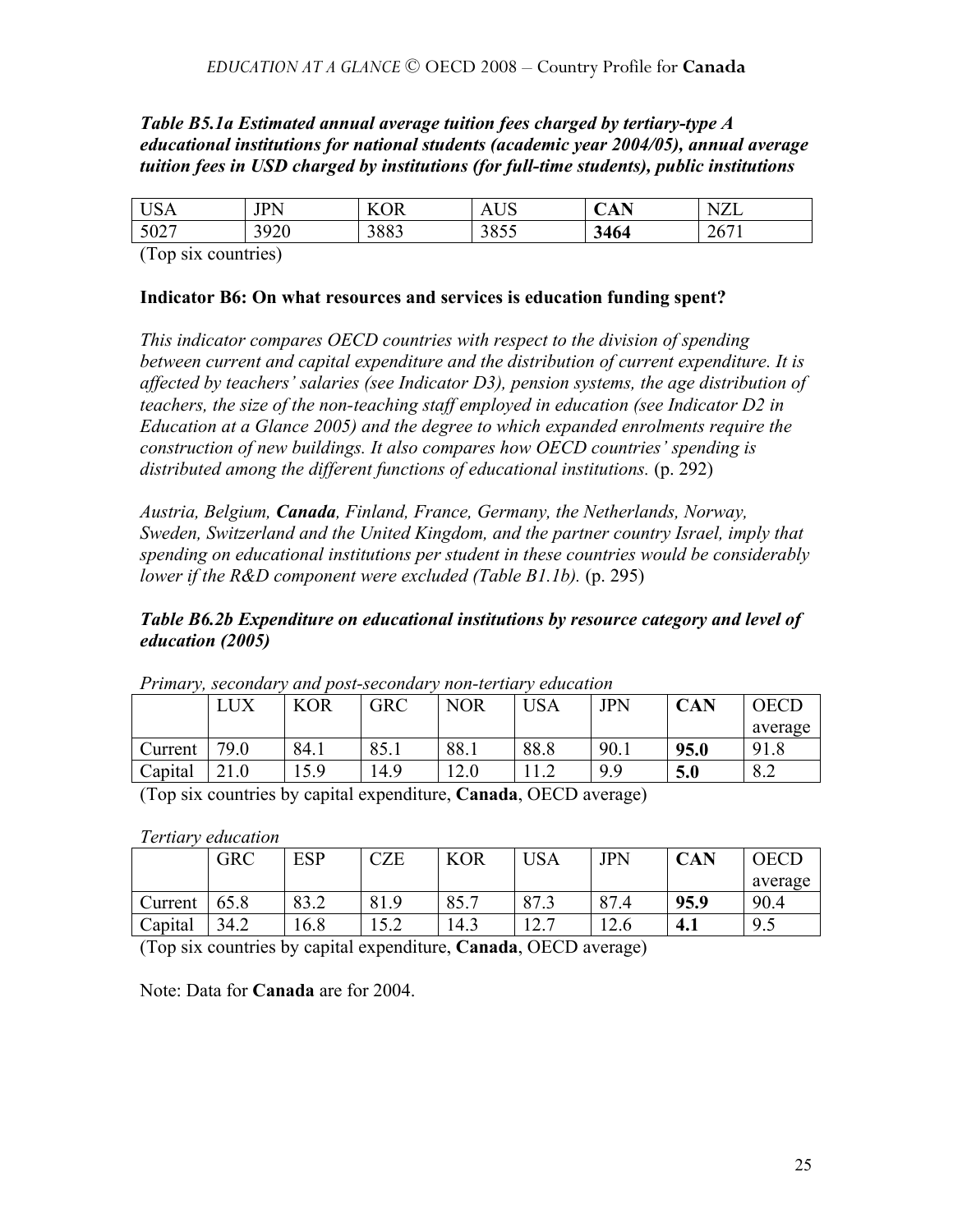#### **Indicator B7: How efficiently are resources used in education?**

*This indicator examines the relationship between resources invested and outcomes achieved in upper secondary education in OECD countries and thus raises questions about the efficiency of education systems.* (p. 304)

*Among the 30 OECD countries, Canada was excluded from the analysis because of the amount of missing data for the reference year. Four other countries (Belgium, Greece,*  Spain and the United Kingdom) were also excluded as data on expenditure per student *were not available separately for upper secondary level of education (but only for total secondary level of education) (see Annex 3).* (p. 315)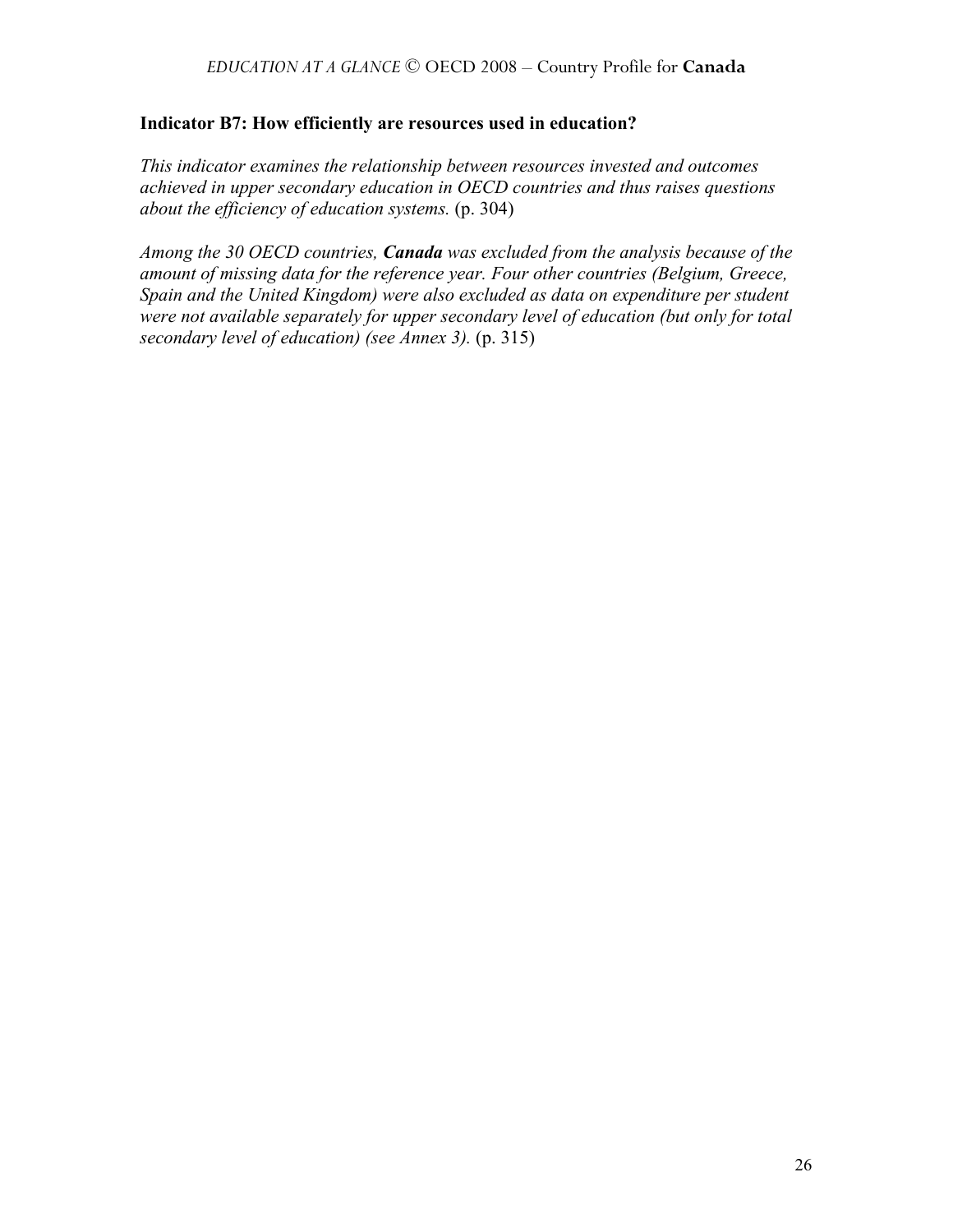# **Chapter C: Access to education, participation and progression**

## **Indicator C1: How prevalent are vocational programmes?**

*This indicator shows the participation of students in vocational education and training (VET) at the upper secondary level and the distribution of upper secondary and postsecondary non-tertiary vocational graduates across fields of education. It compares the levels of educational expenditure per student for general programmes and VET at the upper secondary level. It also compares educational outcomes of 15-year-old students enrolled in general and in vocational education.* (p. 322)

*For 13 OECD countries and the partner country Slovenia for which data is available, the majority of upper secondary students pursue pre-vocational and vocational programmes. In most OECD countries with dual-system apprenticeship programmes (Austria, Germany, Luxembourg, the Netherlands and Switzerland) and in Australia, Belgium, the Czech Republic, Finland, Italy, Norway, the Slovak Republic and Sweden, and the partner country Slovenia, 55% or more of upper secondary students are enrolled in prevocational or vocational programmes. However, in Canada, Greece, Hungary, Iceland, Ireland, Japan, Korea, Mexico, Portugal and Turkey, and the partner countries Brazil, Chile, Estonia and Israel, 60% or more of upper secondary students are enrolled in general programmes even though pre-vocational and/or vocational programmes are offered (Table C1.1).* (p. 325)

*Upper secondary students in many education systems can enrol in vocational programmes, but some OECD countries delay vocational training until after graduation from upper secondary education. While vocational programmes are offered as advanced upper secondary programmes in some OECD countries (e.g. Austria, Hungary and Spain), similar programmes are offered as post-secondary education in others (e.g. Canada and the United States).* (p. 325)

*The minimum entry requirement for apprenticeship programmes varies but is typically the completion of lower secondary education (Canada, the Czech Republic, Denmark, Finland, France, Germany, Ireland, Luxembourg, Mexico, the Netherlands, Norway, Poland and the Slovak Republic, and the partner countries Israel and Slovenia). In Austria, the minimum entry requirement is the completion of nine years of compulsory schooling. In Australia, Belgium, the Netherlands, the United Kingdom and the United States, entry is governed (in full or in part) by age criteria, while in New Zealand, participants must be employed. In Turkey, the minimum requirement is completion of primary education, but entrants must be at least 14 years old and have a contract with a workplace. The Russian Federation has no legal framework for entry into apprenticeship programmes.* (p. 326)

*In some countries the duration of apprenticeship programmes is standardised; it ranges from one to four years in Canada, the Czech Republic, Denmark, France, Germany, Ireland, New Zealand, Norway, Poland and the United Kingdom, and the partner countries Israel and Slovenia. In other countries (e.g. Austria and Belgium), it varies*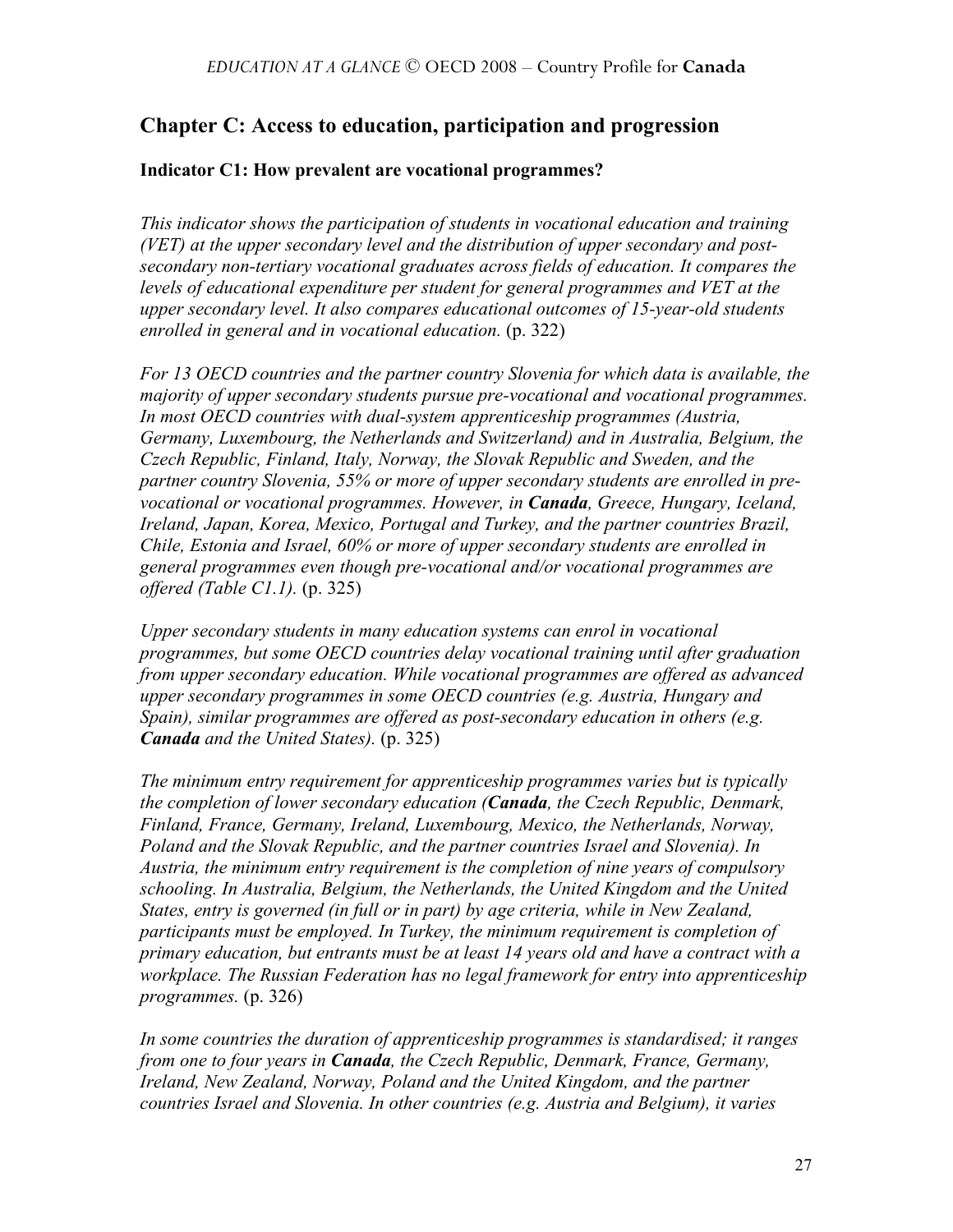*according to subject, specific qualification sought, previous knowledge and/or experience.* (p. 326)

# **Indicator C2: Who participates in education?**

*This indicator examines access to education and its evolution using information on enrolment rates and on enrolment trends from 1995 to 2006. It also shows patterns of participation at the secondary level of education and the percentage of the youth cohort that will enter different types of tertiary education during their lifetime. Participation*  rates reflect both the accessibility of tertiary education and the perceived value of *attending tertiary programmes. For information on vocational education and training in secondary education, see Indicator C1.* (p. 336)

*There has been an average increase of 8 percentage points in the proportion of 15-to-19 yearolds enrolled in education in OECD countries between 1995 and 2006. Enrolment rates for this age group increased on average from 74 to 81% from 1995 to 2006 and reached more than 90% in 2006 in Belgium, Greece, Poland and the partner country Slovenia (Belgium had already reached 90% or more in 1995) (Table C2.2). However, while enrolment rates for 15-to-19-year-olds have improved by more than 20 percentage points during the past 11 years in the Czech Republic, Greece and Hungary, they remained virtually unchanged in Australia, Belgium, Canada, France, Germany, Luxembourg, the Netherlands, Norway and Switzerland. Of these, all except Luxembourg have a high proportion of their population of 15-to-19-year-olds enrolled in education (Table C2.2).* (p. 340)

*Upper secondary students in many education systems can enrol in relatively short programmes (less than two years) to prepare for a certain trade or specific vocational field. Some OECD countries delay vocational training until after graduation from upper secondary education. While these programmes are offered as advanced upper secondary programmes in some OECD countries (e.g. Austria, Hungary and Spain), they are offered as post-secondary education in others (e.g. Canada and the United States), although the latter often resemble upper secondary level programmes.* (p. 340)

| $\mathbf{1}$ | ◡          |           |            |            |     |     |            |         |
|--------------|------------|-----------|------------|------------|-----|-----|------------|---------|
| <b>FIN</b>   | <b>DNK</b> | TCT<br>∟ט | <b>SWE</b> | <b>AUS</b> | GRC | CAN | <b>USA</b> | OECD    |
|              |            |           |            |            |     |     |            | average |

42.9 37.8 37.2 36.1 33.2 32.0 **26.0** 23.1 25.1

*Table C2.1 Enrolment rates, by age (2006), students aged 20 to 29 as a percentage of the population aged 20 to 29* 

(Top six countries, Canada, United States, OECD average)

Note: Data for Canada are for 2005.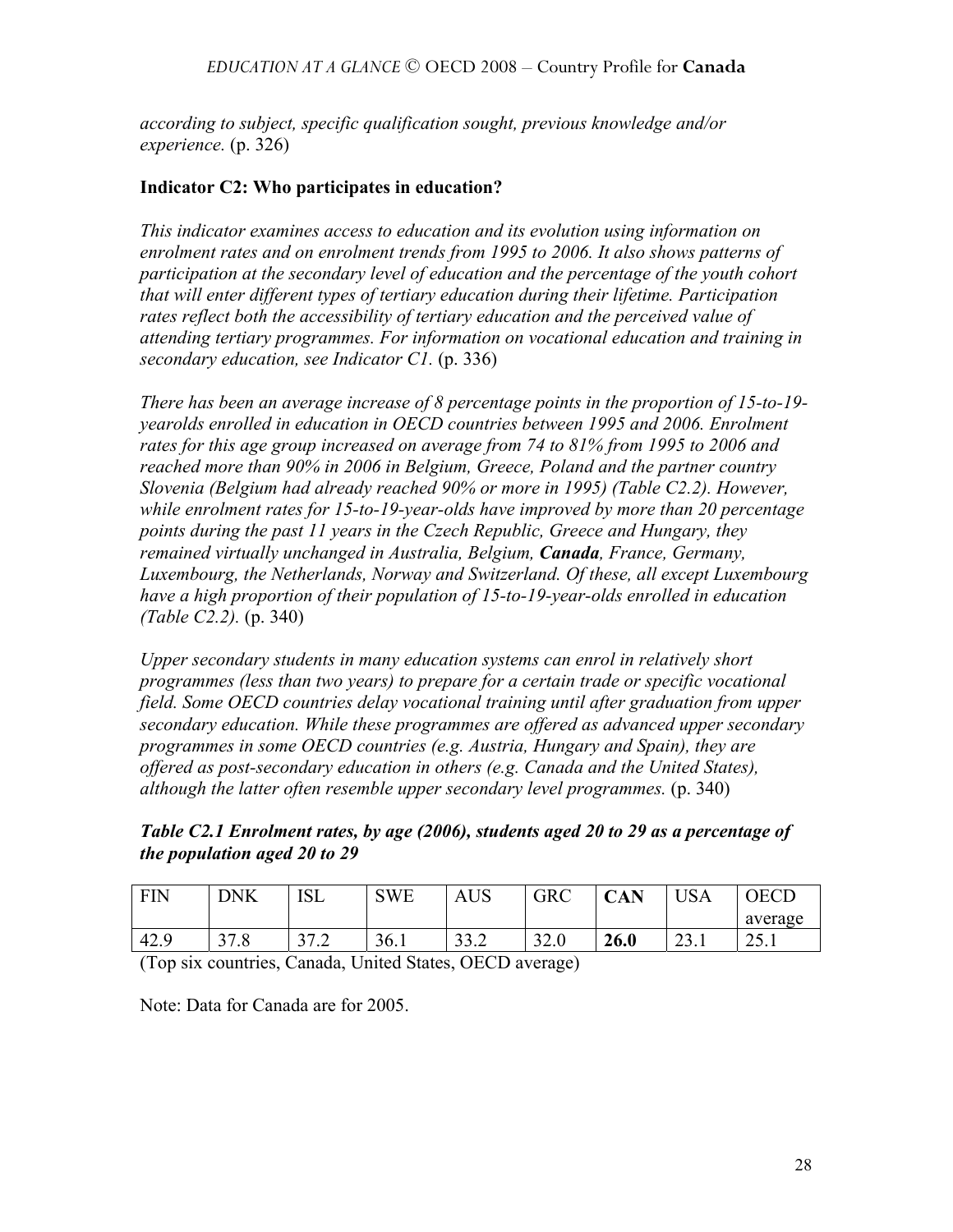#### **Indicator C3: Who studies abroad and where?**

*This indicator provides a picture of student mobility and of the internationalisation of tertiary education in OECD and partner countries. It shows global trends and highlights the main destinations of international students and trends in market shares of the international student pool. Some of the factors underlying students' choice of country of study are also examined. It shows the extent of student mobility to different destinations and presents international student intake in terms of the distribution by countries and*  regions of origin, types of programmes, and fields of education. The distribution of *students enrolled outside of their country of citizenship by destination is also examined, along with the immigration implications for host countries. The proportion of international students in tertiary enrolments provides a good indication of the magnitude of student mobility in different countries.* (p. 348)

*International students make up 15% or more of the enrolments in tertiary education in Australia and New Zealand. International students make up more than 20% of enrolments in advanced research programmes in Belgium, Canada, New Zealand, Switzerland, the United Kingdom and the United States.* (p. 349)

*In 2006, five out of ten foreign students went to the four countries that host the majority of foreign students enrolled outside of their country of citizenship. The United States received the most (in absolute terms) with 20% of all foreign students worldwide, followed by the United Kingdom (11%), Germany (9%) and France (8%). Altogether, these destinations account for 49% of all tertiary students pursuing their studies abroad (Chart C3.2). Besides these four major destinations, significant numbers of foreign students were enrolled in Australia (6%), Canada (5%), Japan (4%) and New Zealand (2%), and in the partner country the Russian Federation (3%), in 2006.* (p. 354)

*The dominance (in absolute numbers) of English-speaking destinations (Australia, Canada, New Zealand, the United Kingdom and the United States) may be largely due to the fact that students intending to study abroad are likely to have learned English in their home country and/or wish to improve their English language skills through immersion and study abroad. The rapid increase in foreign enrolments in Australia (index change of 175), Canada (157) and, most importantly, New Zealand (825) between 2000 and 2006 can be partly attributed to linguistic considerations (Table C3.1).* (p. 355)

*In recent years, several OECD countries have softened their immigration policies to encourage the temporary or permanent immigration of their international students. Australia, Canada and New Zealand, for example, make it easy for foreign students who have studied in their universities to settle by granting them additional points for their immigration file. This makes these countries more attractive to students and strengthens their knowledge economy. As a result, immigration considerations may also affect some international students' choice between alternative educational opportunities abroad. In addition, the total freedom of movement of workers within Europe explains part of the high level of student mobility in Europe compared to that between the countries of North*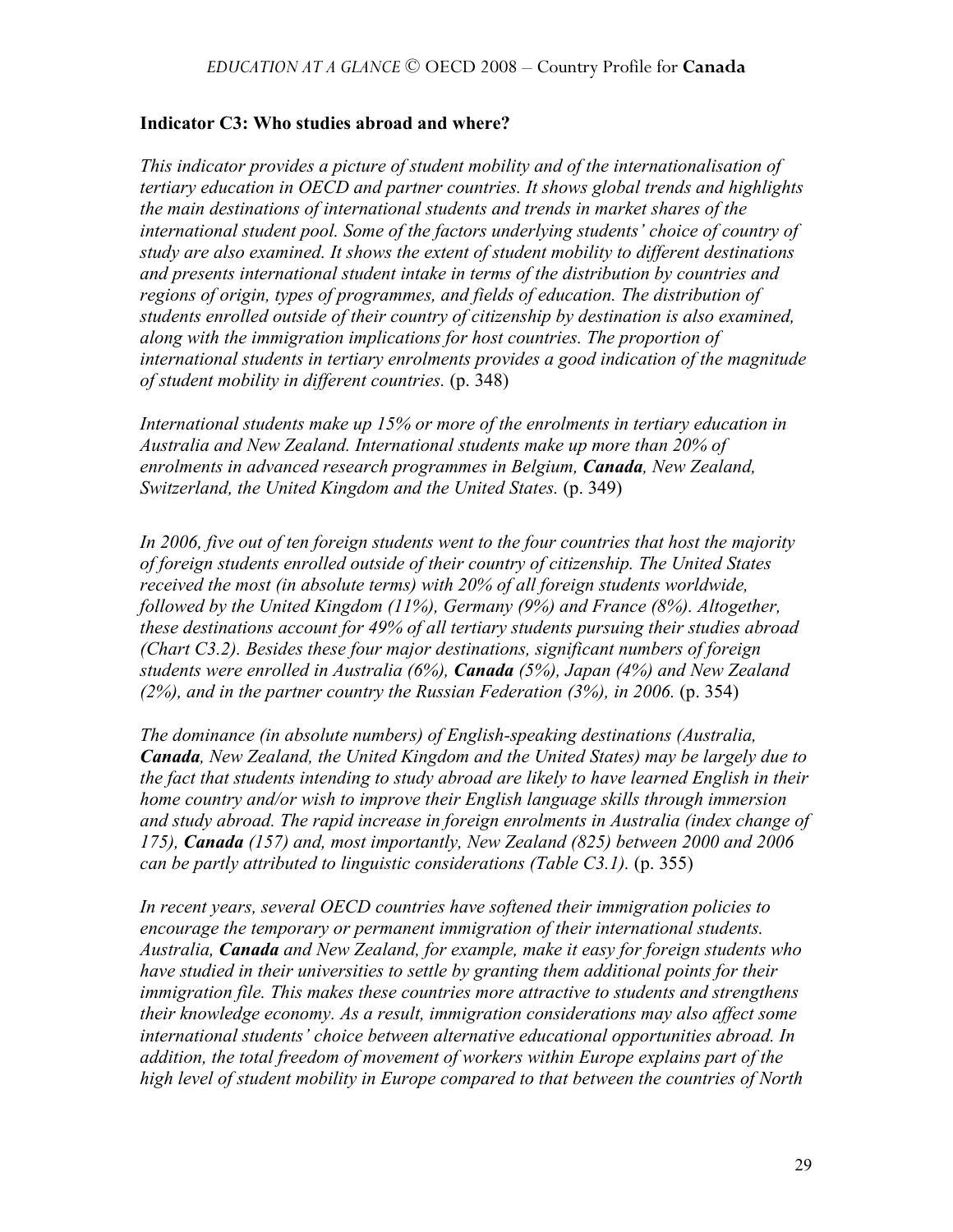*America, as the North America Free Trade Agreement (NAFTA) does not include the free movement of workers within a common labour market.* (p. 357)

*In Australia, Austria, the Czech Republic, the Slovak Republic and Sweden, the proportions of international students are roughly the same in tertiary-type A and advanced research programmes, an indication that these countries of destination are successful at attracting students from abroad from the start of their tertiary education and keeping or attracting them beyond their first degrees. In contrast, other countries display significantly higher incoming student mobility relative to total enrolments in advanced research programmes than in tertiary-type A programmes. This pattern is clear in Belgium, Canada, Finland, Hungary, Japan, New Zealand, Norway, Spain, Switzerland, the United Kingdom and the United States, and in the partner country Slovenia, as well as in France, Iceland, Italy, Korea, Poland and Turkey, countries for which data on student mobility are not available. It may reflect the attractiveness of advanced research programmes in these countries or a preference for recruitment of international students at higher levels of education to capitalise on their contribution to domestic research and development or in anticipation of their subsequent recruitment as highly qualified immigrants.* (p. 358)

*The predominance of students from Asia and Europe is also clear when looking at individual countries of origin. Students from France, Germany, Japan and Korea represent the largest groups of international students enrolled in OECD countries, at 2.2%, 2.8%, 2.4% and 4.1% of the total respectively, followed by students from Canada and the United States at 1.7% and 1.8%, respectively (Table C3.2).* (p. 359)

*In other countries, a large proportion of their international students enrol in advanced research programmes. This is particularly true in Spain (36.0%) and Switzerland (27.3%). Such patterns suggest that these countries offer attractive advanced programmes to prospective international graduate students. This concentration can also be observed – to a more limited extent – in Canada (9.8%), Finland (14.3%), Japan (10.1%), the United Kingdom (11.6%) and the United States (15.7%). Among countries for which data on student mobility are not available, foreign enrolments in advanced research programmes constitute a large group of foreign students in France (10.1%). All of these countries are likely to benefit from the contribution of these highlevel international students to domestic research and development. In addition, this specialisation can also generate higher tuition revenue per international student in the countries charging full tuition costs to foreign students (Box C3.3).* (p. 359)

*As shown in Table C3.5, sciences attract about one in six international students in Germany (17.1%), New Zealand (17.4%), Switzerland (16.6%) and the United States (18.7%), but fewer than one in fifty in Japan (1.3%). However, the picture changes slightly when agriculture, engineering, manufacturing and construction programmes are included among scientific disciplines. Finland receives 41.9% of its international students in these fields. The proportion of international students enrolled in agriculture, sciences or engineering is also high in Canada (29.0 %), Germany (38.3%), Hungary (30.2%), Sweden (39.6%), Switzerland (34.2%), the United Kingdom (29.8%) and the*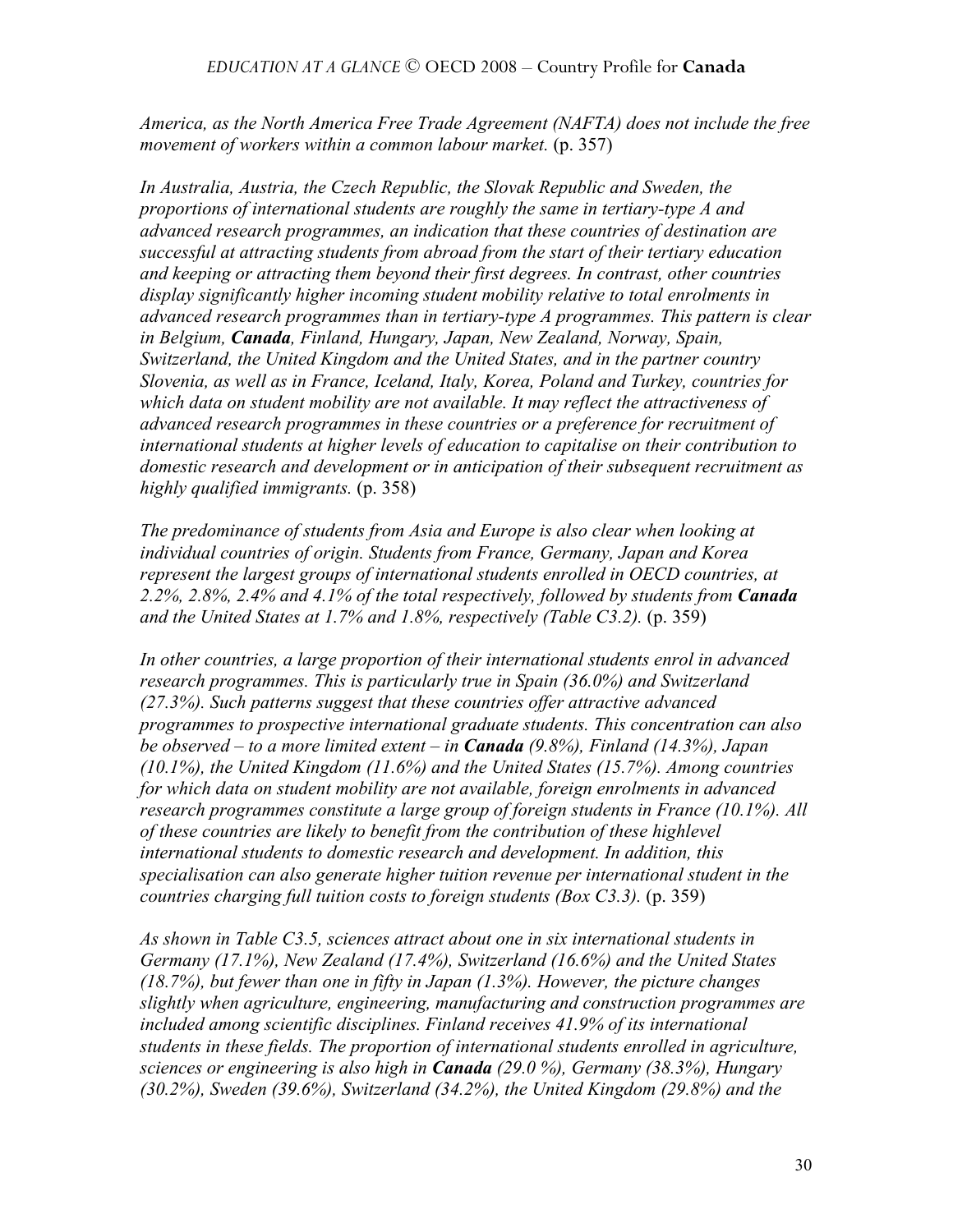*United States (34.6%). Similarly, among countries for which data on student mobility are not available, agriculture, sciences and engineering attract at least 27% of foreign students in France (27.0%), Portugal (27.2%) and the Slovak Republic (28.3%). In contrast, few foreign students are enrolled in agriculture, sciences and engineering in Poland (Chart C3.4).* (p. 360)

*Language considerations, geographic proximity and similarity of education systems are all important determinants of the choice of destination. Geographic considerations and differences in entry requirements are likely explanations of the concentration of students from Austria in Germany, from Belgium in France and the Netherlands, from France in Belgium, from Canada in the United States, from New Zealand in Australia, from China*  in Japan, etc. Language issues as well as academic traditions also shed light on the *propensity for anglophone students to concentrate in other countries of the Commonwealth or in the United States, even those that are geographically distant. Migration networks also play a role, as illustrated by the concentration of students with Portuguese citizenship in France, students from Turkey in Germany or from Mexico in the United States.* (p. 362)

*The table (C3.2) shows for each country the proportion of country of origin. When data on student mobility are not available, the table shows the proportion of foreign students in tertiary education that have citizenship of a given country of origin. Reading the third column: 1.4% of international tertiary students in Canada are German residents, 0.1% of international tertiary students in Canada are Greek residents, etc. Reading the sixth column: 5.6% of international tertiary students in Ireland had their prior education in Germany, 0.5% of international tertiary students in Ireland had their prior education in Greece, etc. Reading the 15th column: 25.9% of foreign tertiary students in Austria are German citizens, 0.6% of foreign tertiary students in Austria are Greek citizens, etc.*  (p. 367)

Note that the total proportion of foreign students in Canada is underestimated because of the lack of data for the college sector.

*Table C3.1 Student mobility and foreign students in tertiary education (2006), foreign students as a percentage of all tertiary enrolment, tertiary-type A programmes* 

| <b>NZL</b> | TC<br>AUS.      | KМ               | $\cap$ t t $\Gamma$<br>ЛE | <b>TEL</b><br>AU I | CAN  | $TQ_A$<br>USA | OECL<br>TOD     |
|------------|-----------------|------------------|---------------------------|--------------------|------|---------------|-----------------|
|            |                 |                  |                           |                    |      |               | average         |
| 28.3       | $\cap$<br>2.0.0 | $\Omega$<br>18.4 | $\mathbf{r}$<br>17.V      | 16.9<br>$\Omega$   | 13.8 | m             | $\mathcal{O}$ . |

(Top six countries, United States, OECD average)

Note: Data for Canada are for 2005.

#### **Indicator C4: How successful are students in moving from education to work?**

*This indicator shows the number of years that young adults are expected to spend in education, employment and non-employment and examines their education and*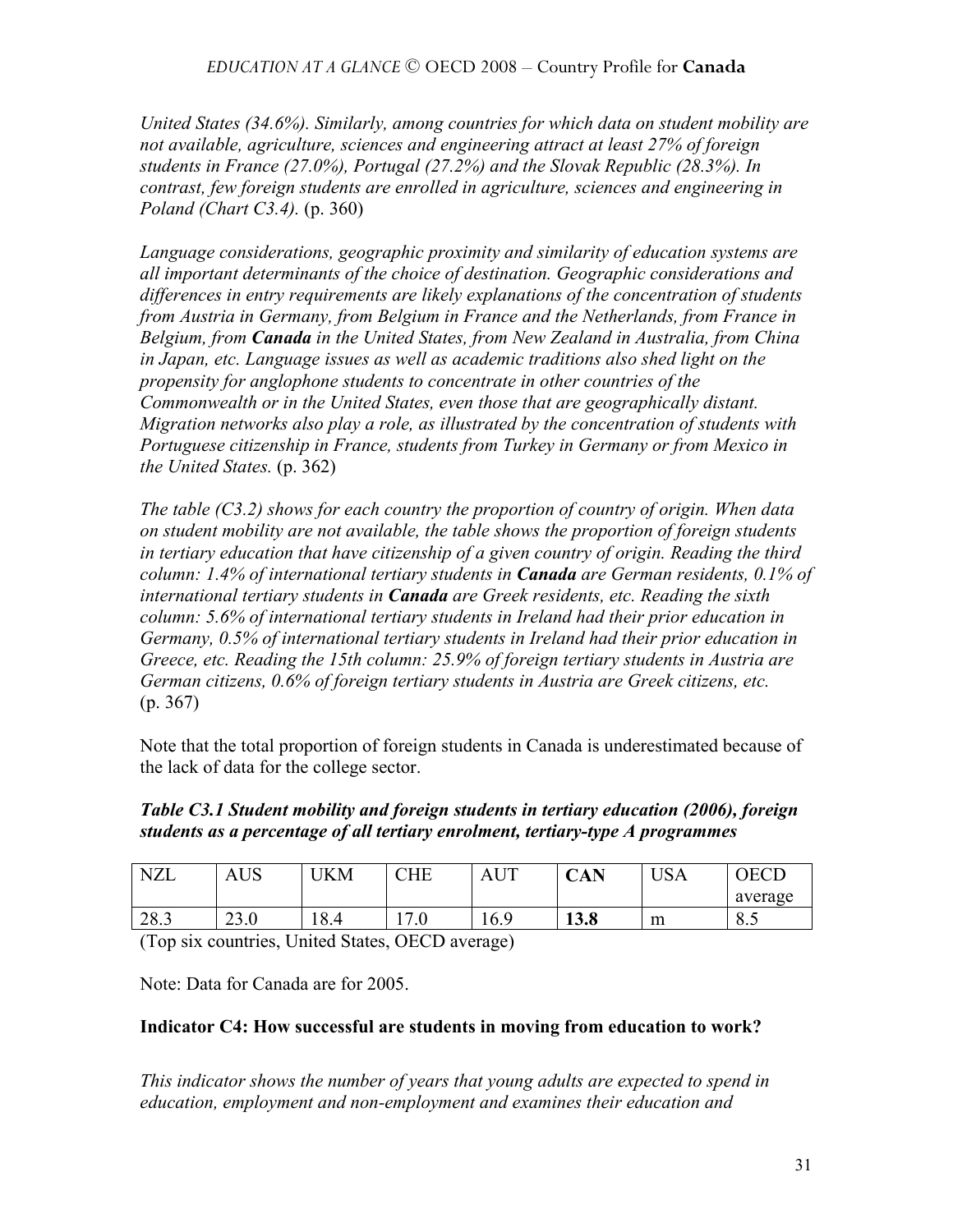*employment status by gender. During the past decade, individuals have spent more time in initial education, delaying their entry into the workforce. Part of this additional time is spent combining work and education, a practice that is widespread in some countries. Once students have completed their initial education, access to the labour market is often impeded by periods of unemployment or nonemployment, although males and females are affected differently. This indicator is based on the current situation of persons between the ages of 15 and 29 and gives a picture of major trends in the transition from school to work.* (p. 374)

*Males and females differ very little in terms of the expected number of years in unemployment, even though expected periods of unemployment tend to be marginally*  longer for males (0.9 for males, 0.7 for females). While the situation is similar for both in *many countries, females appear to be at a particular advantage in Canada, Germany, the Slovak Republic, Turkey and the United Kingdom. Periods of unemployment for females exceed those for males in Denmark, Greece, Portugal, Spain and the partner country Slovenia (Table C4.1a).* (p. 378)

*Whereas young males can expect to spend 1.6 years neither in education nor in employment between the ages of 15 and 29, the average figure for females is 2.7 years. In the Czech Republic, Hungary, Mexico, the Slovak Republic and Turkey, there is a much stronger tendency for young females to leave the labour market and to spend time out of the educational system and not working. In Austria, Belgium, Canada, Denmark, Finland, Japan, the Netherlands, Norway, Sweden and Switzerland, young males and young females do not differ by more than half a year in this measure. Conversely, relative to males, females between the ages of 15 and 29 in all OECD countries can expect a shorter duration of employment after education; this is partly a consequence of the time spent in education, but is also attributable to other factors such as time spent in childbearing and child-rearing (Table C4.1a).* (p. 379)

*Work-study programmes combine work and education as part of an integrated, formal education or training activity, such as the dual system in Germany; apprentissage or formation en alternance in France and Belgium; internship or co-operative education in Canada; and apprenticeship in Ireland. Vocational education and training take place both in school settings and working environments. Students or trainees can be paid or not, usually depending on the type of job and the course or training.* (p. 383)

*Table C4.3 Percentage of the cohort population not in education and unemployed (2006), tertiary education, ages 25 to 29* 

|         | <b>CAN</b> | <b>FRA</b> | <b>GER</b> | <b>ITA</b> | JAP | JKM                   | JSA                           | OECD    |
|---------|------------|------------|------------|------------|-----|-----------------------|-------------------------------|---------|
|         |            |            |            |            |     |                       |                               | average |
| Males   | 4.1        | 5.8        | ر . ر      | 2.1        | m   | ر. ر                  | $\cap$<br>2.Z                 | 5.5     |
| Females | 3.1        | 4.2        | 4.1        | 10.3       | m   | 4.1                   | $\overline{\phantom{0}}$<br>. | J.I     |
| $M+F$   | 3.5        | 4.9        | 4.8        | 1.0        | m   | $\overline{ }$<br>ن ک | - Q                           | 4.9     |

(G7 countries, OECD average)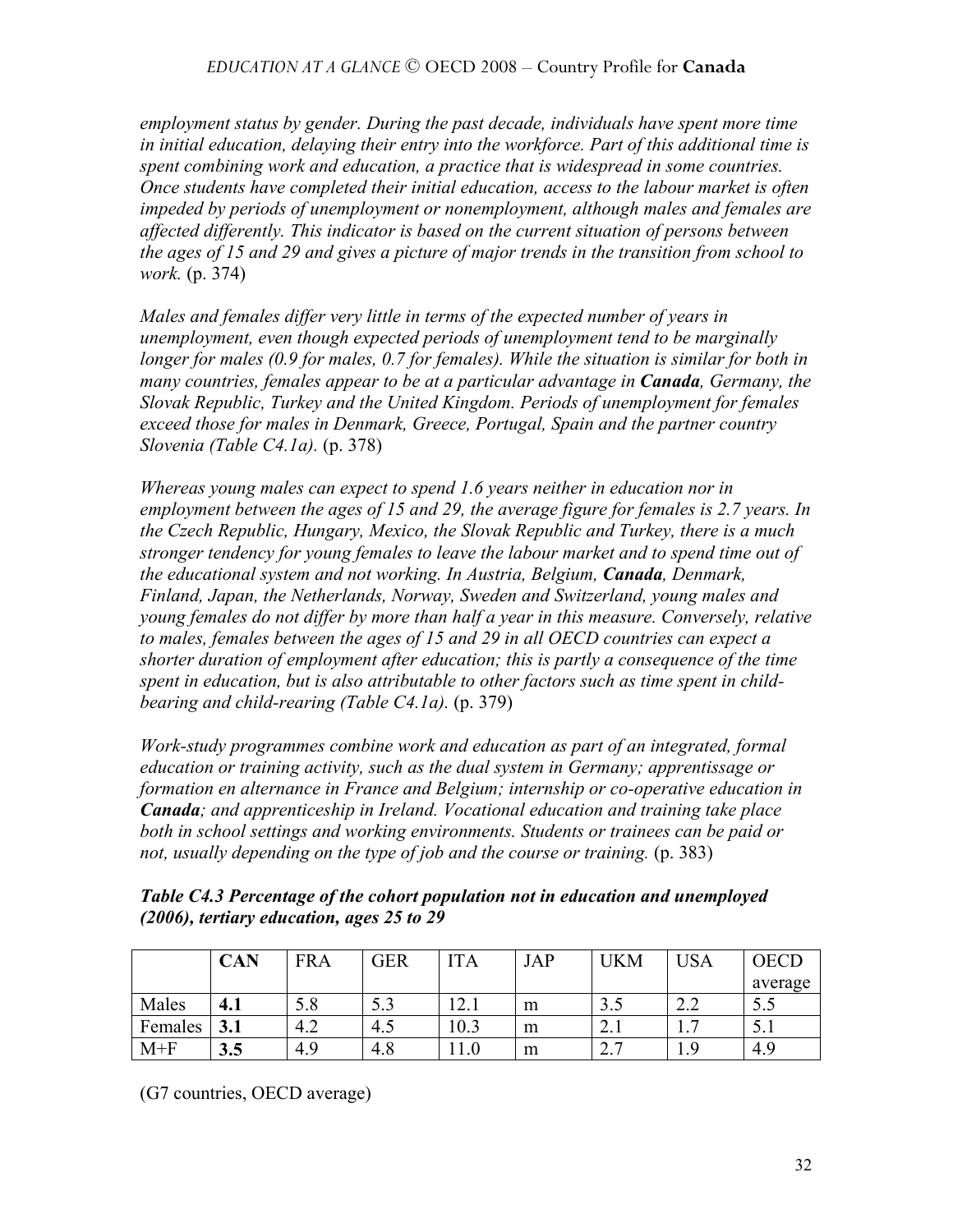#### **Indicator C5: Do adults participate in training and education at work?**

*This indicator examines the participation of the adult population in non-formal jobrelated education and training in terms of the expected number of hours of such education and training. It focuses particularly on the time a hypothetical individual is expected to spend in such education and training over a typical working life (of 40 years) and the intensity of this education and training towards the end of the working life.* (p. 398)

*There is substantial cross-country variation in participation in non-formal job-related continuing education and training. Four OECD countries – Denmark, Finland, Sweden and the United States – take the lead, with more than 35% of 25-to-64-year-olds having participated in some type of non-formal job-related continuing education and training over the previous 12 months. The participation rate is less than 10% in Greece, Hungary, Italy, the Netherlands, Poland, Portugal and Spain. Between these two extremes, participation in education and training varies greatly; it is about 11% in the Czech Republic and Ireland but over twice that in Canada and the United Kingdom (Table C5.1a).* (p. 400)

*Data for non-European countries were calculated from country-specific household surveys (see Annex 3 at www.oecd.org/edu/eag2008). Data for countries in the European statistical system come from the European Labour Force Survey ad hoc module "Lifelong Learning 2003". The reference period of the LLL ad hoc module was the whole of 2003 in some countries, for some it was Q2 (April-June) and for others it was Spring (March-May). For most European countries, data on training hours in job-related activities are available for up to the three most recent non-formal learning activities. Data for Canada cover up to five job-related training activities per participant. Data for the United States cover up to four job-related training activities per participant.* (p. 405)

#### *Table C5.1a Participation rate and expected number of hours in non-formal jobrelated education and training, by level of educational attainment (2003)*

| I a <i>departent are all the sole fear</i> |            |            |            |            |            |     |            |                |
|--------------------------------------------|------------|------------|------------|------------|------------|-----|------------|----------------|
|                                            | <b>SWE</b> | <b>DNK</b> | <b>JSA</b> | <b>FIN</b> | <b>CHE</b> | UKM | <b>CAN</b> | OECD           |
|                                            |            |            |            |            |            |     |            | average        |
| $M+F$                                      | 40         | 39         |            | 36         | 29         | 27  | 25         | 18             |
| Males                                      | 39         | 39         | 27         | 33         | 33         | 28  | 25         | 19             |
| Females                                    | 42         | 39         | 39         | 39         | 36         | 26  | 25         | $\overline{ }$ |

*Participation rate during one year* 

(Top six countries, Canada, OECD average)

Note: Data for Canada are for 2002.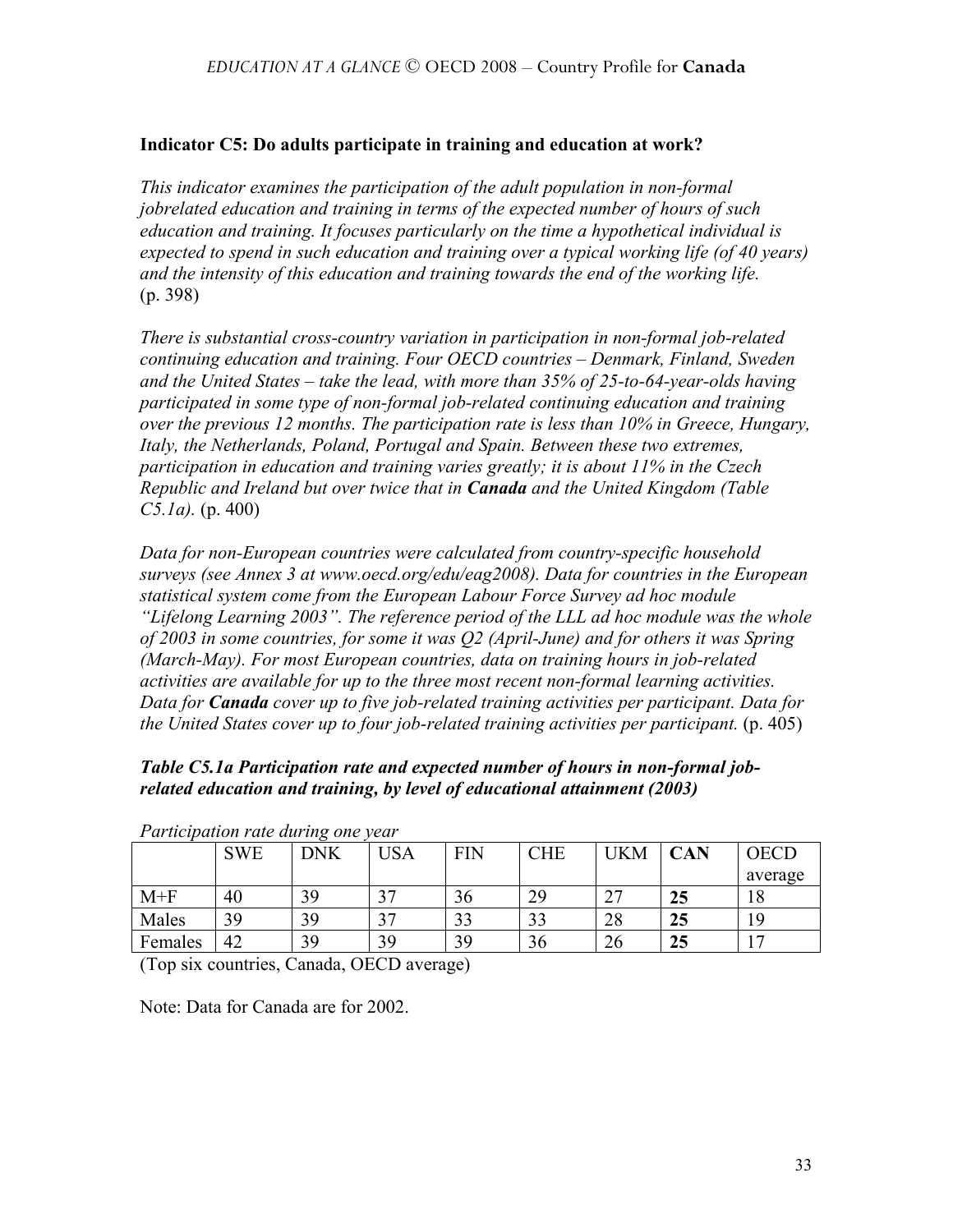# **Chapter D: The learning environment and organisation of schools**

# **Indicator D1: How much time do students spend in the classroom?**

*This indicator examines the amount of instruction time students are expected to receive between the ages of 7 and 15. It also discusses the relationship between instruction time and student learning outcomes.* (p. 412)

No data for **Canada** are included in this indicator.

# **Indicator D2: What is the student-teacher ratio and how big are classes?**

*This indicator examines the number of students per class at the primary and lower secondary levels and the ratio of students to teaching staff at all levels; it distinguishes between public and private institutions. Class size and student-teacher ratios are much discussed aspects of the education students receive and – along with students' total instruction time (see Indicator D1), teachers' average working time (see Indicator D4) and the division of teachers' time between teaching and other duties – are among the determinants of the size of countries' teaching force.* (p. 424)

# **Indicator D3: How much are teachers paid?**

*This indicator shows the starting, mid-career and maximum statutory salaries of teachers in public primary and secondary education, and various additional payments and incentive schemes used to reward teachers. Together with teachers' working and teaching time (see Indicator D4), this indicator presents some key measures of teachers' working lives. Differences in teachers' salaries, along with other factors such as studentto-staff ratios (see Indicator D2), provide some explanation of the differences in expenditure per student (see Indicators B1 and B7).* (p. 440)

No data for **Canada** are included in this indicator.

# **Indicator D4: How much time do teachers spend teaching?**

*This indicator focuses on the statutory working time and statutory teaching time of teachers at different levels of education. Although working time and teaching time only partly determine teachers' actual workload, they do give valuable insight into differences in what is demanded of teachers in different countries. Together with teachers' salaries (see Indicator D3) and average class size (see Indicator D2), this indicator presents some key measures of the working lives of teachers.* (p. 458)

No data for **Canada** are included in this indicator.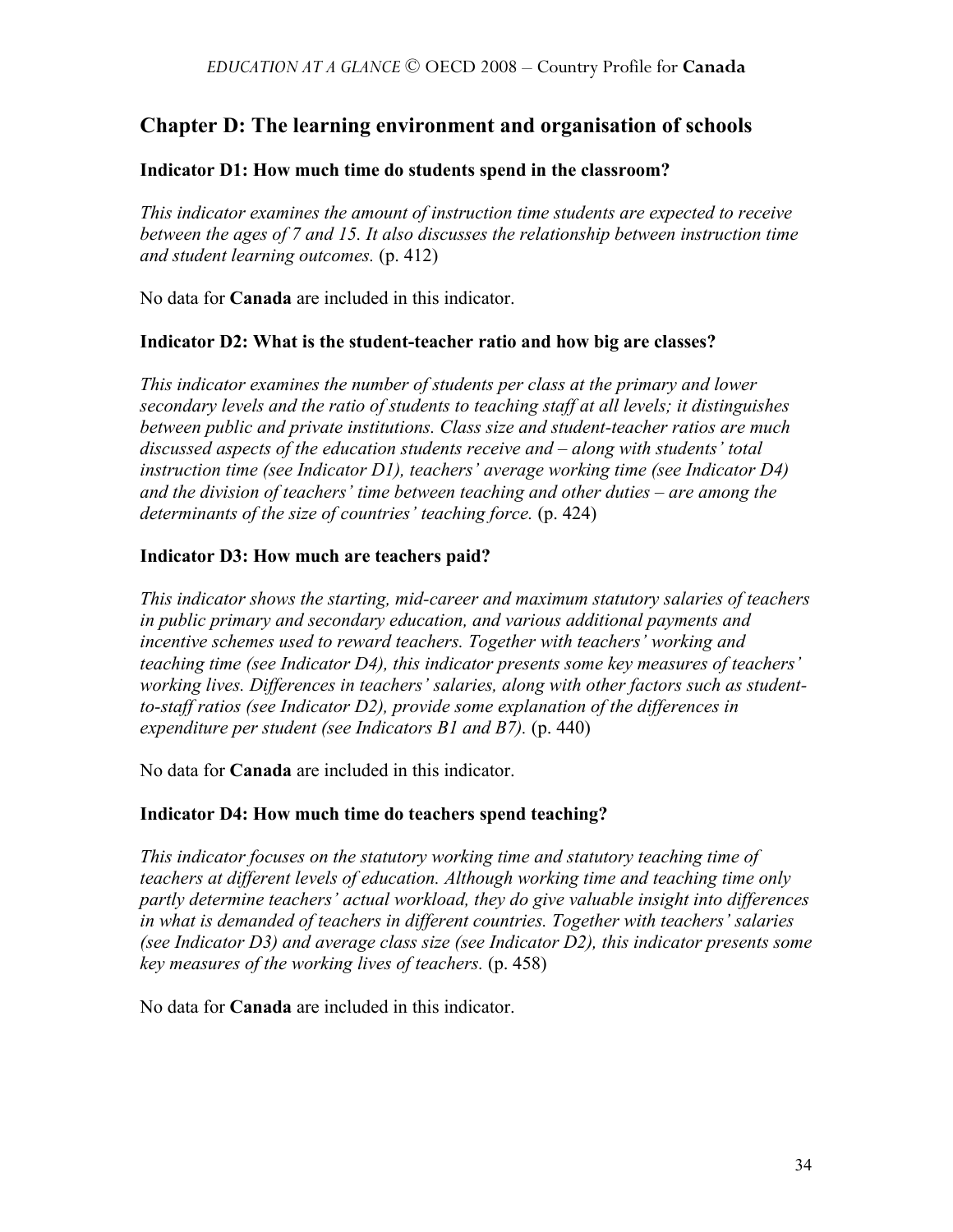#### **Indicator D5: How are evaluations and assessments used in education systems?**

*This indicator focuses on evaluation and accountability arrangements for lower secondary public schools. It examines the existence and use of student and school performance and evaluation information. It complements the quantitative information relating to teachers' salaries and working and teaching time (Indicators D3 and D4), instruction time of students (Indicator D1), and the relationship between numbers of students and of teachers (Indicator D2) by providing qualitative information on the type and use of particular school accountability and evaluation arrangements. It also complements the information relating to levels of decision making (Indicator D6). New information is provided about the criteria used for school evaluations and how various performance measures are used in different education systems.* (p. 468)

#### **Indicator D6: What is the level of decision making in education systems?**

*This indicator shows where decisions are made in public institutions at the lower secondary level of education. The level of decision making (from central or state levels to school levels) is presented over all, as well as for different domains. The level of decision making for different aspects of the curriculum is also examined and complemented by the mode of decision making at school level, in general as well as in specific domains.*  (p. 482)

No data for **Canada** are included in this indicator.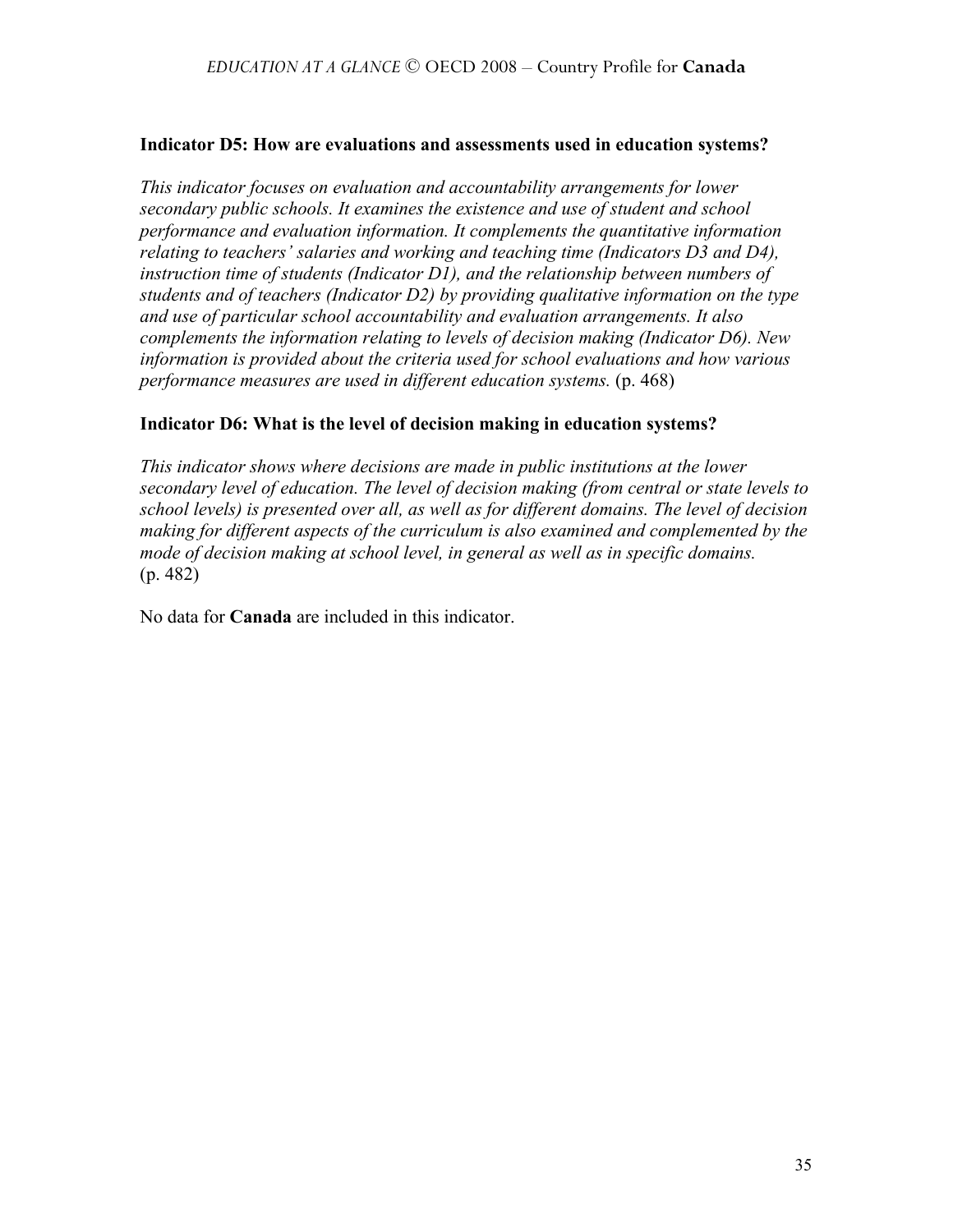# **Background information**

# *The organising framework*

*Education at a Glance – OECD Indicators 2008* provides a rich, comparable and up-todate array of indicators that reflect a consensus among professionals on how to measure the current state of education internationally. The indicators provide information on the human and financial resources invested in education, on how education and learning systems operate and evolve, and on the returns to educational investments. The indicators are organised thematically, and each is accompanied by information on the policy context and the interpretation of the data. The education indicators are presented within an organising framework that:

• Distinguishes between the actors in education systems: individual learners, instructional settings and learning environments, educational service providers, and the education system as a whole;

*•* Groups the indicators according to whether they speak to learning outcomes for individuals or countries, policy levers or circumstances that shape these outcomes, or to antecedents or constraints that set policy choices into context; and

• Identifies the policy issues to which the indicators relate, with three major categories distinguishing between the quality of educational outcomes and educational provision, issues of equity in educational outcomes and educational opportunities, and the adequacy and effectiveness of resource management.

|                                                               | 1. Education and<br>learning outputs<br>and outcomes                                       | 2. Policy levers and<br>contexts shaping<br>educational<br>outcomes  | 3. Antecedents or<br>constraints that<br>contextualise<br>policy                                          |
|---------------------------------------------------------------|--------------------------------------------------------------------------------------------|----------------------------------------------------------------------|-----------------------------------------------------------------------------------------------------------|
| I. Individual<br>participants in<br>education and<br>learning | 1.I The quality and<br>distribution of<br>individual educational<br>outcomes               | <b>2.I</b> Individual attitudes,<br>engagement, and<br>behaviour     | 3.I Background<br>characteristics of the<br>individual learners                                           |
| <b>II.</b> Instructional<br>settings                          | <b>1.II</b> The quality of<br>instructional delivery                                       | 2.II Pedagogy and<br>learning practices<br>and classroom<br>climate  | <b>3.II</b> Student learning<br>conditions and teacher<br>working conditions                              |
| <b>III.</b> Providers of<br>educational<br>services           | <b>1.III</b> The output of<br>educational institutions<br>and institutional<br>performance | 2.III School<br>environment<br>and organisation                      | 3.III Characteristics of<br>the<br>service providers and<br>their communities                             |
| <b>IV.</b> The education<br>system as a whole                 | <b>1.IV</b> The overall<br>performance of the<br>education system                          | 2.IV System-wide<br>institutional settings,<br>resource allocations, | <b>3.IV</b> The national<br>educational, social,<br>economic, and<br>demographic contexts<br>and policies |

The following matrix describes the first two dimensions:

The following sections discuss the matrix dimensions in more detail: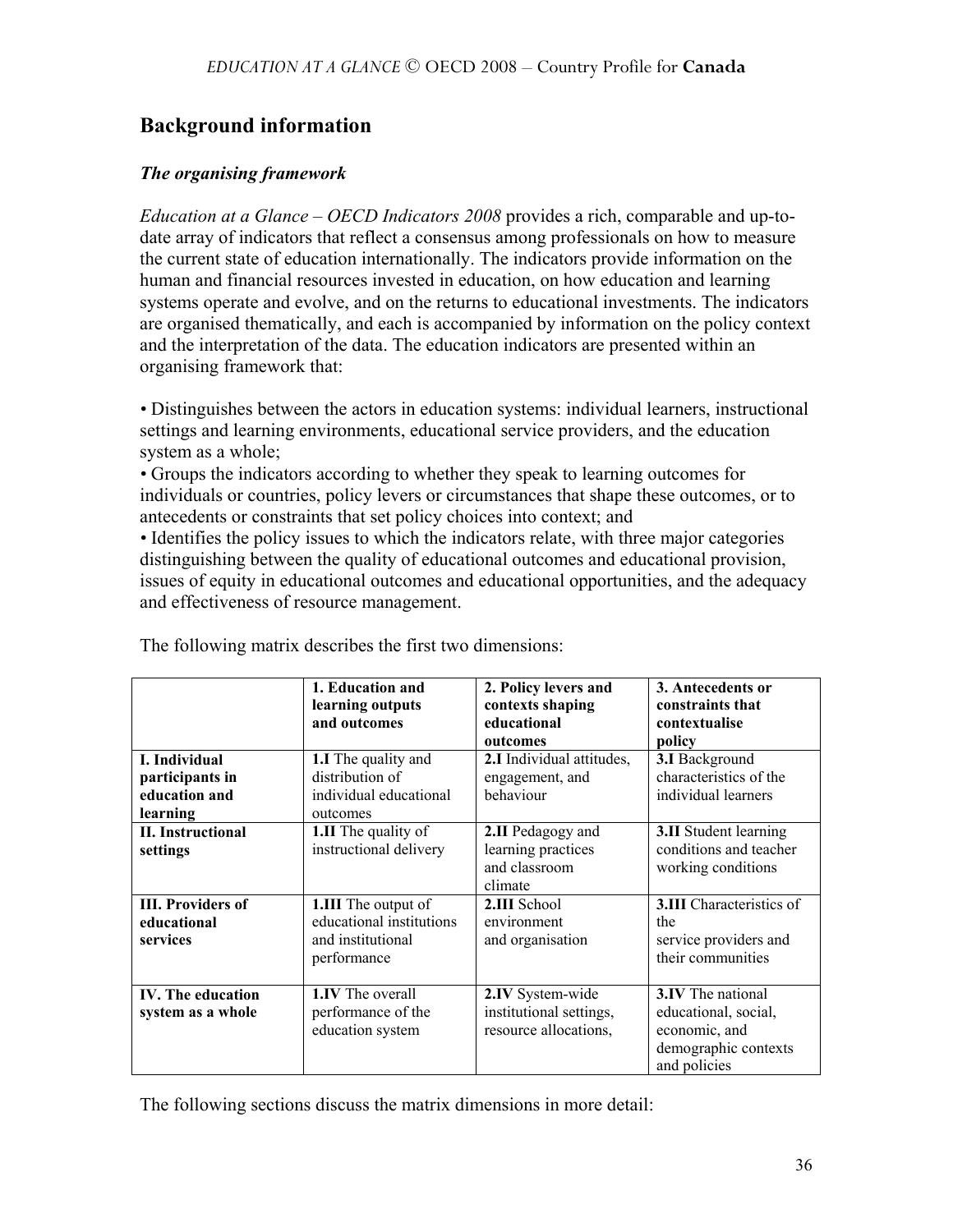#### *Actors in education systems*

The OECD indicators of education systems (INES) programme seeks to gauge the performance of national education systems as a whole, rather than to compare individual institutional or other sub-national entities. However, there is increasing recognition that many important features of the development, functioning and impact of education systems can only be assessed through an understanding of learning outcomes and their relationships to inputs and processes at the level of individuals and institutions. To account for this, the indicator framework distinguishes between a macro level, two mesolevels and a micro-level of education systems. These relate to:

- The education system as a whole;
- The educational institutions and providers of educational services;
- The instructional setting and the learning environment within the institutions; and
- The individual participants in education and learning.

To some extent, these levels correspond to the entities from which data are being collected but their importance mainly centres on the fact that many features of the education system play out quite differently at various levels of the system, which needs to be taken into account when interpreting the indicators. For example, at the level of students within a classroom, the relationship between student achievement and class size may be negative if students in small classes benefit from improved contact with teachers. At the class or school level, however, students are often intentionally grouped such that weaker or disadvantaged students are placed in smaller classes so that they receive more individual attention. At the school level, therefore, the observed relationship between class size and student achievement is often positive (suggesting that students in larger classes perform better than students in smaller classes). At higher aggregated levels of education systems, the relationship between student achievement and class size is further confounded, *e.g.* by the socio-economic intake of schools, or by factors relating to the learning culture in different countries. Past analyses, which have relied on macrolevel data alone, have therefore sometimes led to misleading conclusions.

# *Outcomes, policy levers and antecedents*

The second dimension in the organising framework further groups the indicators at each of the above levels:

*•* Indicators on observed outputs of education systems, as well as indicators related to the impact of knowledge and skills for individuals, societies and economies, are grouped under the subheading *output and outcomes of education and learning;*

*•* The sub-heading *policy levers and contexts* groups activities seeking information on the policy levers or circumstances which shape the outputs and outcomes at each level; and *•* These policy levers and contexts typically have *antecedents* – factors that define or constrain policy.

These are represented by the sub-heading *antecedents and constraints*. It should be noted